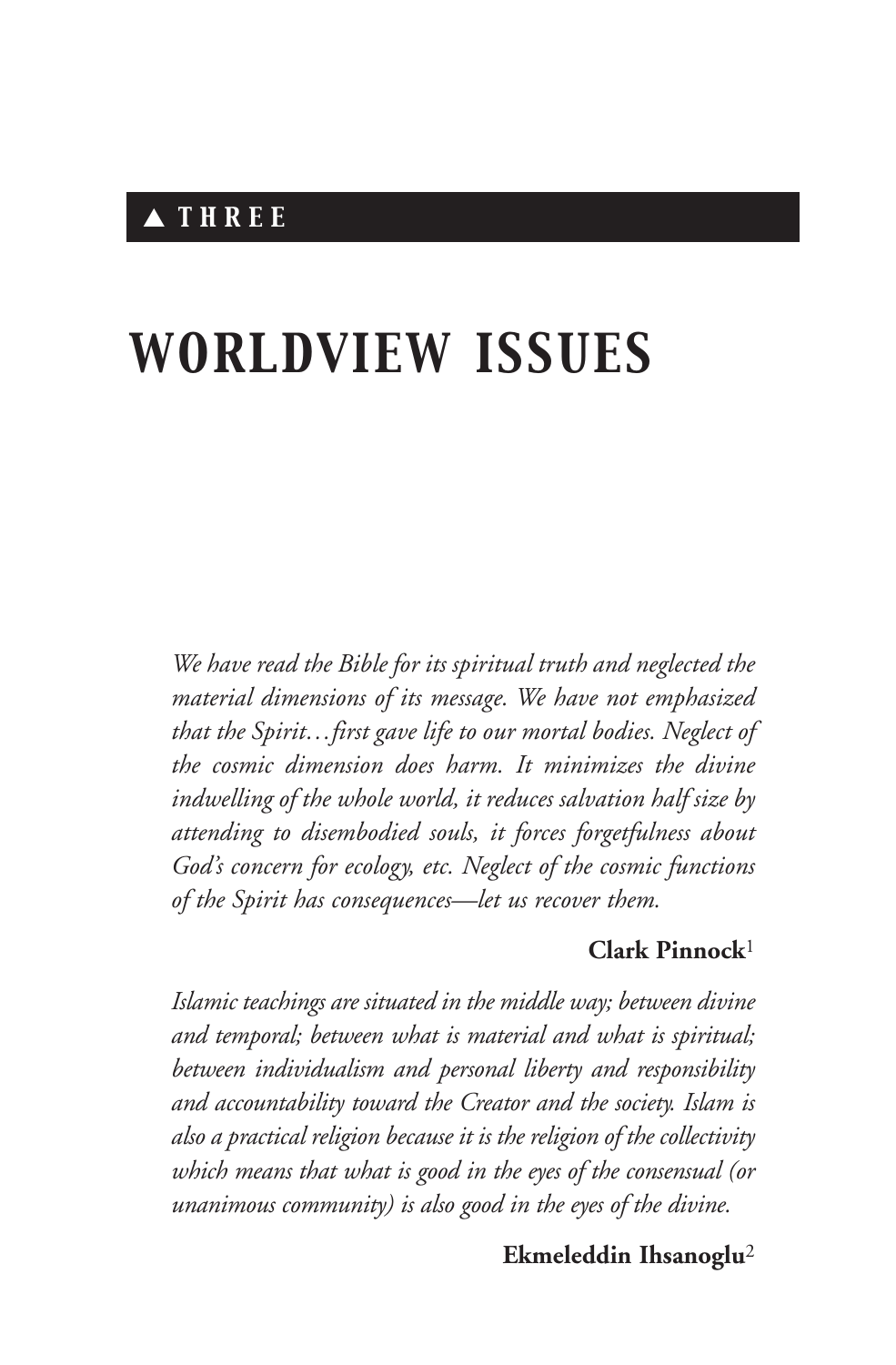## ▲ *Kuyperian Worldview Recommended* \_\_\_\_\_\_

I have emphasized the need for and the content of a Christian worldview in Volume 5. Evangelical leaders have publicly confessed that they have exported a truncated Gospel.3 The question of an incomplete or defective Gospel continues to be asked.4 Therefore much of this chapter will consist of a review of that material by means of questions, as well as some additional materials. However, I first want to emphasize for you the deep importance for an African worldview in general and for the specific one on which this series is based, as explained by Yusufu Turaki in his Preface to Professor Bennie van der Walt's *The Liberating Message.* At the time of his writing, Turaki was the General Secretary of ECWA and since then he has developed into the most prolific Nigerian Christian writer of scholarly books and lectures and is sought after frequently for international conferences. He speaks for Christian Nigeria and Africa.

Van der Walt's book presents a Kuyperian worldview for the development of African Christianity.<sup>5</sup> Turaki highly recommends this book and its perspective as exactly what the doctor ordered for Africa and Nigeria. There is, writes Turaki, a "crisis of values and worldviews in Africa" that "affects [Nigerian] Christianity deeply. This crisis requires that a comprehensive Christian worldview be developed…for Africa." In this book the author explains "the pitfalls of Western dualistic theology" and "secular philosophy." Turaki considers that this book "has a substantial contribution to make in this area" that "serves as an introduction towards understanding the Christian worldview within the African context."6 The importance of Turaki's Preface is that he, a prominent national Christian leader, strongly recommends to Nigerians the worldview that infuses this series and underlies all the recommendations I offer you in these chapters. That, I should caution as a disclaimer, does not mean that he would also necessarily subscribe to all the parameters and recommendations themselves.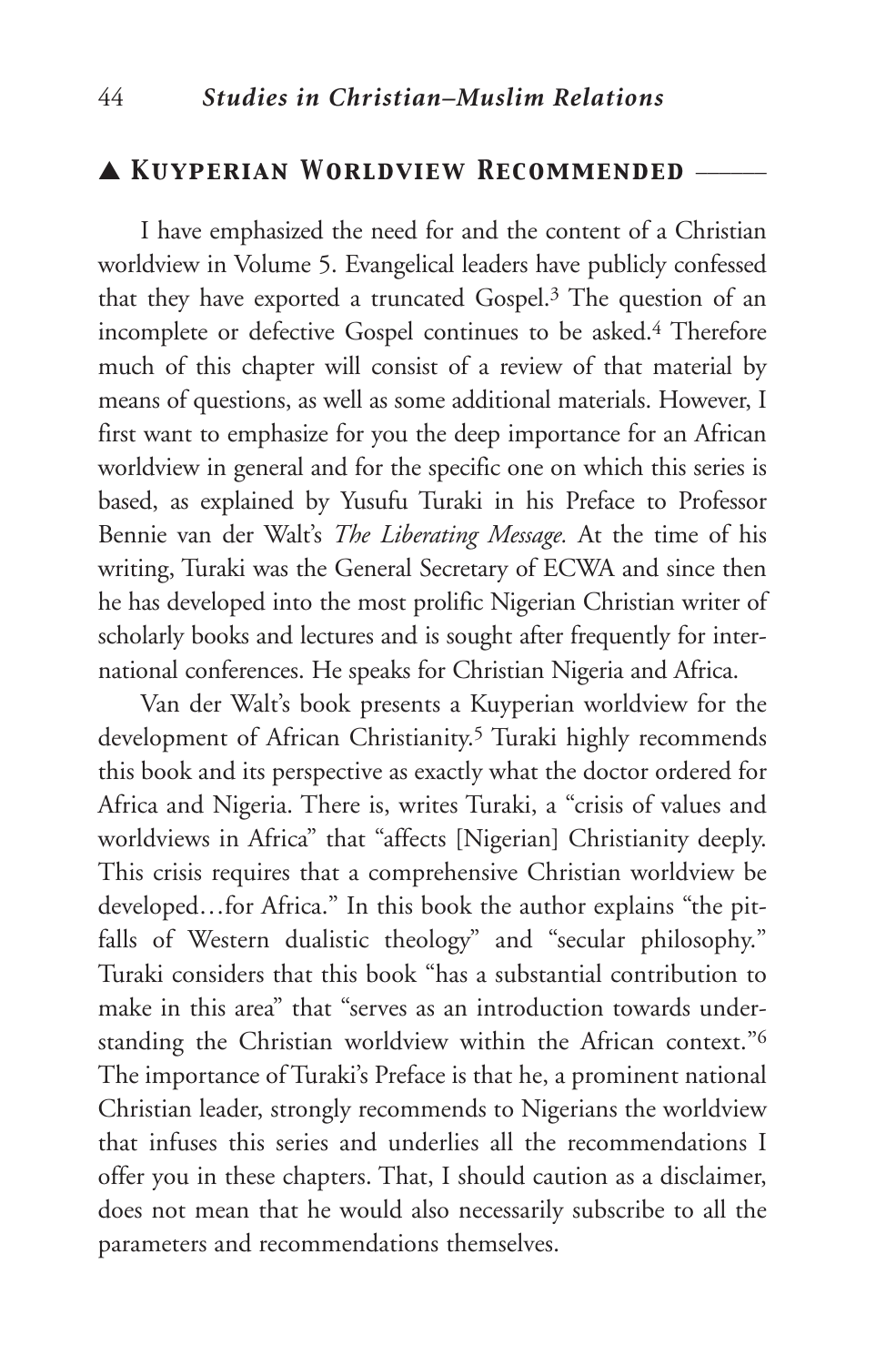Van der Walt's and Turaki's recommendations of the Kuyperian perspective for Africa and Nigeria are not unique. Kuyper, a man who straddled the 19th and 20th centuries and did his work in a very small country, The Netherlands,<sup>7</sup> is considered an important figure for the 21st century by Christians in many countries. Throughout this series you have come across the writings of his followers. Even during the last decade or so numerous books have been written in English by non-Dutchmen, especially by Americans. It has not all been without serious critique as James Skillen shows in his essay about Kuyper in 2000.8 Even some of his most avid disciples such as H. Evan Runner have seriously criticized him.9 But how many people deliver lectures that are celebrated at international conferences a century later,10 lectures, moreover, that have continued to serve as the basis for university courses for an entire century? How many people have lecture series and colleges named after them in countries other than their own eight decades after their demise? In the year 2000, the very year the sharia debacle started in Nigeria, Skillen, an American based in Washington, D. C., answered his own question, "Why Kuyper Now?" What is this about this man? Skillen began his answer as follows: "In a day when Christianity was…either privatized or secularized, Kuyper was championing the forward movement of public Christianity—an antisecularizing…, antireductionist, world-transforming Christianity." Another Skillen quote: "Because Kuyper understood Christianity to be a way of life rather than chiefly an ecclesiastical affair or simply a matter of personal piety, he was driven to look more intently at the meaning and value of everything in God's creation." Kuyper was an activist as well as theorist and writer. He organized the first Christian democratic party in Europe and, having founded a Christian university [from which I graduated], a daily newspaper, a labour union and a housing cooperative, Kuyper "was, on a Christian basis, seeking to shape a modern, pluralistic social order." A few more from Skillen: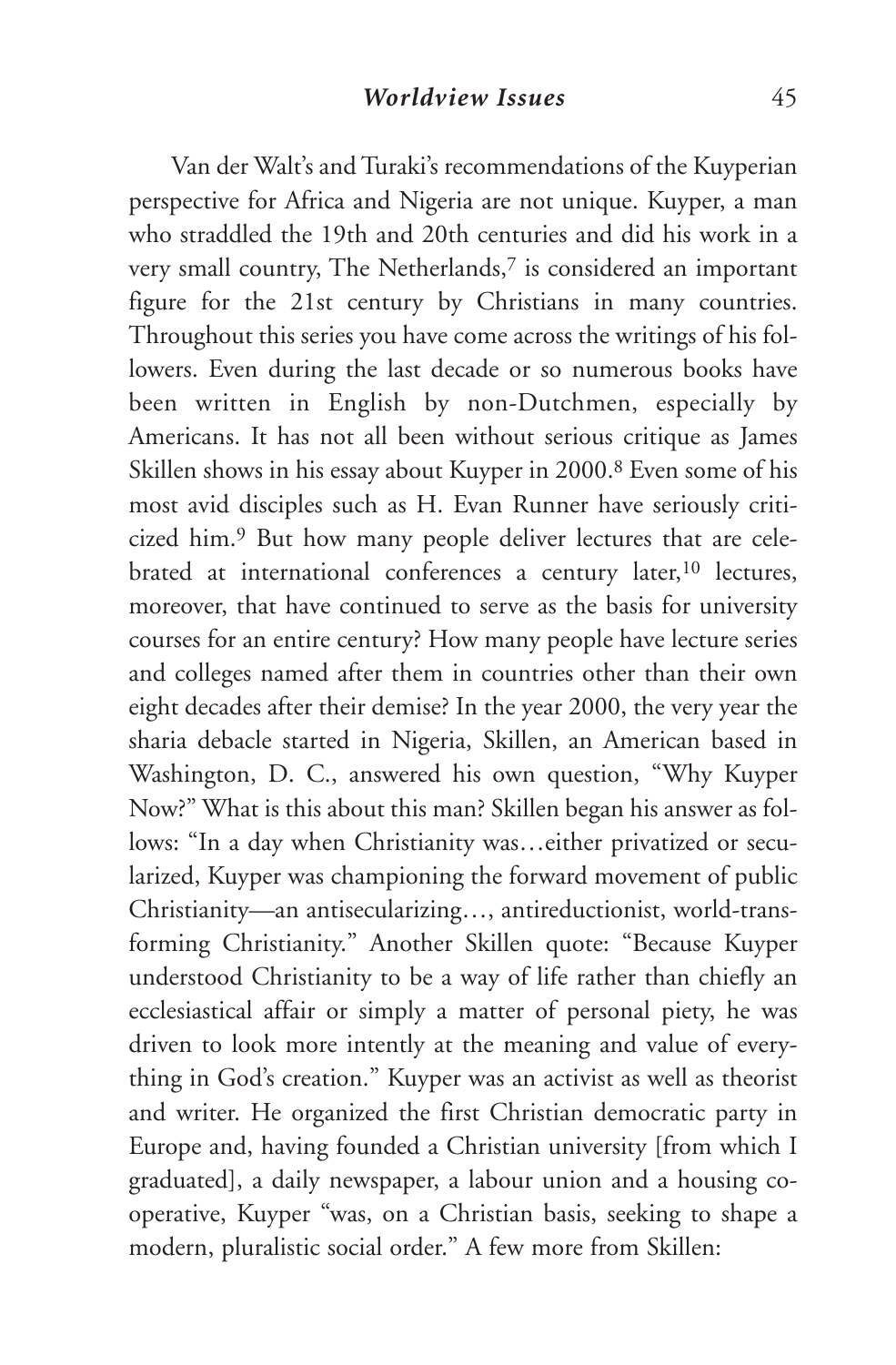*Kuyper urged Christians to recognize the…[church] as a transnational community with responsibility to shape history and society in keeping with God's ordinances. Christianity is not a private, household faith…nor simply one institution among others, but a testimony to the movement of God through history…. Yet the allegiance to Christ…should not fuel military crusades against infidels but, instead, should inspire Christian service in the cause of justice for all.*

*[Christianity] is not exclusive but inclusive. It is not an idea which closes the door and shuts the windows, but, throwing doors and windows wide open, it walks through the four corners of the earth….*<sup>11</sup>

A British Kuyperian scholar, Elaine Storkey, wrote, "…it seems a bit perverse to argue that one overweight Dutchman's coming to Princeton in 1898 could be a pearl of great price for…society today. But that is precisely what I am going to suggest." Among other things, "He helps us identify so many of the underlying assumptions that have dominated social theorizing and policy."12 That is precisely the nature of his unseen presence throughout this series! He has helped me and hopefully you, my readers, to recognize many of the assumptions both Christians and Muslims work with in Nigeria. Having recognized them, we can correct them, especially those that obstruct a better understanding of religion in general and of specific religions, and take new directions towards the peace of Nigeria.13

We have here an earlier Christian version of the challenges Ibrahim Sulaiman hurls at his fellow Muslims today in Nigeria. Is this not exactly the need of the hour for Nigeria? A Christian community that takes the bull of history by the horns and, instead of resting on the laurels of European colonialists and dualistic missionaries, remakes its history not only but reshapes the contours of its future, but now in co-operation with its Muslim neighbours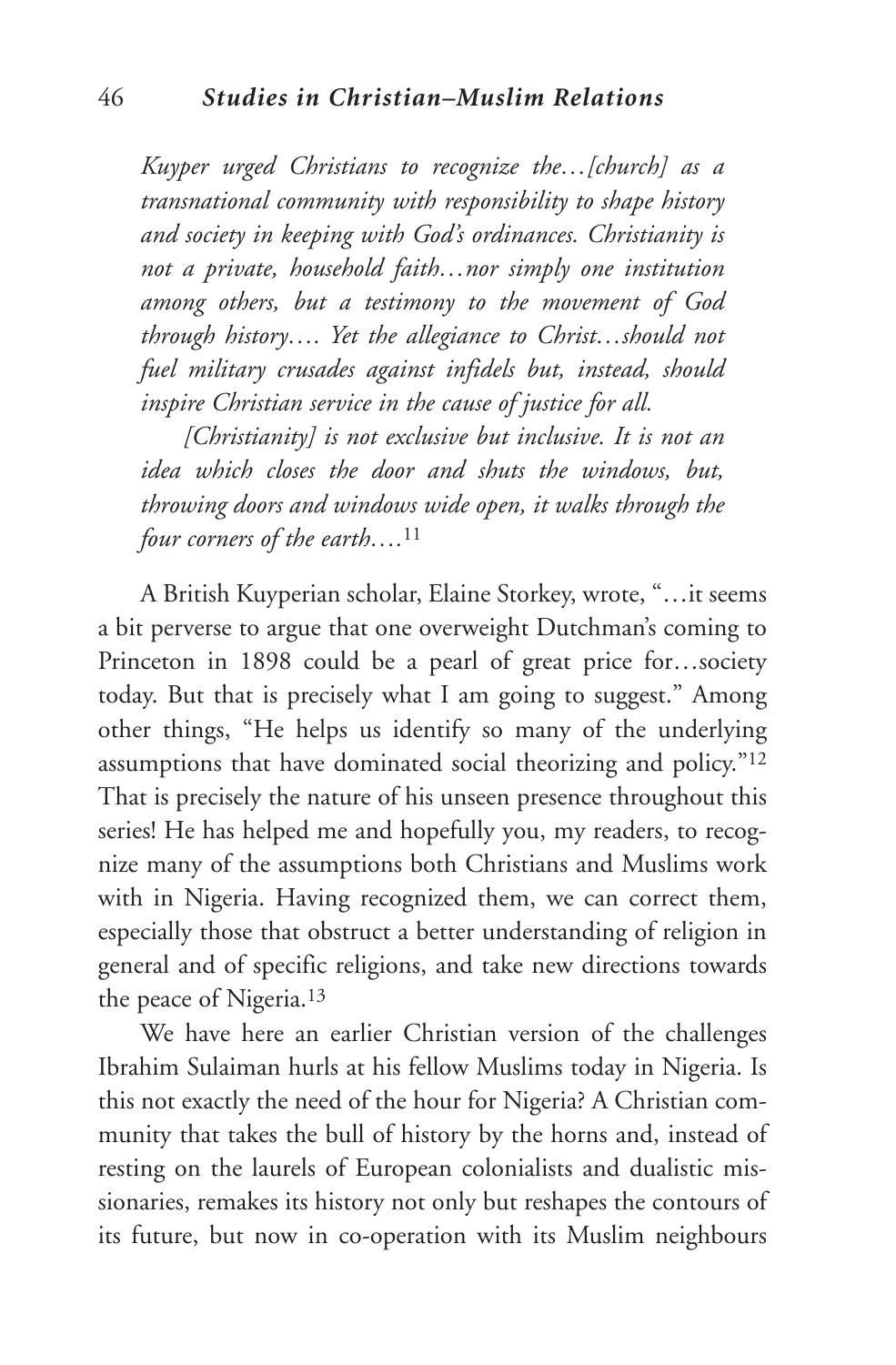who also need to reshape their contours. A joint challenge—and Kuyper provides Christians with an arsenal of wholistic and pluralistic tools that should drop the scales from Christian eyes and have them look straight into Muslim eyes as equals. Is that not what Muslims have been missing and looking for in Christianity? Like Ibrahim Sulaiman, Kuyper had one "ruling passion of… [his] life," namely, "that in spite of all worldly opposition, God's holy ordinances shall be established again in the throne, in the school and in the state for the good of the people; to carve, as it were, into the conscience of the nation the ordinances of the Lord…until the nation pays homage again to God."14 That, I believe, is the kind of leadership real Christians and serious Muslims all want. John Bolt confesses that his treatment of Kuyper is less objective and more engaged than he had originally expected or planned. He commented that he did not think it possible to do otherwise with Kuyper. He "cannot be presented dispassionately; his spirit forbids it!"15 How true.

There is need for a clarification. Though I occasionally refer to and quote from Kuyper himself, my main point of reference is that of Kuyperianism, of the school of thought that originated with him but that has moved beyond Kuyper. Some of his ideas were further developed and refined; others were corrected and a few were rejected outright, especially those that mark him as a child of his time. Hence, I do not quote Kuyper on concepts that have been rejected or corrected. It is the ongoing tradition that I recommend to you, not Kuyper himself, lock, stock and barrel, even though I do not hide my admiration of his person.

Now, if still interested, re-read all the Kuyperian materials in Volumes 1, 516 and *this* chapter about Kuyperian perspectives and perhaps you will begin to sense the relevance of this man even in the Nigerian struggle between a wholistic religion and a secularized dualistic one.17 And then, as you proceed with the issues in this Part 2, pay close attention to how all these Kuyperian perspectives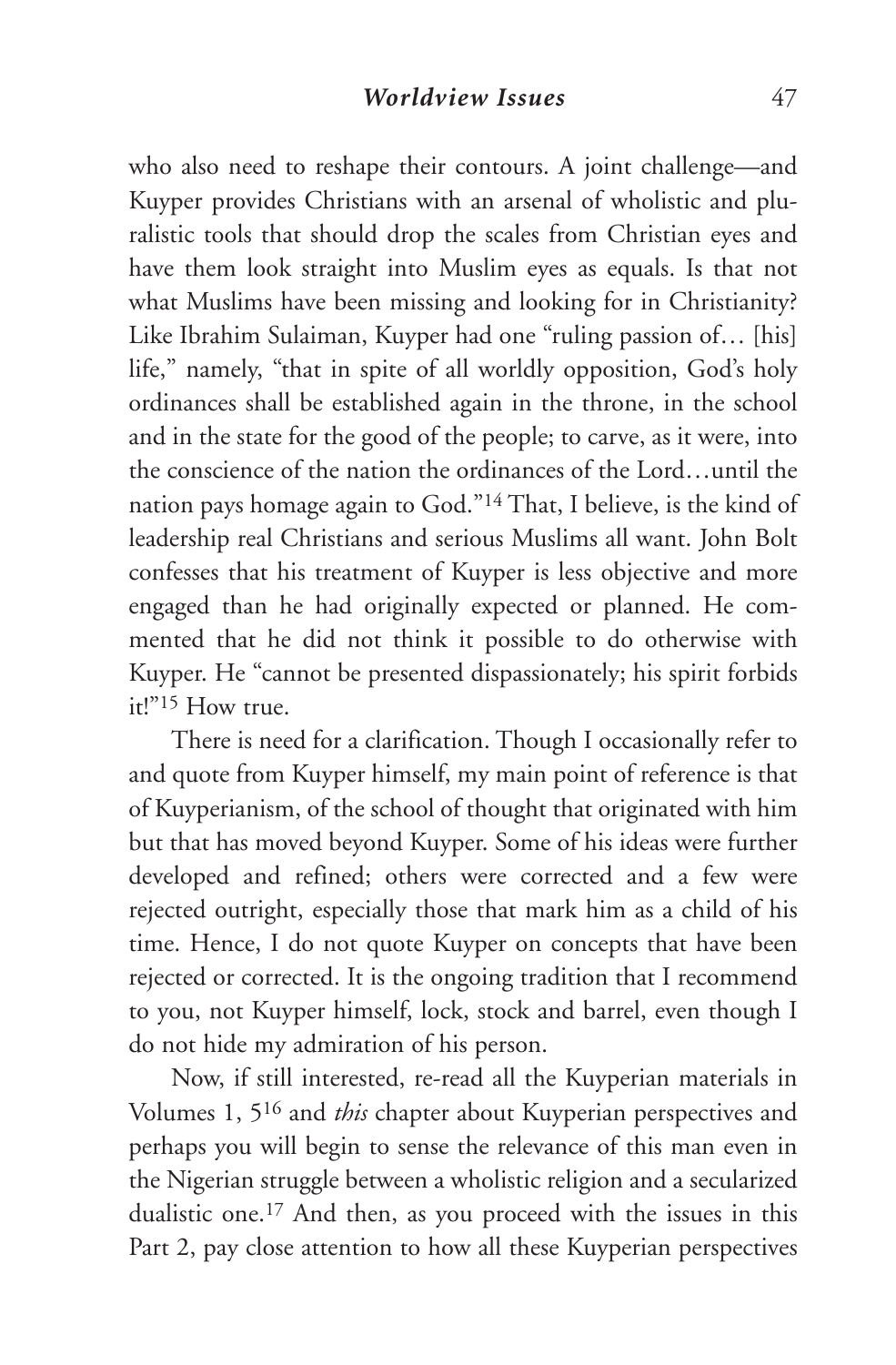may contribute to the healing of religious and other relationships in the country.

#### PROCEDURE

The major aim of this chapter is to ensure that you understand some of the basic perspectives on basis of which I will develop some parameters for peace that I offer in subsequent chapters. Most of the materials in this chapter are of a "worldviewish" or philosophical nature. These, along with Biblical, Qur'anic and other religious issues treated in the next chapter, are the ideas underlying those parameters. Without some understanding of these underlying ideas, you may have a hard time appreciating the parameters I offer.

Most of the materials below have already been treated in Volume 5, Part 2. So, I will not treat the subjects exhaustively. I will only summarize some issues and then expect you, by means of the Study Guides, to return to the pages of Volume 5, where the issues are dealt with at greater length. The Study Guides are located in Appendix 105, where you will be advised how to proceed. I suggest you work these Study Guides in groups so that they will be discussed adequately with everyone bringing in their own perceptions. *Be sure to keep asking to what extent the issues raised in the Study Guides could or should affect us here in Nigeria.*

## ▲ *Worldviews* \_\_\_\_\_\_\_\_\_\_\_\_\_\_\_\_\_\_\_\_\_\_\_\_\_\_\_\_\_\_\_\_\_\_\_\_\_

The subject of worldview has been discussed at some length in Chapter 6 of Volume 5. I re-introduce it here with the words of Robert Sweetman from the Institute for Christian Studies in Toronto, Canada's Kuyperian post-graduate school:

*Worldview is about the things that move people and make them do things even before they think about doing them reflex responses. Worldview has been used to look at recogniz-*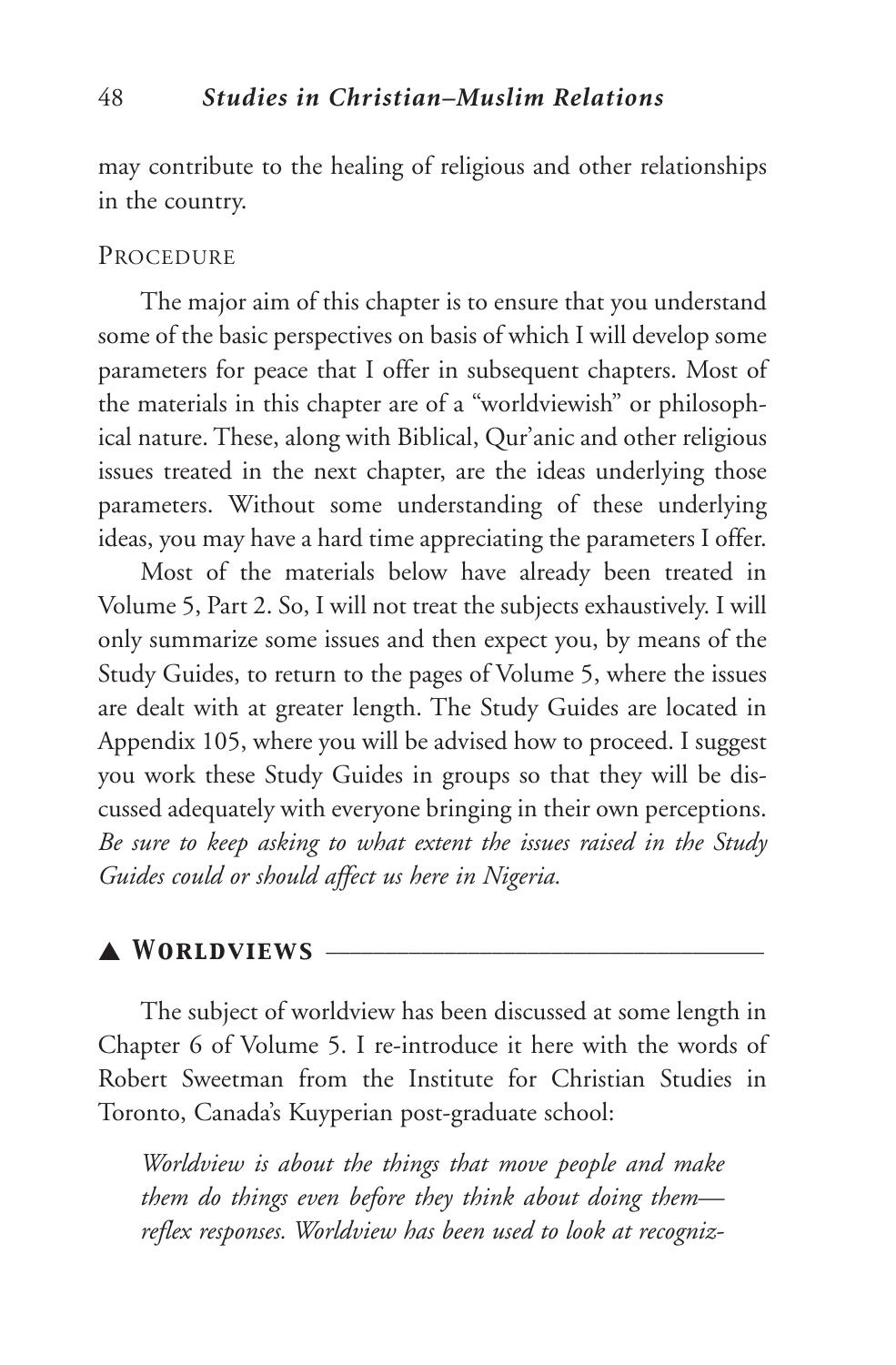*able communities which have personalities and act in patterned ways. What is the shared sense of the world that lies behind these patterns? What are the deeply shared hunches? Worldview study offers tools to allow you to identify these deep impulses and should also allow you to engage in self-reflection and self-knowledge.*<sup>18</sup>

I want Nigerian Christians to understand the worldview they have inherited and thus to understand themselves. Why in Nigeria do Christians argue as they do against Muslims? *The* major reason, of course, is practical experience of the intolerance and oppression meted out to them as shown in earlier volumes. But apart from that major reason of experience, many of their other arguments are based on their dualistic inheritance that seem to make it almost impossible for them to understand the Muslim point of view not only, but even their own! It is their dualism that makes them make false secular demands of neutrality and objectivity. It is their dualism that blinds them to the religious background of their own laws and the legitimacy for Muslim demands for recognition of their religious law. By having exposed all this, I hope that my fellow Christians will be better equipped to negotiate with Muslims for a better future.

Of course, Muslims also need to be aware of the worldview of Christians. Much of what they have heard in Nigeria does not represent the full version. My discussions are also intended to help *them* understand the worldview issues Christians are struggling with. I want Muslims to know how much richer Christianity really is than they have seen so far. In addition, Muslims need to know themselves. These volumes have also attempted to help Muslims recognize their pride, their intolerance, their need for power, their grabbing of unilateral rights they deny Christians, their blindness to their own faults, and so on. I have tried to be open, respectful and honest with both. I do not know of any Christian, let alone Christian missionary, who has argued as strongly in favour of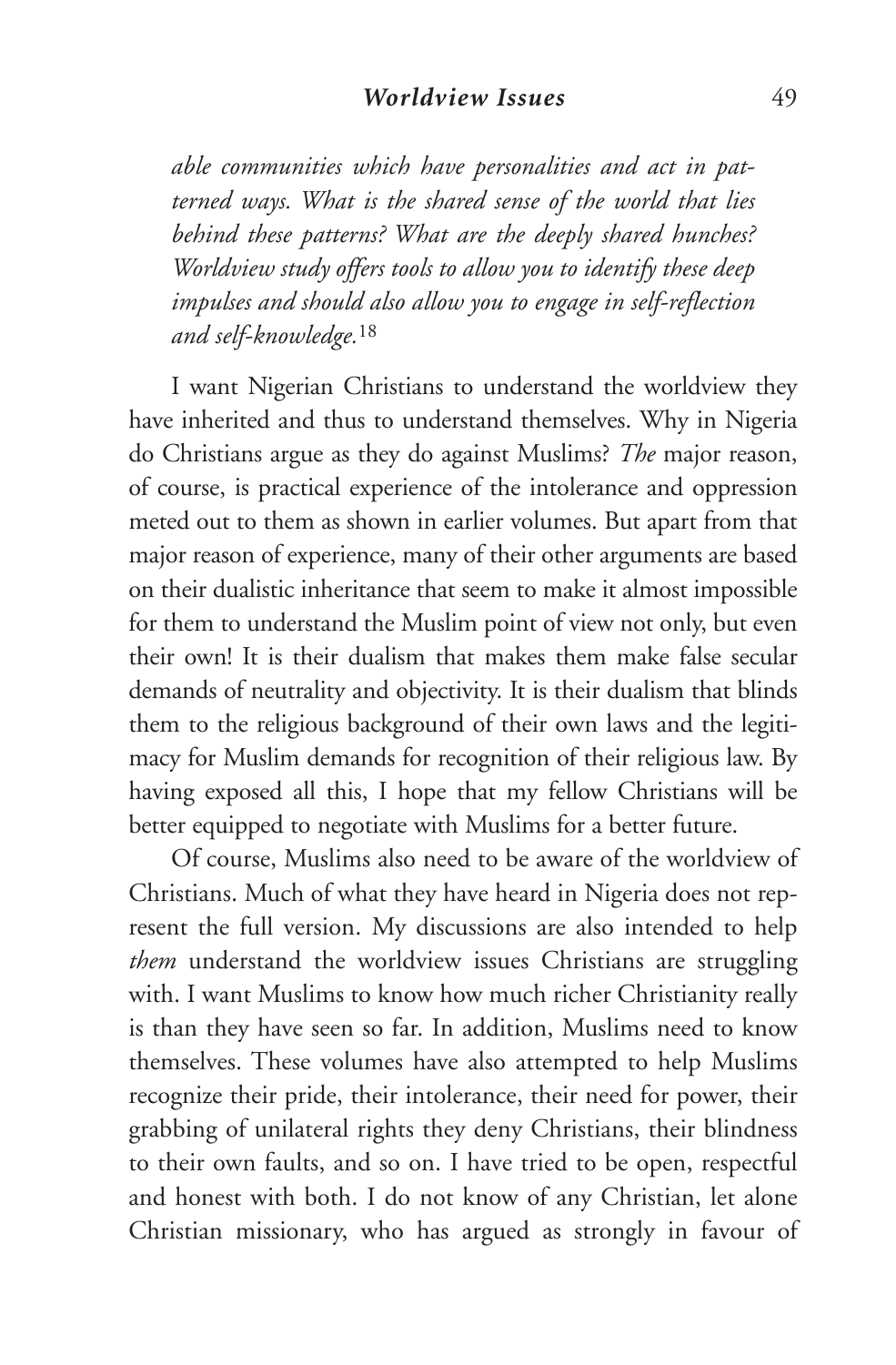important Muslim issues as I have, sometimes at the considerable cost of Christian anger towards me. And all of that with worldview issues as my major tool.

## *1. Universality*

Everyone operates on basis of a worldview. It may be a religious worldview that includes faith in God and in a universe that is open to Him, or it may be a closed worldview that allows only for an empirical reality. You may be a Christian, a Muslim or an atheist, but you have a worldview. Most people unconsciously hold a worldview they share with their community and culture. It is something they grow up with, do not usually question and is their local "common sense." It is usually only academics—and then only those with some feeling for philosophical issues— who are more conscious of their own worldview in particular as well as of worldview issues in general.

## *2. Race of believers*

Worldview is a matter of belief and unproven assumptions that may be held consciously or unconsciously. Generally, the content of your worldview is not subject to rational or demonstrable proof. It is assumed, believed; it is a matter of faith in the sense that its adherent spends his life according to its parameters. *This, then, turns everyone into a believer.* You don't prove your worldview; you believe it, often entirely unconsciously. We all base our lives and our cultures, including our scientific endeavours, on those beliefs, even secularists and atheists who claim they go only by reason. Theirs is faith, *belief* in reason; they depend on something they *assume* to be reliable without being able to prove it by reason. The human race is, first of all, a race of believers.19

## *3. Wholistic nature*

Worldview governs an individual's entire life, while culture is driven by communally held worldviews. It underlies everything we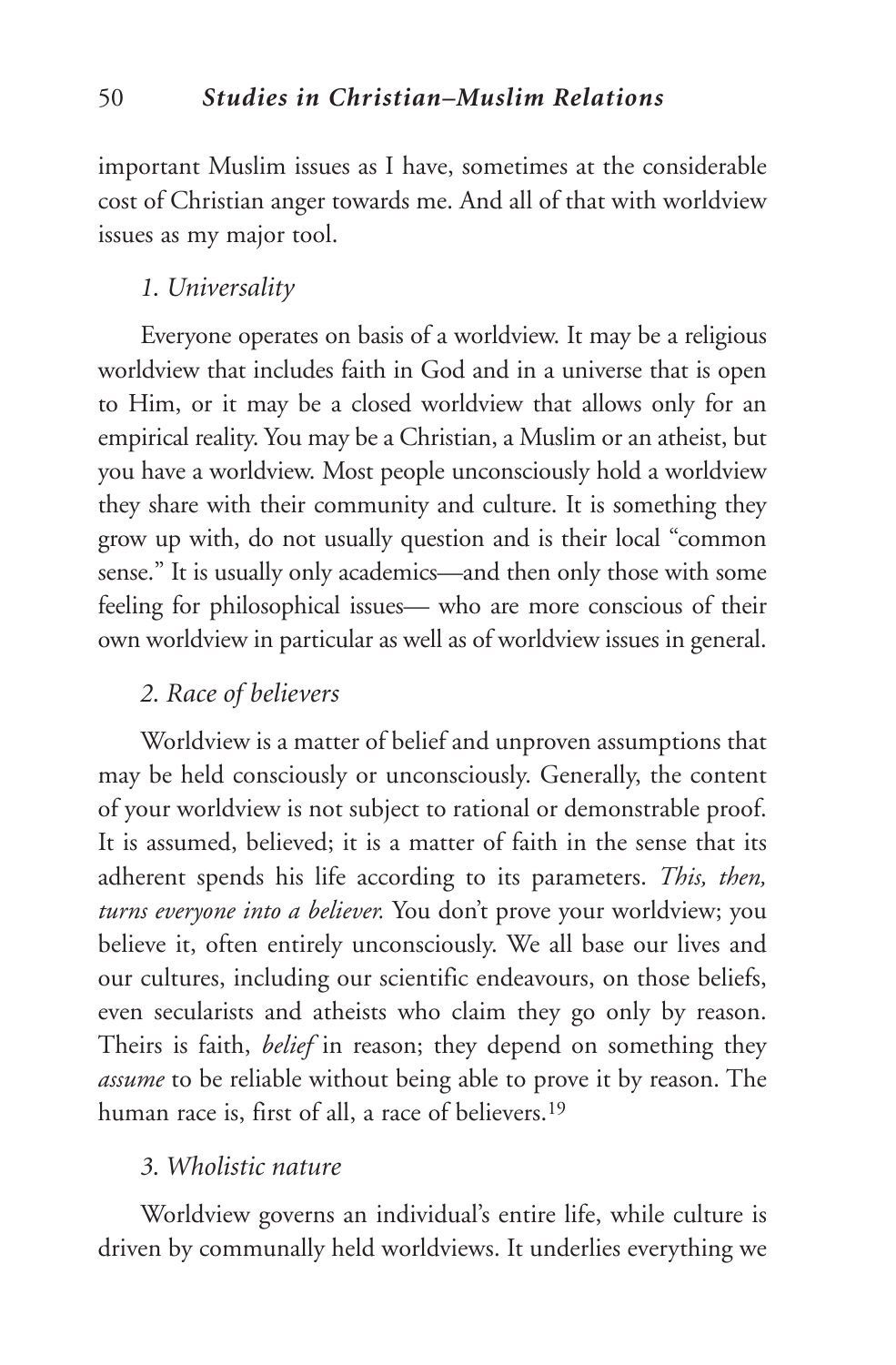do as individuals, communities and cultures. When a person exchanges his worldview for another, all his opinions and priorities change along with them, some suddenly, others over time. Even his reasoning changes since his assumptions are different. He becomes another person. The religious name of such a change is "conversion." There are several reasons people from different cultures think differently, react differently and hold different opinions, but a major one is the difference in worldviews. In this chapter and indeed entire series, we are really talking about the interplay between two peoples and four major worldviews. The people you know; the worldviews, Christianity, Islam, secularism, with ATR in the background.

Under the influence of secularism, Christians often argue that religion, including Christianity, is private and personal, while the public domain is reserved for the objectivity and neutrality of secularism. Muslims and Kuyperians insist that all worldviews, including religions, are wholistic in their reach. They are private, personal and public. They govern all of life, including economics, politics and government. Your behaviour in these and other areas is largely determined by and expressive not of your official religious affiliation so much as your basic, actual worldview or beliefs in your core being.

The contents of the following propositions have been stated before, but I highlight them here because of their special importance. They should therefore be remembered not only, but also thought through in the Nigerian context and be a prominent part of the perspective that serves as a basis for solutions between the two religions.

- Everyone has a worldview or a set of beliefs, even secularists, though they tend to deny it.
- Our religion/worldview underlies everything we do as individuals and as communities.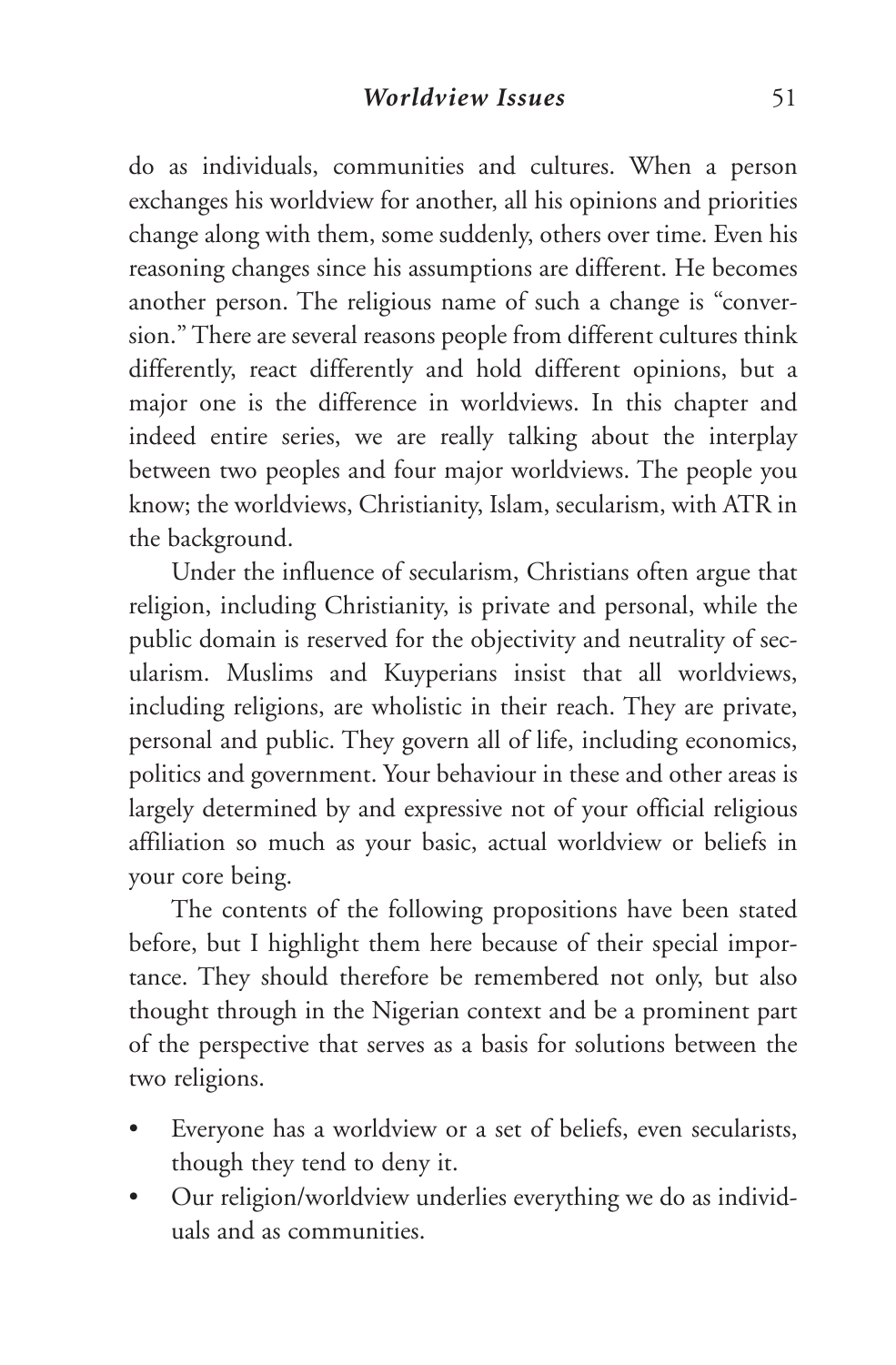- That means no person or worldview is neutral, not even secularism.
- There is no *neutral* or *objective* platform on which Christians and Muslims can unite, not even on secularism. We *must* cooperate with each other, but not on a basis that does not exist.
- *• That means, Christians and Muslims have to get together as Christians and Muslims. We must find a way of working together in terms of our two religions, not on basis of this third religion/worldview called "secularism." Christians should quit resorting to secularism over against Islam.*

## *Study Guide 1—Worldviews*<sup>20</sup> **(Appendix 105)**

## ▲ *Secularism* \_\_\_\_\_\_\_\_\_\_\_\_\_\_\_\_\_\_\_\_\_\_\_\_\_\_\_\_\_\_\_\_\_\_\_\_\_\_

Africa is often thought of as peripheral to the direction of global affairs. When I talk about this study of Nigerian Islam to Canadian Muslims, many of whom are of Asian origin, they mostly shrug their shoulders in disinterest. Racism rather than religion seems to determine their reaction. Nevertheless, the Yale scholar Lamin Sanneh considers these West African discussions about secularism very significant. "Africa offers the promise, and attendant hazards, of formulating and resolving this most crucial of debates…."21 I concur. The debate is crucial for both Christians and Muslims wherever they face the need to establish a *modus operandi,* a way of working together. This series does not deal with issues that are peripheral in today's world.

It would not surprise me if readers who have read the entire series are getting tired of my frequent charge that missionaries have introduced a secularized gospel to Nigeria. Of course, I never stood alone; Muslims make the same accusation. Even CAN did so implicitly when it complained that missionaries had taught Christians to avoid politics. Even the highly reputable and independent-minded Catholic scholar, Lamin Sanneh, not only agrees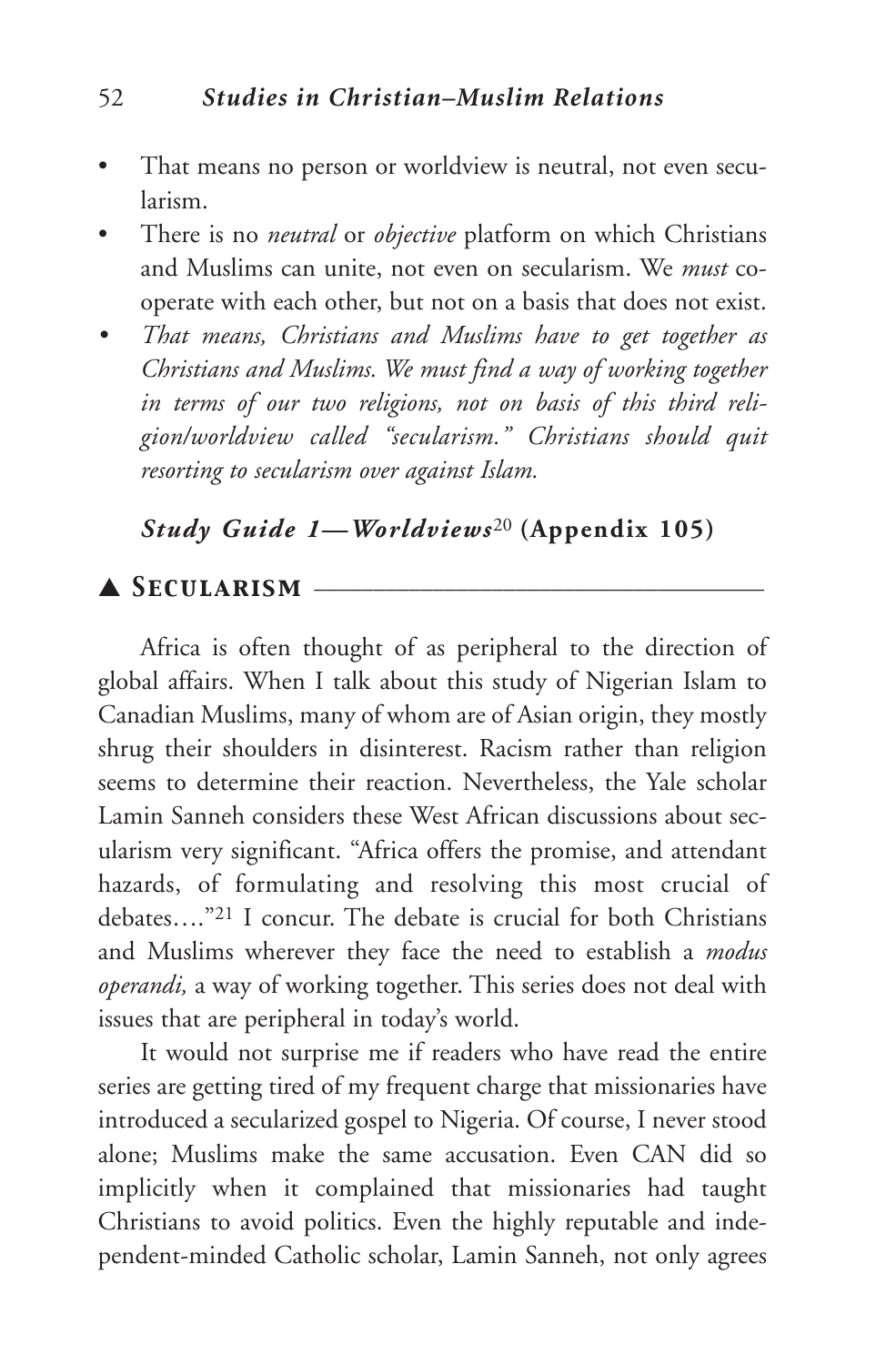with the charge but regards it as a very significant cause for weakness of the African church. "It was a scholasticized faith that came to Africa." Coming from this Catholic scholar, this is an extremely strong statement, for the source of "scholasticized faith" is none other than Thomas Aquinas (1225-1274), the main architect of the Catholic worldview and the main source of both Christian and secular dualism.22 "Encountering such a religion, Africans soon discovered its inadequacies for the flesh-and-blood issues of their very different societies." This gospel version disabled people from deciding "what religious foundations to put in place for constructing a new society in new times." He commented, "Thus, Muslims may be justified in thinking that Christians have abdicated from the religious center, confining themselves to the sidelines on the great issues of state and society."23 Ibrahim Sulaiman has said it time and again with respect to Nigerian Christianity: "Christianity is content to deal with spiritual matters only, leaving all those matters concerned with politics, economy, state and society to other systems to administer," the reference being to secularism.24

While it cannot be said that Nigerian Christians are marginalized, since they are in the thick of things, for the most part they themselves marginalized their religion in dualistic fashion. *That must be overcome.* Sanneh puts it very strongly when he writes of the "utter inadequacy of the sterile utilitarian ethic of the secular national state in meeting" the Muslim challenge.25 A semi-secular church cannot expect to be properly equipped for its mission. I am very happy that there is a growing awareness of this weakness, *but its residue continues to weaken the Christian stance and confuse the issues.* The questions below are serious questions that require not simply answers, but *serious changes of mind and perspective that are needed to guide you in negotiations with Muslims.*

I have earlier stated and quoted authorities in support of the allegation that the "most dangerous enemy of Christianity" is not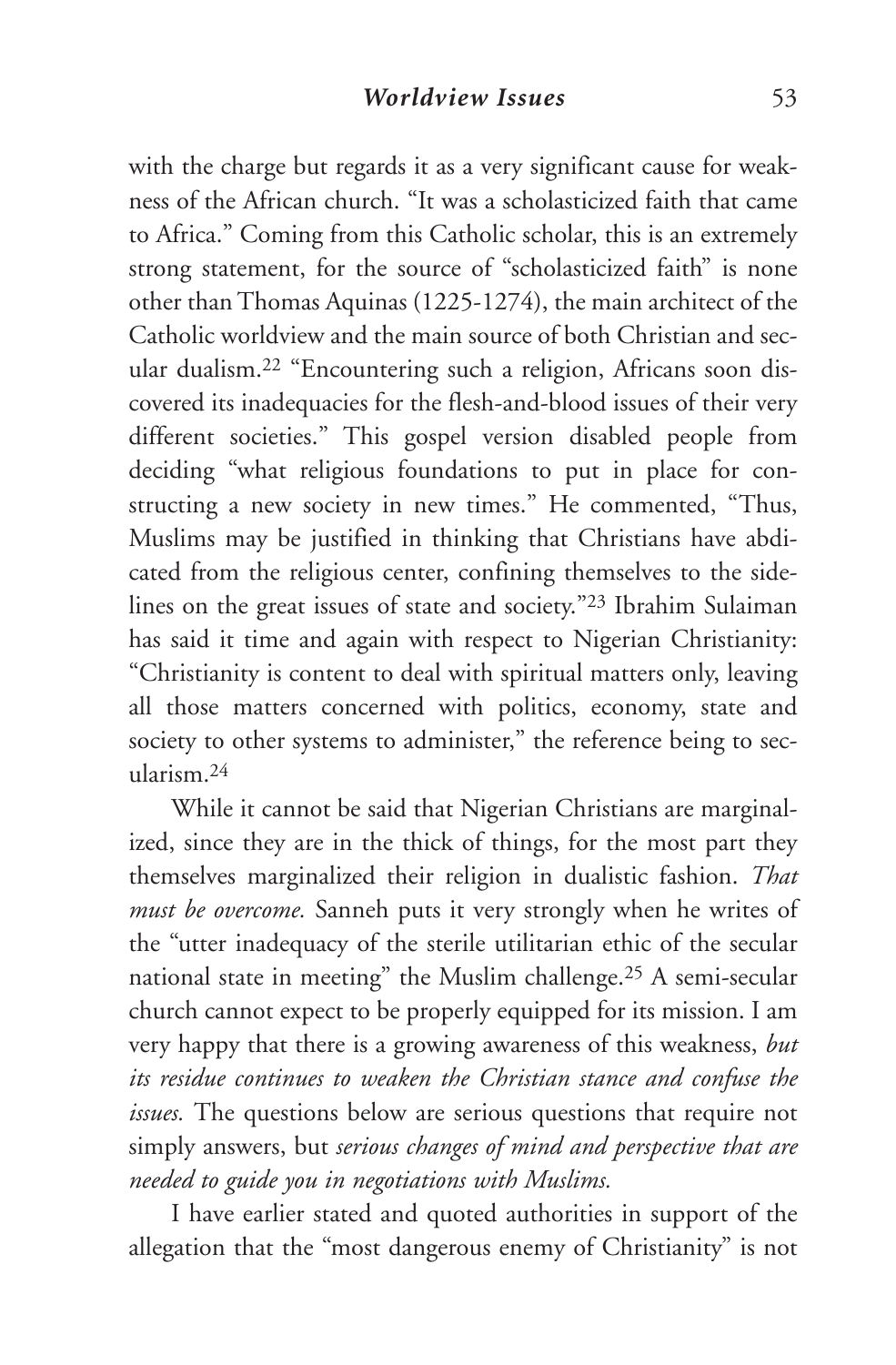Islam but secularism.26 This may not always have been the case, at least not to the extent it is today. Neither has that always been sufficiently realized. Henry Farrant, a long-time SUM British Branch General Secretary, years ago wrote, "The greatest problem which confronts the Church is Islam."27 While it is true that Islam presents us with a very serious religious and political challenge, secularism has handicapped us in our response to it. It has weakened the nature of our resistance and led to a trivialization of the Christian religion. While Islam confronts us openly without disguise and wakes us up, secularism is more like a wolf in sheepskin. It puts us to sleep. Most Christians recognize it only partially or not at all. Many of our responses to Islam, as we will see in these chapters, are weak; secularism has robbed us of the robust response Islam calls for. In contrast, the Kuyperian perspective was hammered out on the anvil of secularism that was undermining the faith itself, not merely oppressing it.

*Nigerian* Christians are not the only ones struggling with this dualistic worldview. Many of today's Kuyperian writers come from the same background. Once they make the break and deepen themselves into the Kuyperian perspective, they feel liberated and better prepared to face the world. Vincent Bacote, an American scholar, was troubled by the "lack of theological argumentation for Christian public engagement" during his involvement with "the Navigators and the subculture of American evangelicalism." In that environment there was a strong emphasis on the separation of Christians from the world. When he became acquainted with Kuyper, it "was like breathing some much needed oxygen," he confided.28 In his 2007 Kuyper Lecture at Princeton Seminary, Richard Mouw said, "I discovered Kuyper in the 1960s when I was struggling with fundamental tensions between my evangelical pietism and what I had come to see as the non-negotiable biblical mandate actively to work for justice and peace in the larger human community. Kuyper helped me, more than any other thinker…."29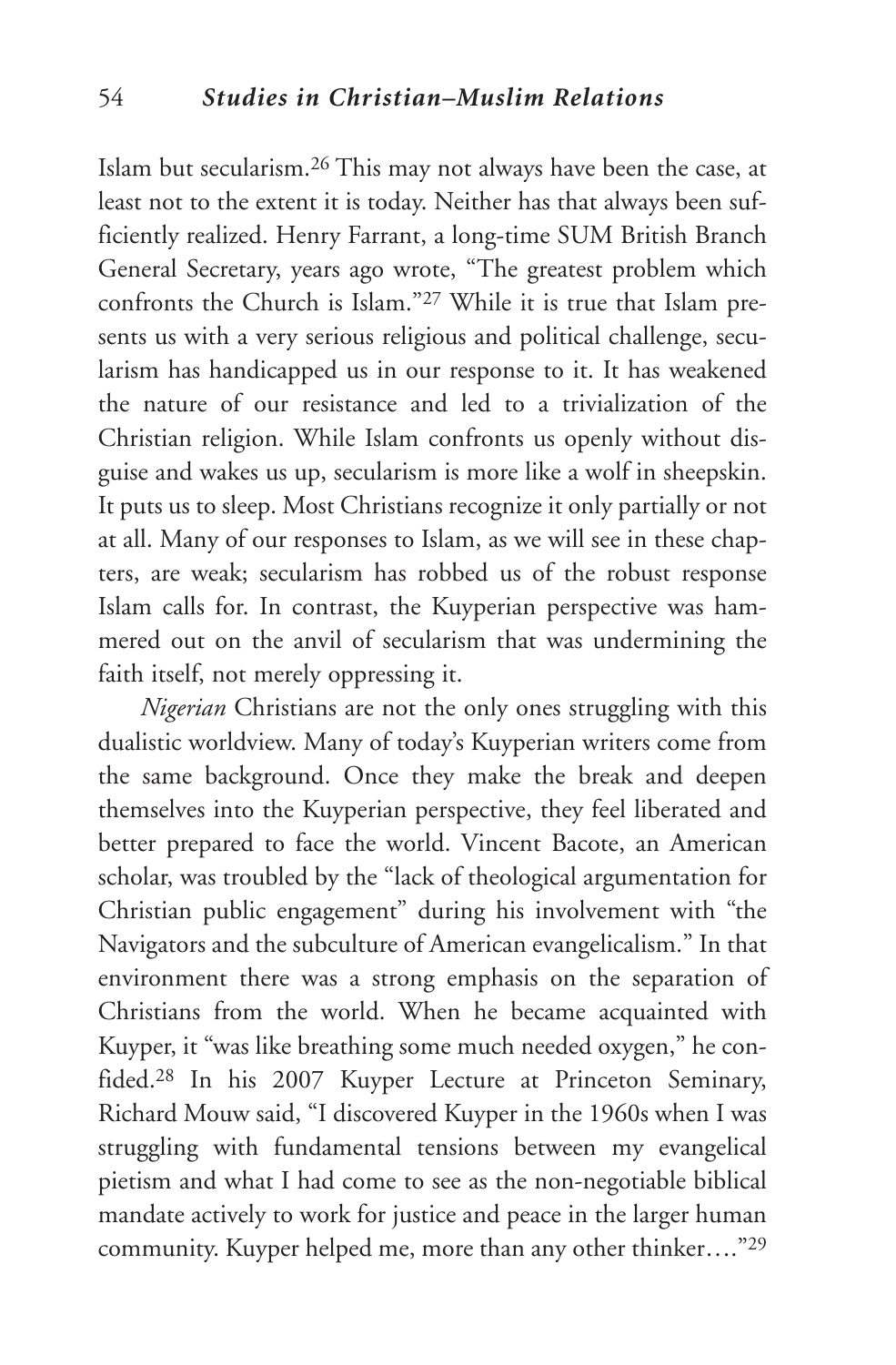I personally had a similar liberating experience during my student days—and it has affected my ministry and writing ever since. Over two decades ago, Paul Marshall pointed out that though British Evangelicals have produced their heroes like Lord Shaftesbury and William Wilberforce, "it is clear that the political understanding and record of Evangelicalism [the orientation of most Protestant missionaries in Nigeria] has been severely deficient." Then he encouraged his readers to learn from Kuyperian party politics in The Netherlands.30 *I encourage both Nigerian Christians and Muslims to take a serious look at the spirit of that political style without necessarily trying to copy its format.*

But it is not only Christians who have to shed themselves of this scourge. Muslims do as well, as they themselves frequently insist. They, too, need to recover the wholism that characterizes Islam.31 They need to clean house as well and become themselves once again. *As a Christian missionary I have deep interest in a healthy Islam, not in the militant or violent version—at least if the moderate claim that Islam stands for peace and toleration is true, a reputation they still need to earn by demonstrating it in Nigeria and elsewhere.*

And not only *Nigerian* Muslims. The British Muslim Institute published a 41-page *Muslim Manifesto* in which it re-iterates this need repeatedly and makes many suggestions as to how to proceed.32 There have, for example, long been "Islamic Societies" at institutions of higher learning, but they have not affected education for "secular careers and lifestyle." They have limited themselves to prayers and "mixing a little Islamic culture with their secular education." These societies need to equip members with understanding Muslim philosophy, science and epistemology away from the secularly-reduced version towards the full Islam. Beyond the campus, there is need for "institutions capable of serving the Muslim community in such specialized fields as… health, research, publishing, the arts, trade and investment" and for the major professions such as "medicine, engineering, law, accoun-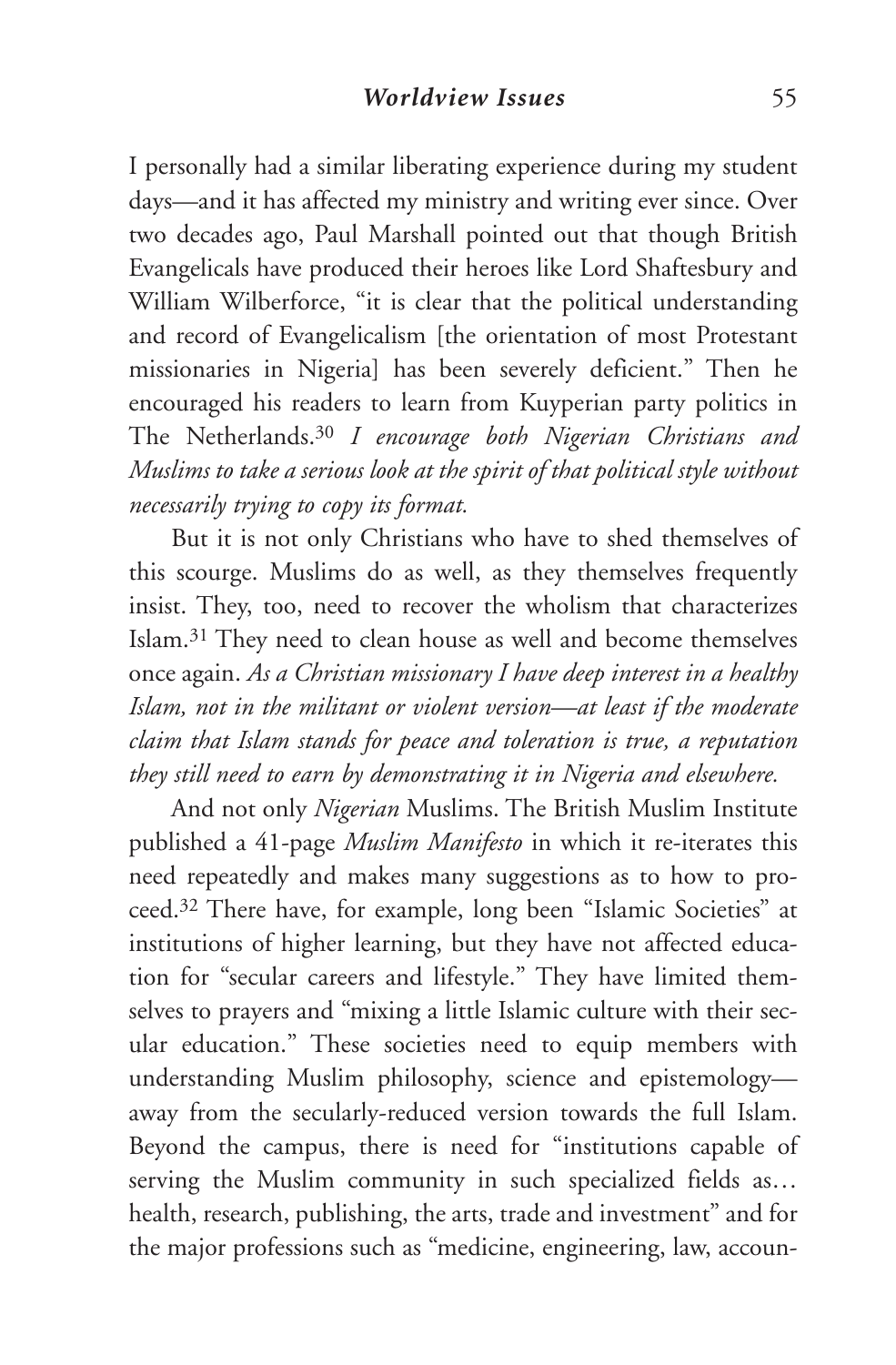tancy, teaching"—in short, "in all departments of life." Muslims must resist all British attempts to reduce Islam to their secular definition of religion that seeks to ban it from the marketplace and restricts it to the private. Muslims should have none of it, since Western "unmitigated secularism" has directly led to "disorders of the mind, body and soul."33 All of this sounds very much like the proposals offered by Ibrahim Sulaiman in Appendix 6.

There are Christians in the West who have experienced secularism's rejection of *wholistic* religion. Albert Mohler, President of the Southern Baptist Theological Seminary in Louisville, Kentucky, USA, who could be described as a "Kuyperian Baptist," wrote an article under the all-telling title, "A Radical Antagonism—the Bible and Secular Worldviews."34 In one of its documents, the Canadian Centre for Cultural Renewal posited the question, "Secularism *or* the inclusive society?" After a brief summary of the regnant secularism and "atheistic unbelief" in Western Europe during the 19th century, Bacote wrote, "Kuyper sought another way in which one could see the effects of the Reformed [Calvinistic] faith in all areas of life."35 These writers all follow Kuyper who saw the two—the Bible and the pluralistic inclusive society on the one hand and secularism on the other—as mutually exclusive. But so do secularists, if you insist on the right and liberty to live out wholistic Christianity.36

Muslims recognize the situation described in the above endnote and are puzzled why we Christians want to align ourselves with a cultural movement that is brutalizing the West. Muslims all over the world, including Canadian Muslim Shedun Wasti<sup>37</sup> and Nigerian Muslims like Muhammad Sadisu and M. Tawfiq Ladan, 38 call for the withdrawal of the West with its secularism from the Muslim lands. It is time Nigerian Christians understand these Muslim cries, whether it is for withdrawal of the West from the Muslim world or for the replacement of colonial secularism in Nigeria with a system that allows both Christians and Muslims to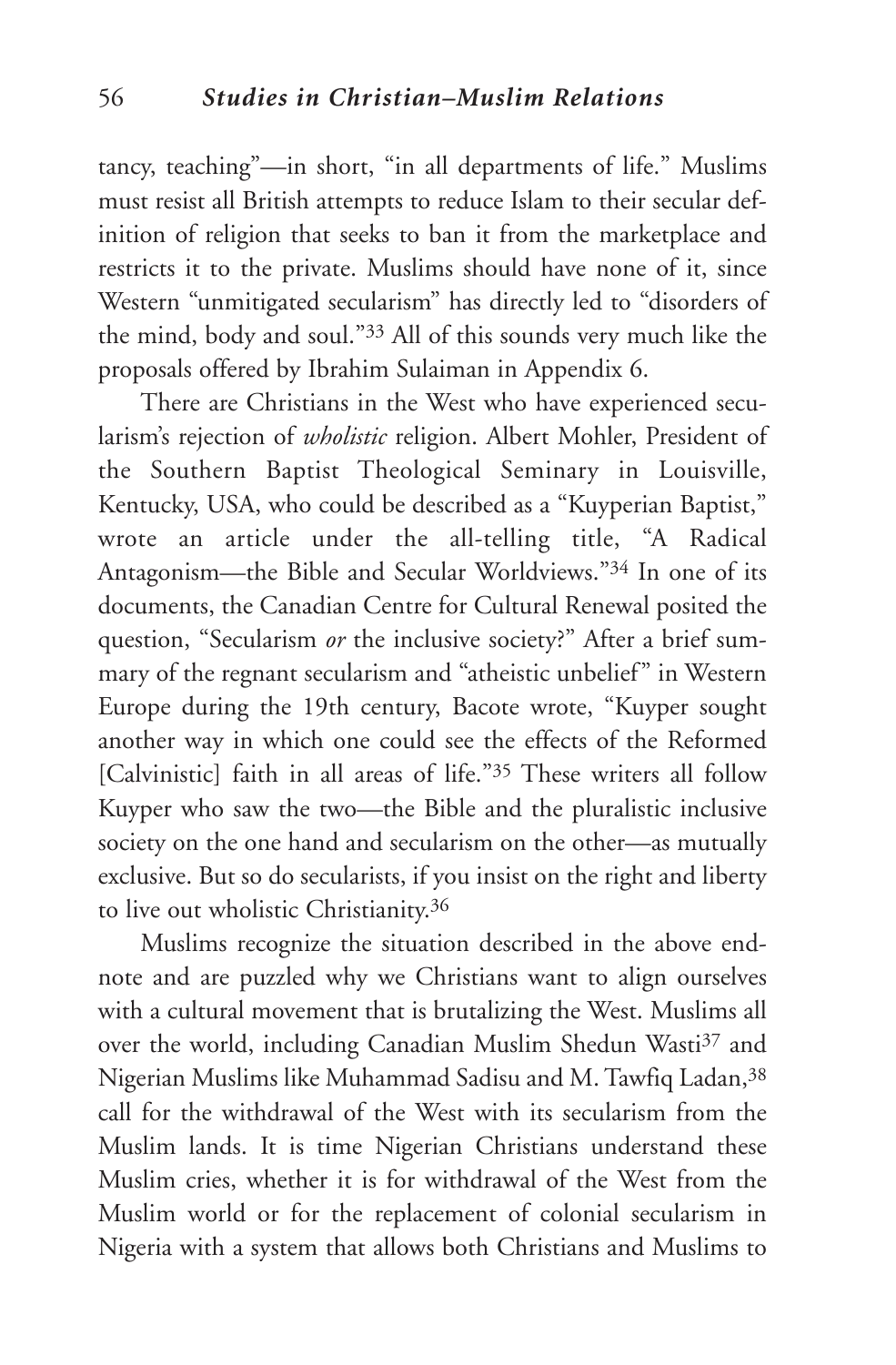flourish. The problem is, of course, that we Christians for some very good reasons are not so convinced that Muslims are genuinely interested in the "multi-arrangements" so loudly called for today or whether those arrangements are only a strategic step for them in their march towards Islamization. *Muslims need to work hard at convincing us!*

A dominant secular doctrine or belief is the *myth* of neutrality and objectivity, that secularism is objective, rational and neutral, while religion is in essence subjective, irrational and anything but neutral. Go to Part 2 of Volume 5, where I explain that secularism is as subjective, (ir)rational and non-neutral as any other worldview or set of beliefs. All are based on assumptions. In his American context, Mohler advises us to "listen carefully to those who… seek to advocate purely secular arguments. On questions of meaning and morality, their arguments are themselves just as essentially religious as the religious arguments they reject. They may believe their claims are not religious, but they end up being religious…. They attempt to set up their own version of God—their own idea of what is the ultimate good—in order to determine value." Mohler also states that if moral arguments are forbidden in the public space, as is the case in some secular countries, then "we have actually privileged one form of...discourse over another. That is, we have privileged irreligious…discourse over self-consciously religious discourse."39 Well, not quite "*ir*religious." It is more like one belief or value system is allowed to dominate over all others and we end up with a state or establishment value or belief system, that is, an established religion or worldview without temple, mosque or cathedral and without the trappings usually associated with religion. Secularists tend to be (willingly?) blind to this situation, but if you were to stick around Canada for a while, you would soon recognize it everywhere. At least, if you're not a secularist! Establishment status gives birth to vested interest, something that tends to blind the favoured party to the injustice of the arrangement.<sup>40</sup>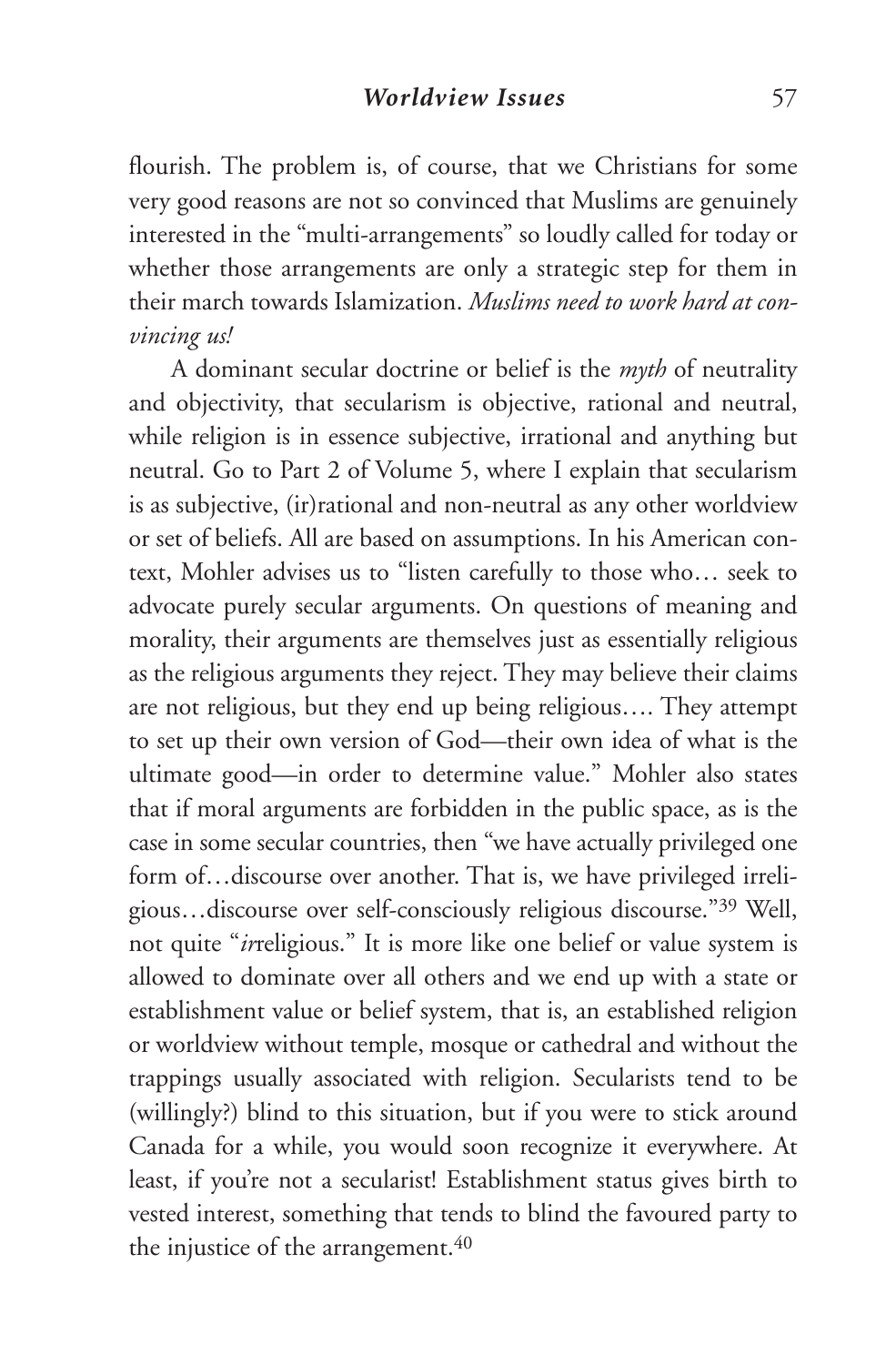### 58 *Studies in Christian–Muslim Relations*

I do not believe Nigerian Christians are clamouring for that kind of situation. Secularism will eventually become your Trojan horse. You think you are bringing in a friend or have captured a trophy; but you have actually brought in a spirit-eating monster that will devour your soul and heart. It will turn you into a stonecold community of rationalists and individualists by whom religion along with its morals are considered nonsense and banned from public consideration. Once in its grasp, the community falls apart into individualists who, in an ethical vacuum of despair, turns to addictions and sexual aberrations of every kind and ends up filling your streets with the homeless who have lost all ties to family and community. And all of that supported by a secular attitude of entitlement and protected by a secular version of human rights shorn of any sense of personal responsibility. Just come to my city, Vancouver, Canada, and see it for yourself. The Muslim berating of Western culture is one-sided, but only somewhat! They just fail to recognize the residual remnants of positive cultural developments.

So, Christians, you will have to re-think your flirtation with secularism and develop an alternative with which Muslims can also live. I hold before you consideration of a Kuyperian alternative that I have already spelled out both above and in Volume 5. It offers wholistic perspectives that many Nigerian Christians have appreciated in my 30-year ministry. Rather than for me to summarize them all over again, I will lead you back into that volume by means of the study guide below.

Muslims will recognize there that my Kuyperian frame of mind rejects the imposition of secularism on the country for reasons similar to theirs. One dominant feature of Western secularists and their international offspring is their insistence on its universal validity $41$ and on the objectivity and neutrality of their creed. Just like Islam, the West, probably because of the power and glitter it has produced, simply assumes that its worldview is the only one valid.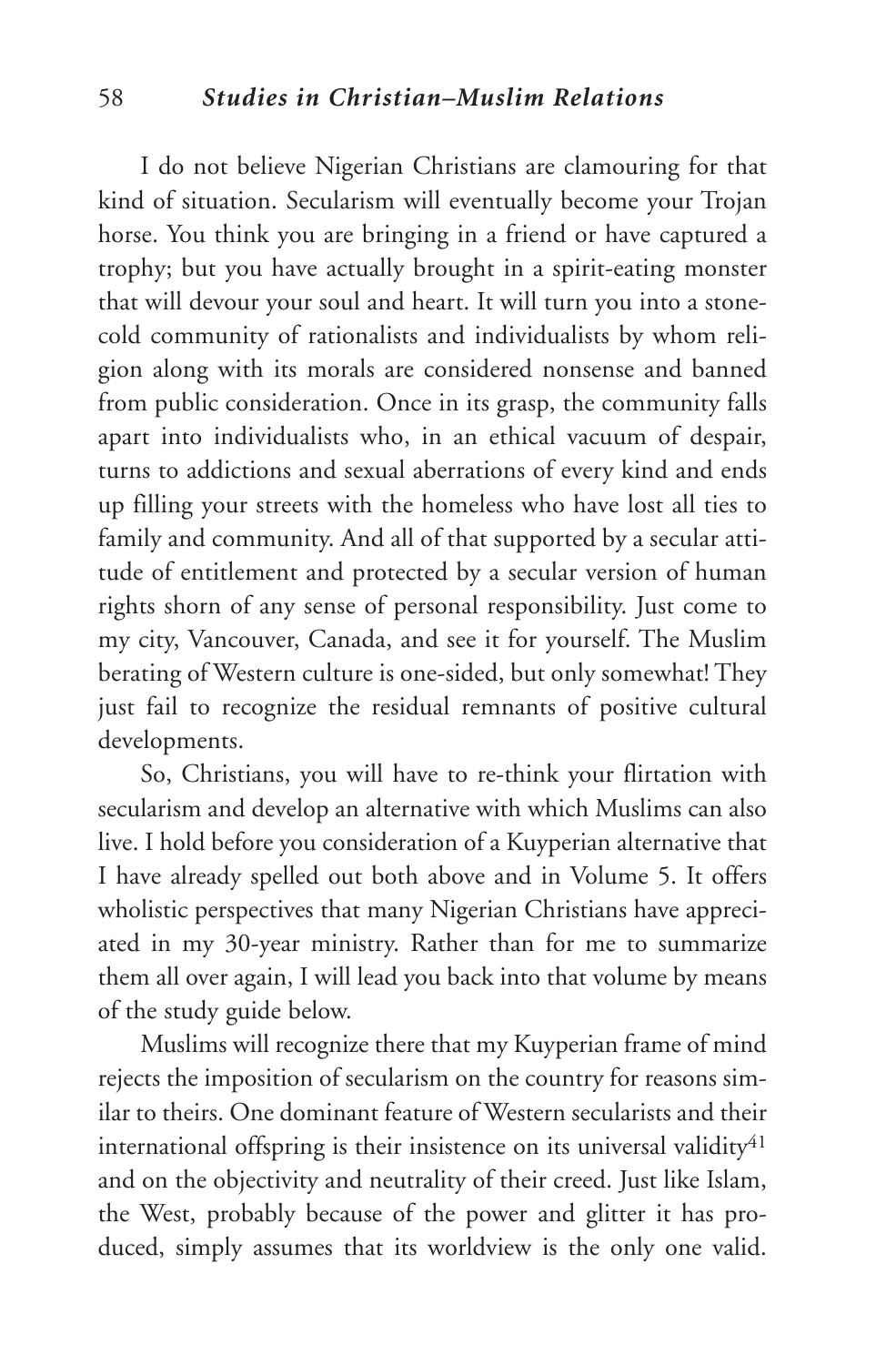While Western postmodernism is now challenging that position, Kuyperian thought has challenged it since the late 19th century. A very important feature, unique in its early days, is that from the beginning Kuyperians, in their bid for neutrality and pluralism, invited and continue to invite till this day every major worldview, friend and "foe," including secularism, to the table as equal partners. At that table no one enjoys privileged status— not Muslims, not secularists, not Christians. Secularists, provided they have a minimum number of adherents, would be just one of the worldviews represented. This is not an arrangement of *religious* equality so much as of *political* equality. The arrangement was/is not based on an assumed religious relativity or equality.

## *Study Guide 2 — Secularism* **(Appendix 105)**

Before we move on to the next section I draw your attention to the words of Bryant Myers, at the time editor of *MARC Newsletter.* He had recently read John Esposito's *The Islamic Threat: Myth or Reality,* in which the latter

*…describes the world against which the Islamic renewal movement believe it must resist and overcome for Islam to survive as a viable faith. After reading the chapter, I was struck by the fact that I have heard his words before. What shocked me was that almost all of what he described were the very same elements of contemporary Western culture that we evangelicals have been concerned about for years.*

*Those concerns include secularism in public policy and the legal system, God being read out of every academic discipline as being irrelevant and unscientific, tolerance becoming a justification for immorality, abortion, and pornography. The West is shot through with rampant materialism and an individualism so extreme that it overrides the idea of a common good. It was all there.*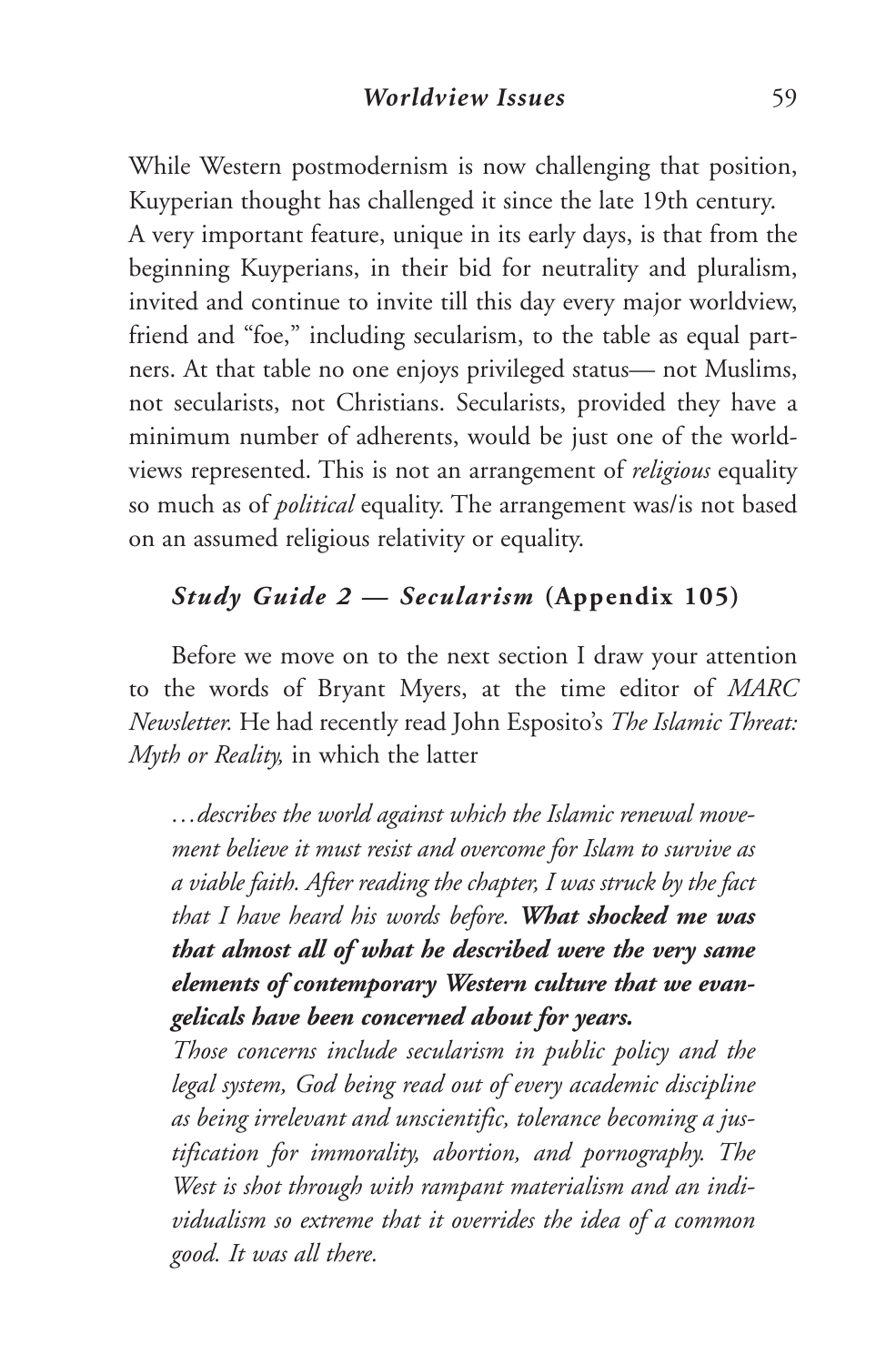*…Islam sees a religion that has abandoned the public square, a religion that has become private, personal, interior and socially irrelevant. This religion has little to say to the society or culture in which it lives. It has agreed to sit on the sidelines and let others shape the decisions and values of the public arena. For a Muslim, this is the clear evidence of the bankruptcy of any religion.*

*And…they are right. We Christians have been co-opted by the Enlightenment frame, we have become a part of Western liberalism. We have agreed that religion should be a personal thing, interior and private. We have voluntarily withdrawn from the public square and left it to others to shape the culture and society within which we live.*

# *…we need to repent of our fear of Islam and turn around to face our own shortcomings….*<sup>42</sup>

When I encourage Christians to turn their backs to secularism, I am not asking them to travel a lonely road occupied only by a few weird Kuyperians. In fact, I am inviting them to join the crowd, to take the road most traveled these days.The world as a whole is desecularizing according to various scholars. Peter Berger, an American sociologist and Lutheran theologian as a Wikipedia article describes him, edited a book entitled *The Desecularization of the World* that is devoted to that proposition. The recommendations on the back cover say it all: The secular expectation that religion would fizzle out and be replaced by a regime of reason has fallen flat on its face to the chagrin of academics "who consider themselves too enlightened to be bothered with religion."43 Samuel Huntington describes the resurgence of religion everywhere at the expense of secularism. It "manifests itself in the affirmation of religious values" everywhere, not only in its fundamentalistic forms by any means. It shows up "in society after society…in the daily lives and work of people and the concerns and projects of governments." He quotes George Weigel as saying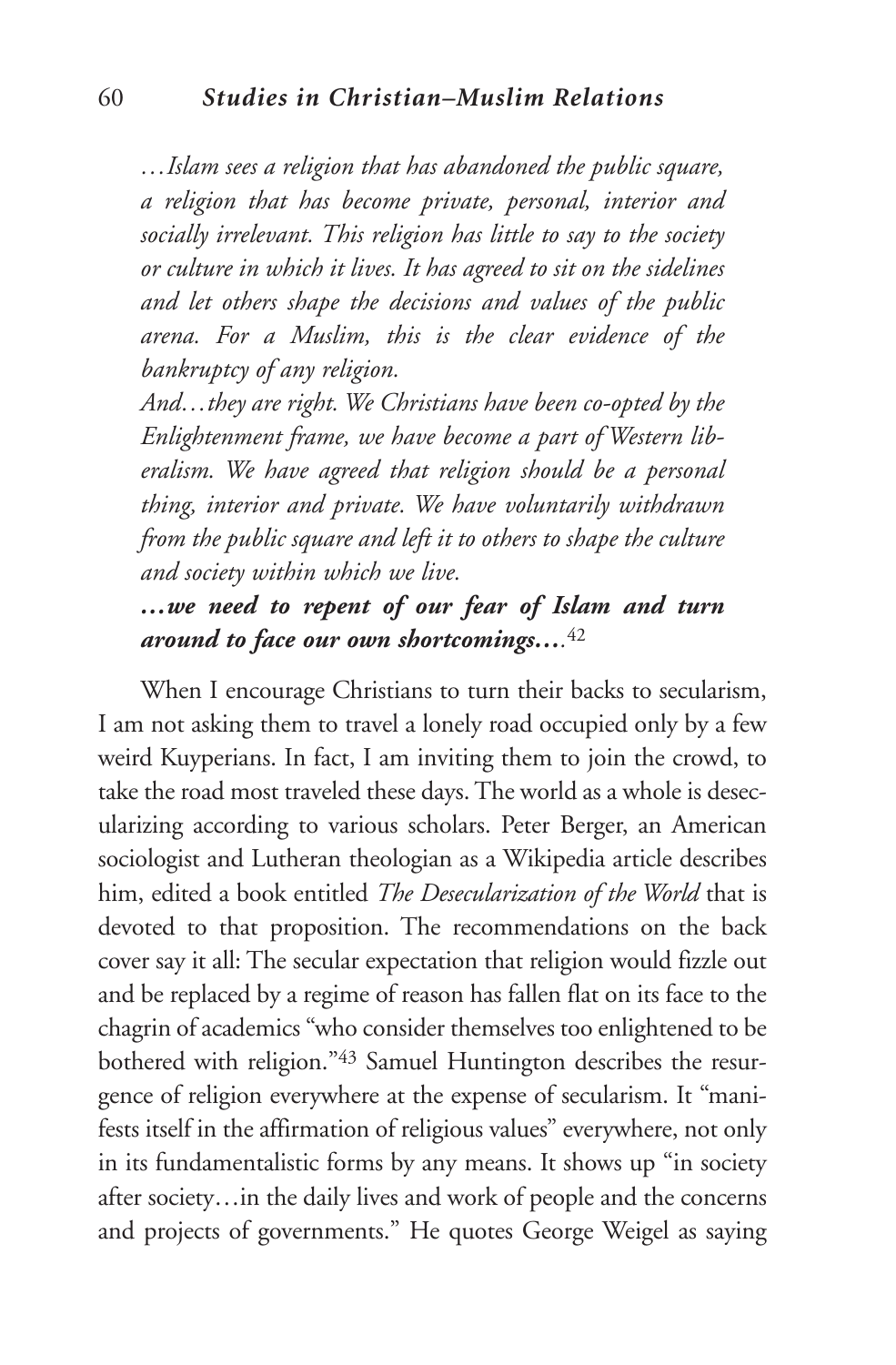that the "unsecularization of the world is one of the dominant social facts in the late twentieth century."44 You are on a road well traveled. People have had enough of secularism. May this series contribute to our opening up and listening to each other, change the parameters of our worldview and apply the changes through the entire range of our inter-religious relationships. *We should not be able to repeat these charges after another fifteen years!* <sup>45</sup>

## ▲ *Religion/Worldview and Culture* \_\_\_\_\_\_\_\_\_\_

Even though in practice it may not always be easy to distinguish precisely between religion and worldview on the one hand and culture on the other, it is useful to be aware of the following features of that relationship:—

- They mutually influence each other, often in ways that the average person does not easily recognize. People often participate in both without discrimination or distinction. Secular academics are often blind to their own worldview and can be deeply entrenched to the point of intolerance, a situation inherent in secularism itself. Outsiders can often recognize the dynamics between them more objectively than adherents of the worldview under review.46
- People often confuse them. Some Northern Muslims, for example, identify certain customs and traditions with Islam, while other Muslims claim that these customs and traditions have nothing to do with Islam but are merely local ways of doing things. When people reject such a custom, others may accuse them of rejecting Islam. This is an issue that especially affects the place and rights of women in Muslim societies.<sup>47</sup>
- An important method of making proper distinctions is to search into official historical Islamic documents that explain the classical institutions and traditions and thereasons for them.This method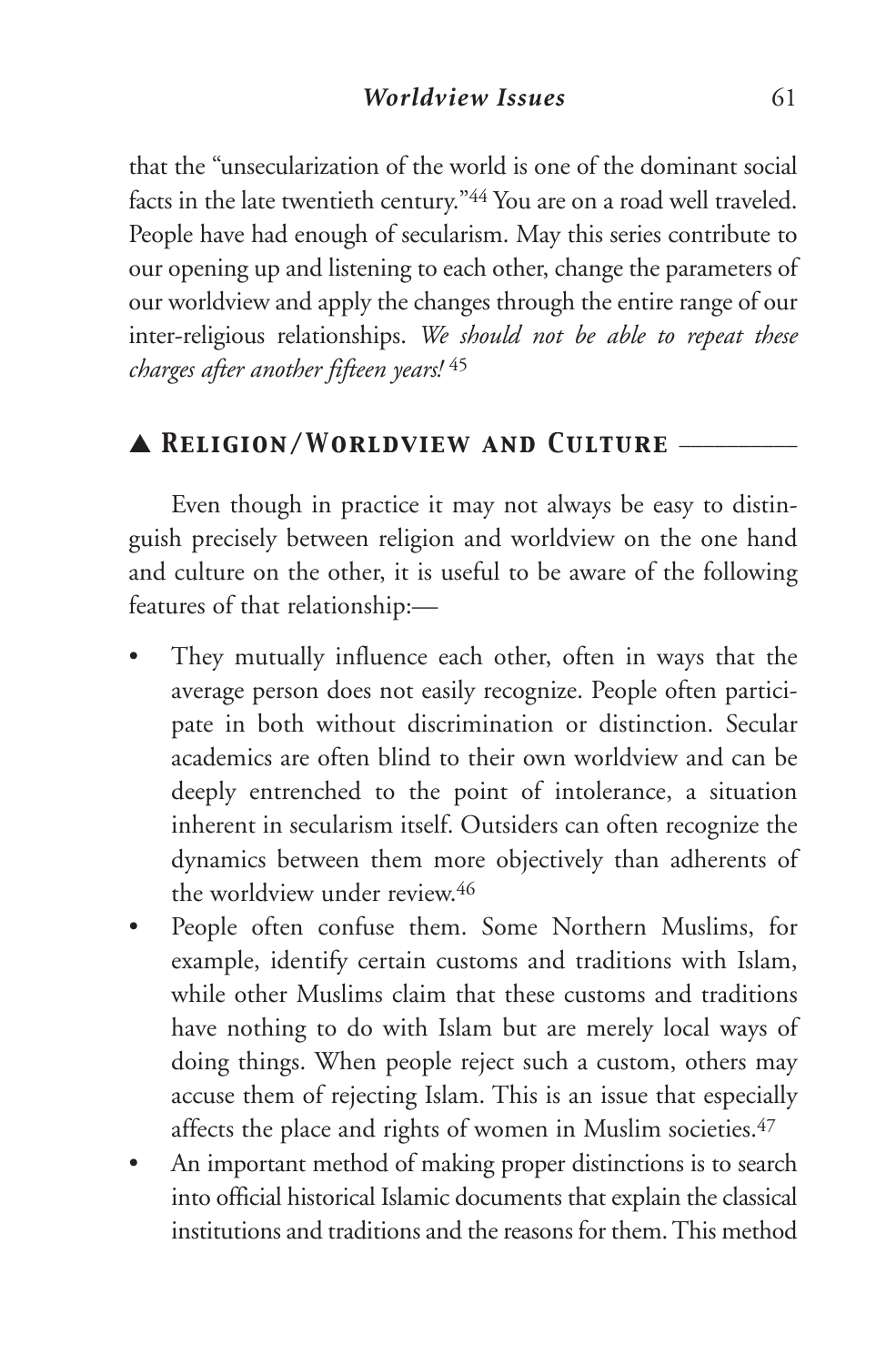also helps to distinguish between divine and human inputs, another controversial approach usually resisted by militants.

*I advise Muslims in Northern Nigeria to become aware of these distinctions and accept them so that they are less uptight when particular customs, traditions or attitudes are challenged. Volumes 4 and 6 of this series feature serious discussions on this subject that I advise you to re-read and ponder seriously. There are quite a number of Nigerian Muslim scholars who want to move in this direction, because this can help them develop a more dynamic version of sharia that is more in keeping with Islamic orthodoxy and that, according to them, can face its secular competitor head-on.*

## ▲ *Relations between Cultural Sectors*<sup>48</sup> \_\_\_\_

There are many theories afloat about the relationship between cultural sectors. Probably among those discussed more frequently than most are government relations to these other sectors, especially government/church relations. Probably most common in the world is the view that places the government on top of the entire pile and considers it the most important. In such settings, governments tend to be dominant, all-intrusive and involved everywhere.

This is the case with Nigeria. It is the case here not because some philosopher or political scientist has written books on the subject and convinced Nigerians that this is the way it *should* be or naturally *is.* It is simply part of the national worldview that is hierarchical and places the government at the top of the pile without very much reflection, even though the Constitution and legal system may try to guard against an intrusive government. That's what worldviews do: You act on them kind of instinctively, for they are so deeply ingrained in your heart and mind that it represents unquestioned common sense, just like secularism in the West. It is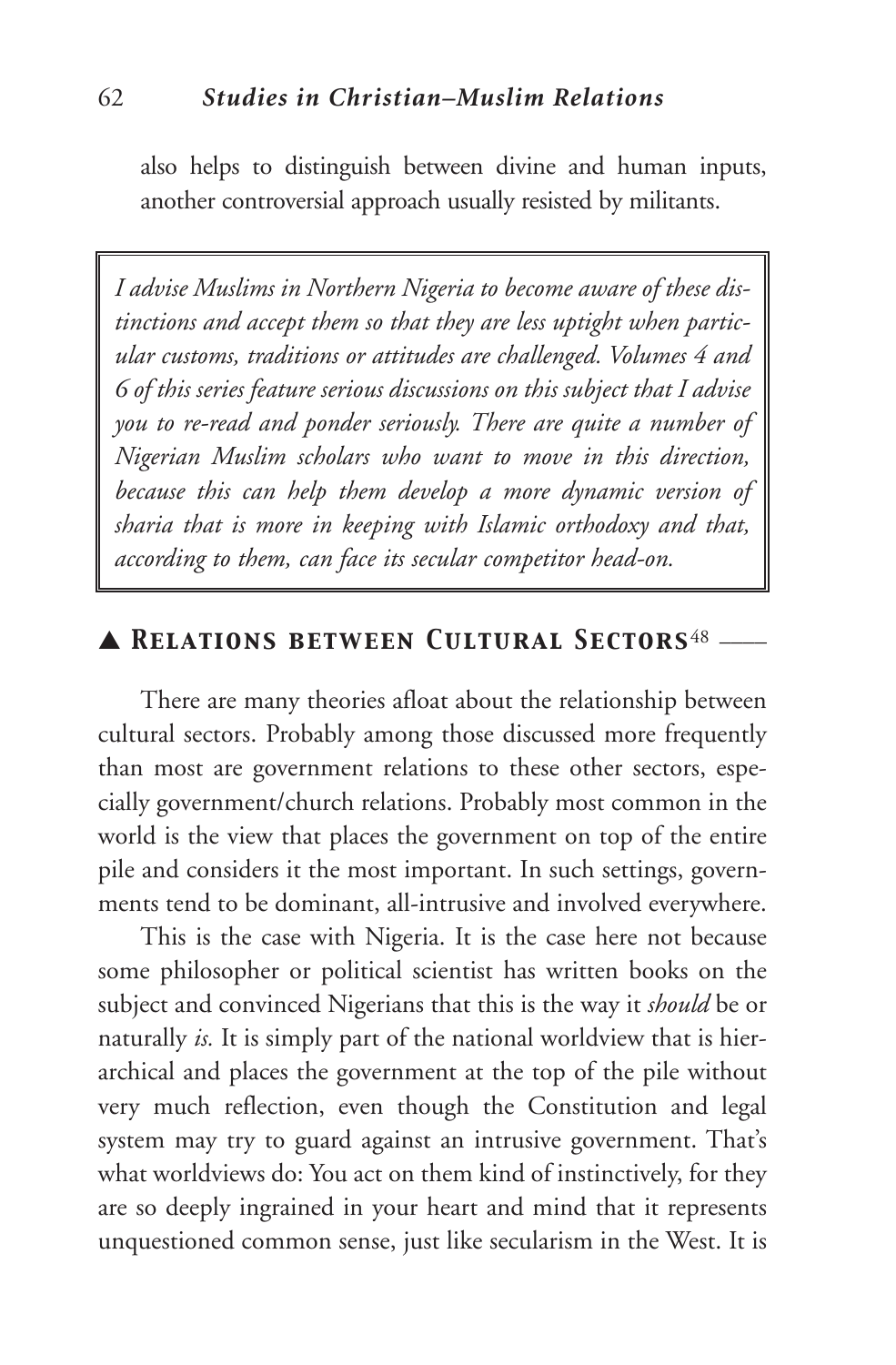"natural" that things should be that way. Where the worldview tends towards the hierarchical as in Nigeria, people expect that governments solve all their problems.

For many Christians the church as institute with its clerical class of bishops and their superiors is another hierarchical authority that dominates their lives. The Catholic Church is the prime example, while many of Nigeria's "indigenous" churches share the same tendency. If a Christian wants to do anything in society in the Name of Christ, she will often feel that she needs the nod of approval from ecclesiastical superiors, without which success would be doubtful.

*Kuyperians try to counter hierarchical and intrusive relationships of authority with a theory called "sphere sovereignty" or "sovereignty of the spheres," meaning that each cultural sector is independent from the others.* I have explained this sociological theory in some detail in Volume 5, but here offer a few comments to refresh your memory and expand your grasp. Over against those who see "the state as possessing unlimited rule," Kuyper insisted that only God has "such ultimate sovereignty." Every sphere or cultural sector has an in-built sovereignty of its own into which neither government nor church may intrude. No earthly authority can ever "nullify the authority with which others are clothed in their own spheres. The state cannot legitimately assert its authority over against the father, nor a prince over against the rights of other governing bodies and the people within their spheres of competence" in other sectors. Only God is sovereign over all the spheres or sectors; all other authorities are restricted to their own sphere. God is above them all, but the various spheres are on the same level with each other without any hierarchy tying them together.<sup>49</sup> The role of the government in this regard is two-fold: (1) to supervise relationships *between* the spheres, to make sure no sphere dominates the others; (2) to restore relationships *within* a sphere when it has collapsed or distorted to the point where the sphere no longer functions properly.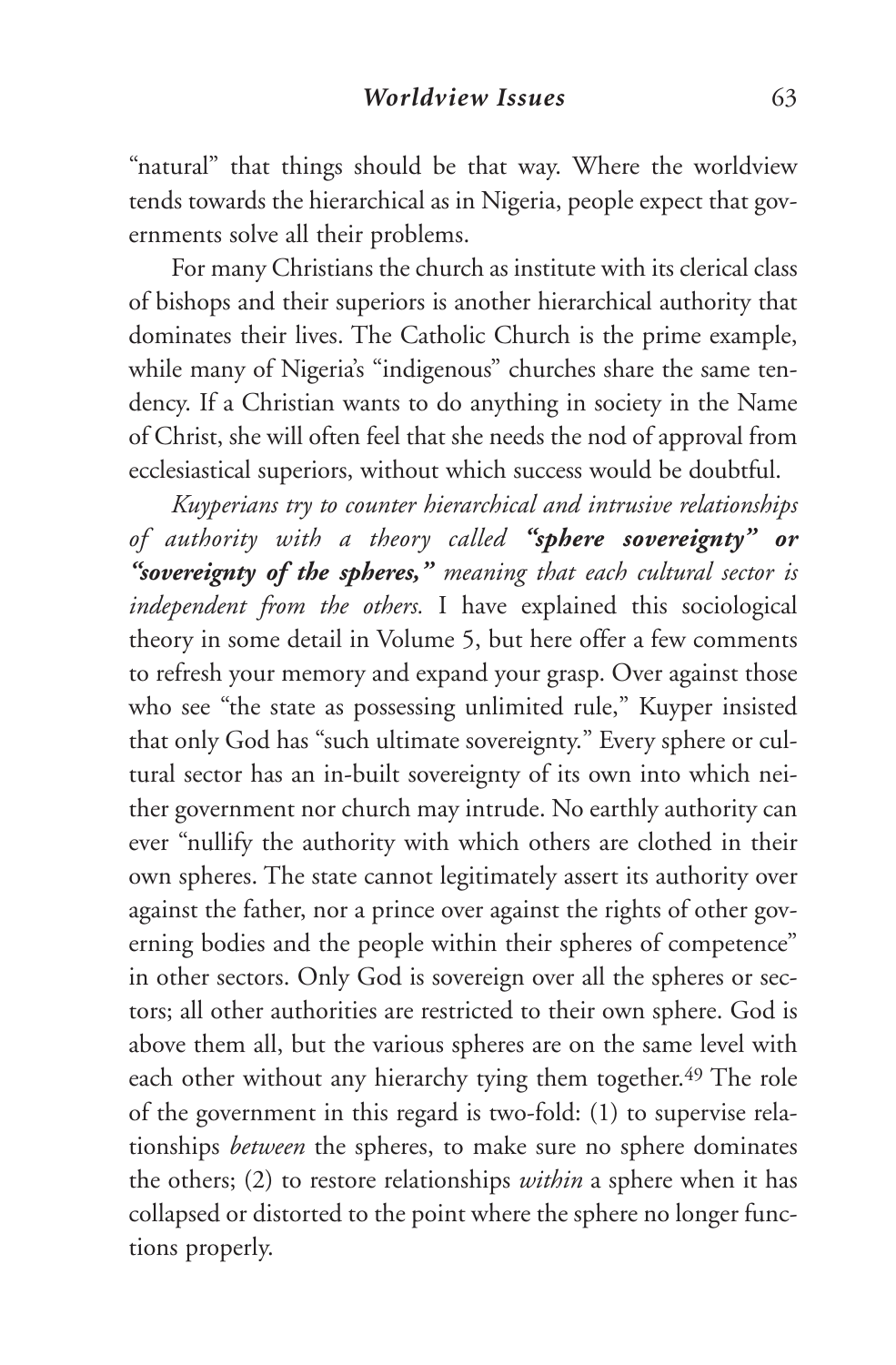### 64 *Studies in Christian–Muslim Relations*

The benefit of this social theory is its protection of freedom of the spheres from government and church intrusion. It prevents dictatorial powers from developing. The spheres are free to develop naturally according to their own genius without interference from any hierarchy. Only God is over all of them with His authority and His authority comes directly to people within each sphere. They do not need to consult government, church or mosque authorities to discover God's will within them or to have their permission. Herman Dooyeweerd, the major philosopher within the movement, explained that the significance of the theory is that "sphere sovereignty guarantees each societal sphere an intrinsic nature and law of life. And with this guarantee it provides the basis for an original sphere of authority and competence derived not from the authority of any other sphere but directly from the sovereign authority of God."50

We need such buffers. Our governments at all levels *instinctively* assume that all power and authority belongs to them, directly contrary to Jesus' declaration, "All authority in heaven and on earth has been given to me" [Matthew 28:18]. All other authorities and powers are to be in submission to Him [1 Peter 3:22]. Our worldview is shaped very much by our traditional ethnocentric social organization with its natural tendency towards central authority. Our *governments* themselves instinctively reach out to "embrace the entire range of human existence," to extend to all the spheres of life. They even claim for themselves "absolute authority over them, without inquiring at all whether there…[are] intrinsic limitations to their authority." *Citizens* take it for granted that the central government naturally has the authority to make final decisions in all the spheres of life "as the major coordinator of society. To it is ascribed clear supremacy over all other basically non-political groups." Jan Dengerink states that "no single unit [read "sphere"] of society can lay claim to having a monopoly in establishing justice in the world—not even the state" and warns that "the result is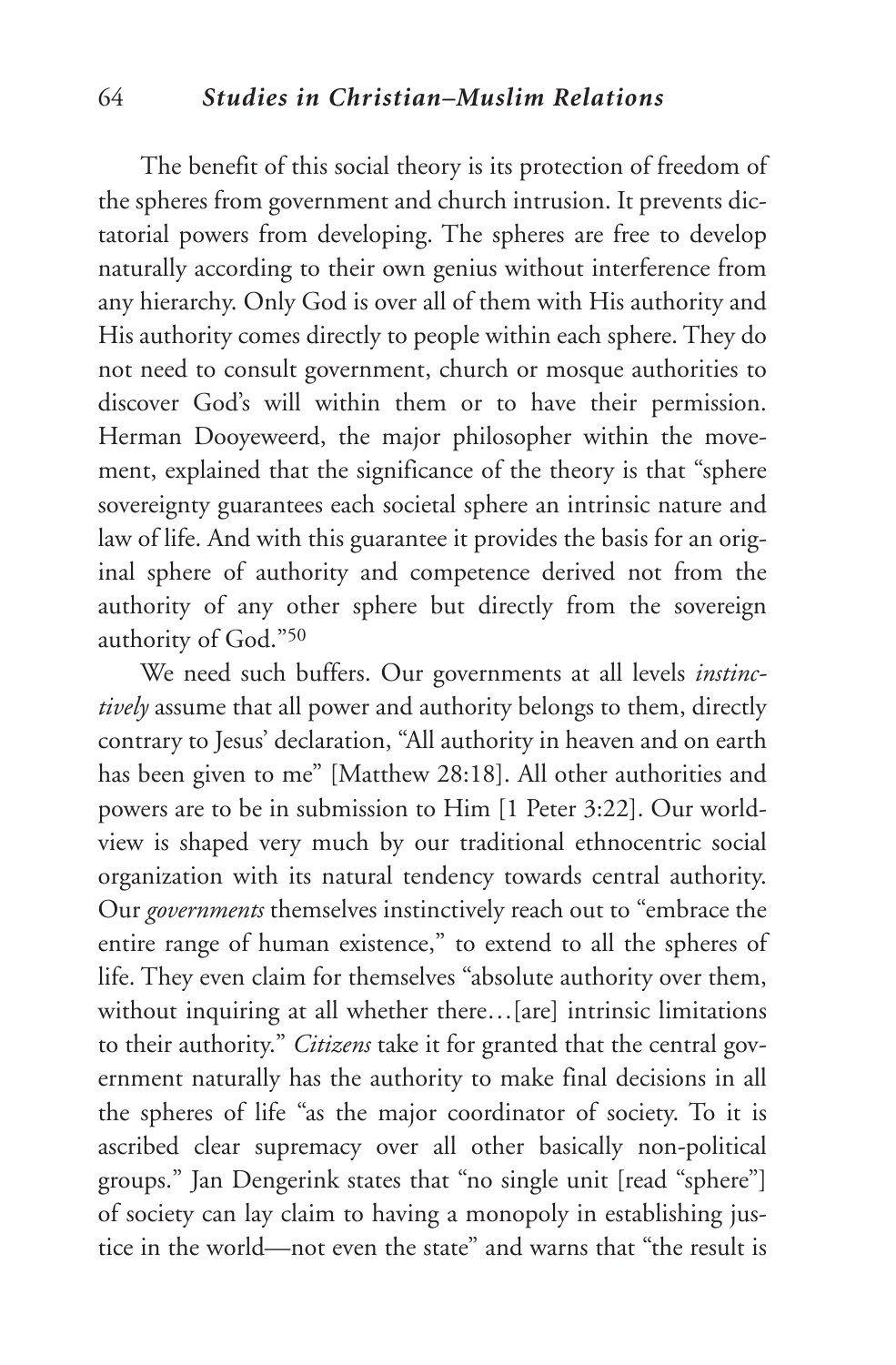always a heavy handed bureaucracy, which in practice reduces the individual citizen to a nullity…"51—something which the ordinary Nigerian experiences daily. This is part of our Nigerian worldview that leads us straight to a totalitarian conception of the state. In addition, Nigerian Islam has looked upon the government as a major instrument for *da'wah.*

The theory of sphere sovereignty does not tolerate that arrangement. We need it as a buffer to break all domineering relationships. It will prevent any religious denomination from spilling over into government as well as government into religious denominations, not to speak of the other spheres. Same with church/mosque organizations. If an issue has an overtly religious smell to it, church or mosque, but especially church, has historically always been ready to jump in and take over. If we are going to have genuine pluralism, that is equal rights and freedom for every community and all the other goodies that come with the formula that I develop in the course of these chapters, we need principles that firmly establish the boundaries of each sphere, especially those of governments and denominations.52

And even in other spheres there is need for clear borders. What is the relationship between them? Between government, industry, business and technology? What of trade unions to a political party? It is really all about "the nature and limits of authority" and thus an important issue facing our country.53 Muslims and Christians need to dialogue about their future relationships. *In such an environment it is good to have some firm principles and boundaries based on that which we hold most dear, namely our religions.*

When critics hear about comprehensive or wholistic religion, they often accuse its adherents or leaders of theocracy—the rule of God—"as a means of silencing any and all religiously framed discourse in the public square," according to John Bolt of Calvin Theological Seminary in Grand Rapids, Michigan. However, if theocracy refers to the church or mosque dictating to the govern-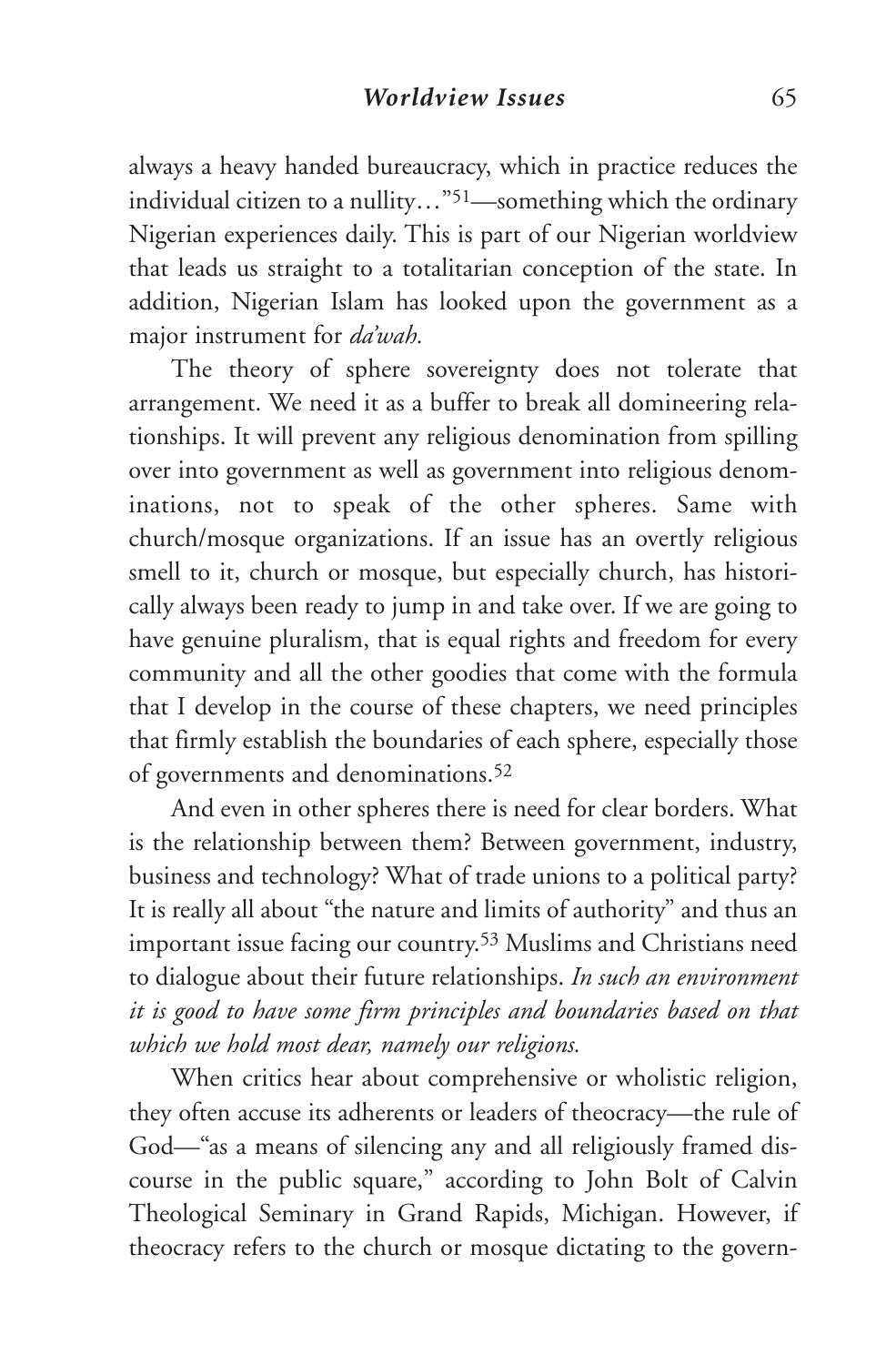ment regarding policies, it clearly follows logically from the sphere sovereignty theory that Kuyper would not favour anything like theocracy. In fact, he "explicitly repudiated all theocracies." In Kuyper's discussion of the original 1879 platform of his party we read, "…not only do we not desire such a theocracy but rather we oppose it with all our might." *Church and, by extension, mosque have the right to persuade but not to dictate.*<sup>54</sup>

But theocracy can also refer to attempts by Christians or Muslims in society, that is the church/mosque as organism,<sup>55</sup> to apply their religious principles to politics. Kuyperians reject the term theocracy even here. As Bolt interprets Kuyper, "…our human insight into God's ordinances as they must be applied to specific, concrete people and political situations can never measure up to the level of certainty required to say that a specific public policy or law is indisputably God's will."56 We presume too much when we equate *our human* rule with God's. We may be inspired and guided by God's Word as faithfully as we can, but to claim our policy to be God's crosses the boundary. Christian rule, Muslim rule, religious rule—yes to all of them, as legitimate as any version of secular rule, but *God's* rule…? So, even here no theocracy. Even when led by Him, we are not Him! We remain fallible.

Religions are complicated; comparisons and contrasts between them even more so. In keeping with Calvinism in general, Kuyperians believe in original sin and hence do not trust autonomous reason. Nevertheless, as we can see from the above, they have a relatively—definitely not absolute— high respect for human reason guided by divine revelation in its various forms. They trust that, with that revelational guidance, they can produce reasonably good legislation in a given situation.

Muslims reject original sin and have high regard for human reason. Nevertheless, at least some Muslims, especially the literalist type, have little or no faith in the ability of humans to promote justice. Aisha Isma'ila, a Muslim member of the Federal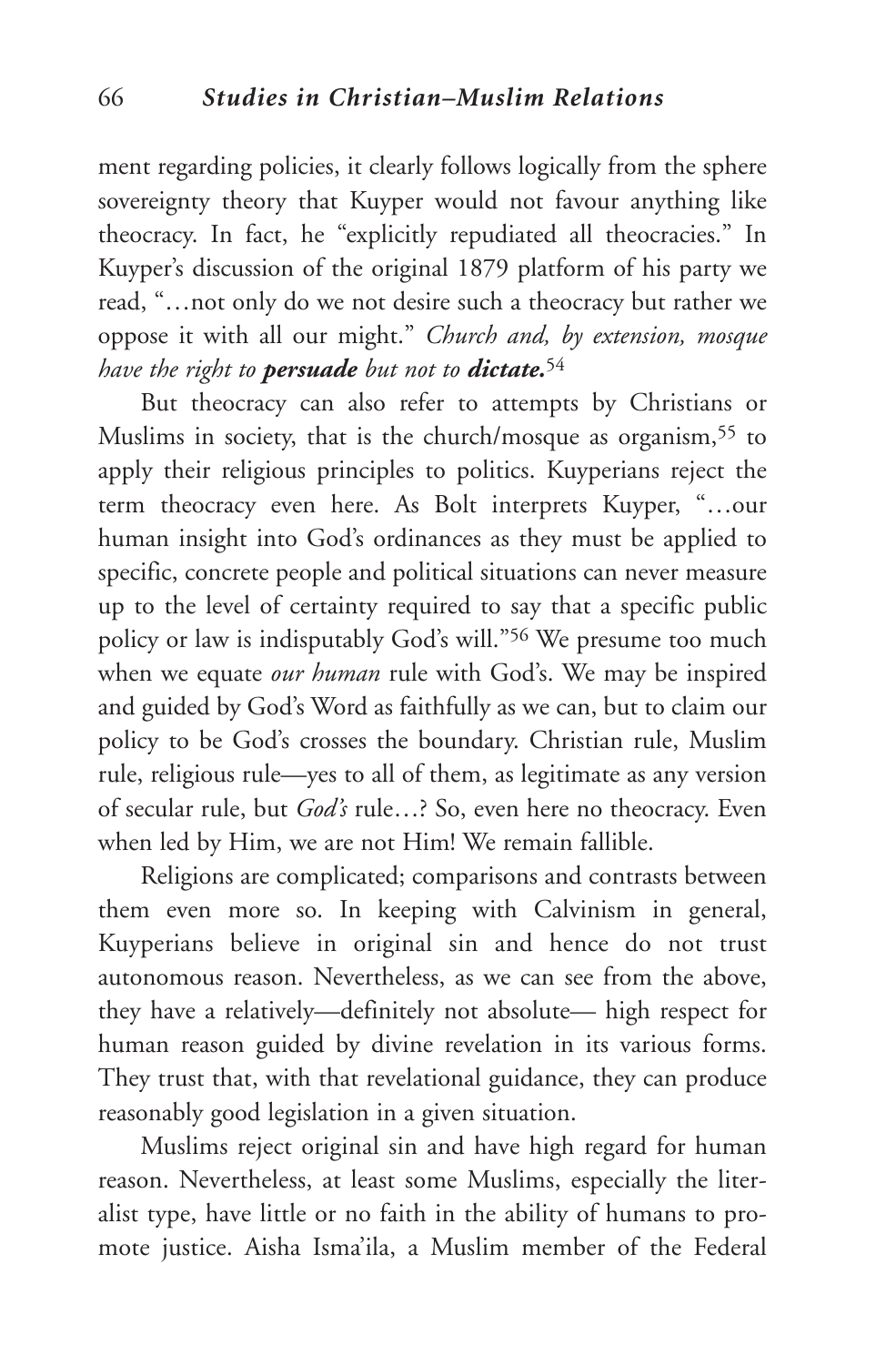Cabinet in 2000, argued that less attention should be paid to the new sharia developments and more to social problems. Fellow Muslim, Sa'adatu Ahmad from Zaria was aghast. Why, the sharia is the very instrument needed to achieve Isma'ila's purposes! Our man-made laws have let us down and created our present crisis.57 Man-made laws lead to failure; only divine sharia will do the trick. It was not that Ahmad rejected the Muslim doctrine of faith in reason or that she believed in original sin, but the *de facto* situation in Nigeria of gross injustice and chaos was created by human beings. It was not doctrine, but *experience* that drove him and fellow fundamentalists to that conclusion. Only God's, not man's, not even man's infused with divine guidance. Sharia *as is*, not as interpreted by man.

But is that possible? Do we not always filter everything we observe through our particular grid? Interpretation is unavoidable; it is the only way for us to see or understand anything. They *think* they now have God's law pure and simple. Actually, of course, it is *human* understanding equated with God's. And now read BBC's Isaacs' interview with the Sokoto State Attorney General about his attitude towards such a sharia-based execution and you will sense the pride, the cruelty, callousness and injustice that such identification can produce.58

Please note an interesting parallel in simultaneous similarity and contrast. Both Christians and Muslims experience injustice the similarity. The injustice drives Christians *away* from sharia, while it drives Ahmad c.s. *towards* sharia—the contrast. As Yusufu Turaki once wrote, in this Nigerian situation it is not good ideas that count so much as experience, bitter and prolonged experience on both sides. That is a major reason they do not hear each other, in spite of the fact that many of their complaints are very similar but opposite at the same time. *The solution of the one is the problem of the other.* You will see this dictum come true more and more as you proceed with these chapters.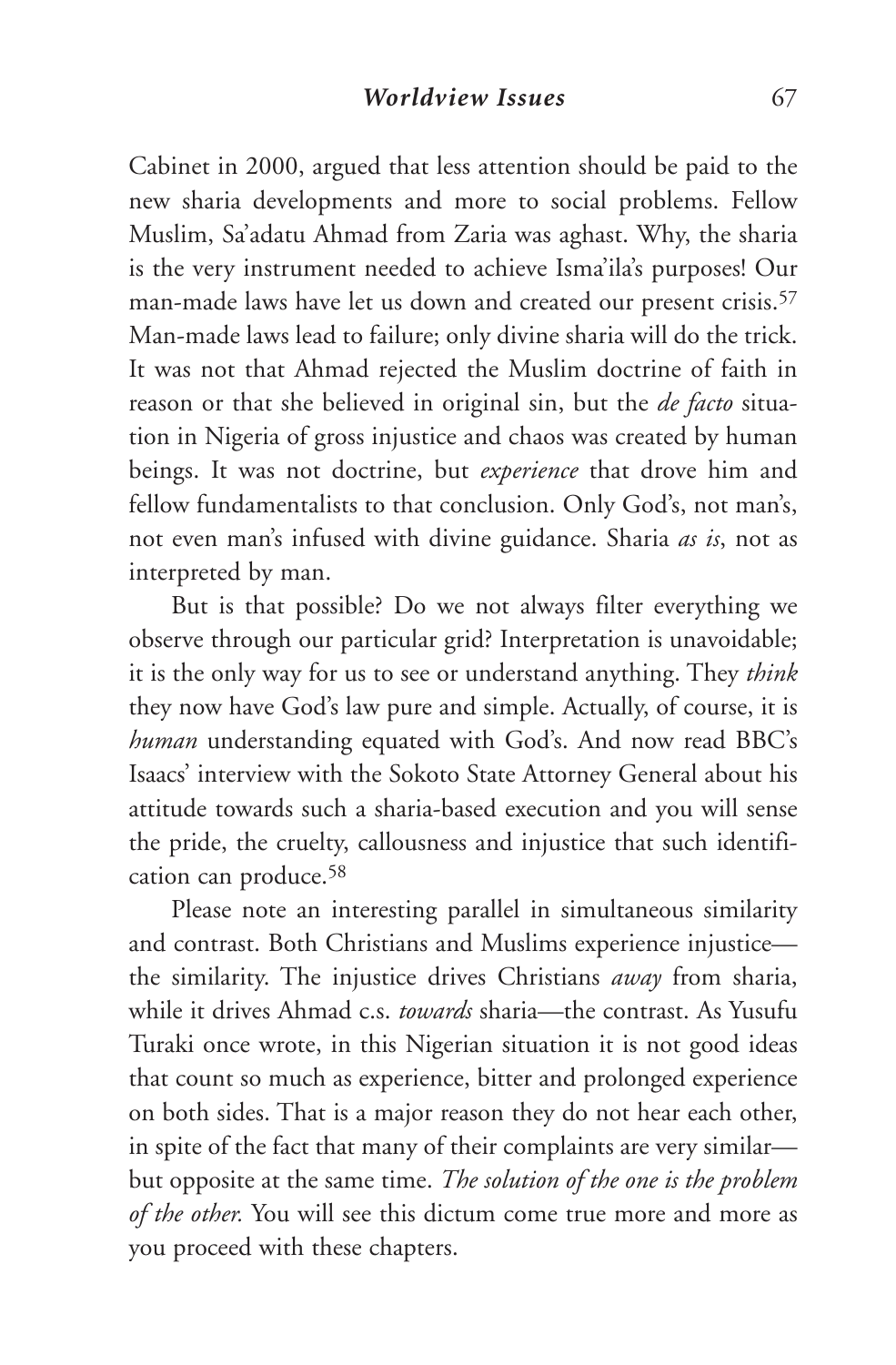The Study Guide below will help you work through these issues. Again, go through it with a group, preferably an interfaith group, and keep asking just how this could or should affect Christian-Muslim relations and the country as a whole.

## *Study Guide 3 — Sovereignty of the Spheres* **(Appendix 105)**

# ▲ *Individualism vs Collectivism / Communalism and Ethnocentrism*<sup>59</sup> \_\_\_\_\_\_\_\_\_\_

Over against the individualistic secular worldview, Nigerians are traditionally inclined towards collectivism or communalism, of which ethnic groups and ethnicity are major components in that everyone identifies him/herself with their natural ethnic group. The demands of the community usually have precedence over that of the individual. Islam also "gives priority to the community over the individual."60 The problem is that secular education encourages the development of individualism, where the single person stands at the centre of things. For the most part, the Gospel has been brought by missionaries heavily influenced by this secular individualism that has so deeply penetrated their sponsoring Christian constituencies.<sup>61</sup> Bennie van der Walt discusses it at some length in such a helpful way that I really want you to re-read it. <sup>62</sup> You will find that, according to van der Walt, Scripture rejects both poles as one-sided and presents the human person as an individual in community.

In a world and in a Nigeria torn between the individual and communal approaches, I believe there is need to supplement my coverage of van der Walt's discussion and give it more flesh. I begin with Kuyper himself, who often pointed out the radically divisive effects individualism had on the organic structure of society. He "contrasted the Christian desire to seek personal human dignity in the social relations of an organically associated society" with the stark individualism promulgated by the French Revolution and dis-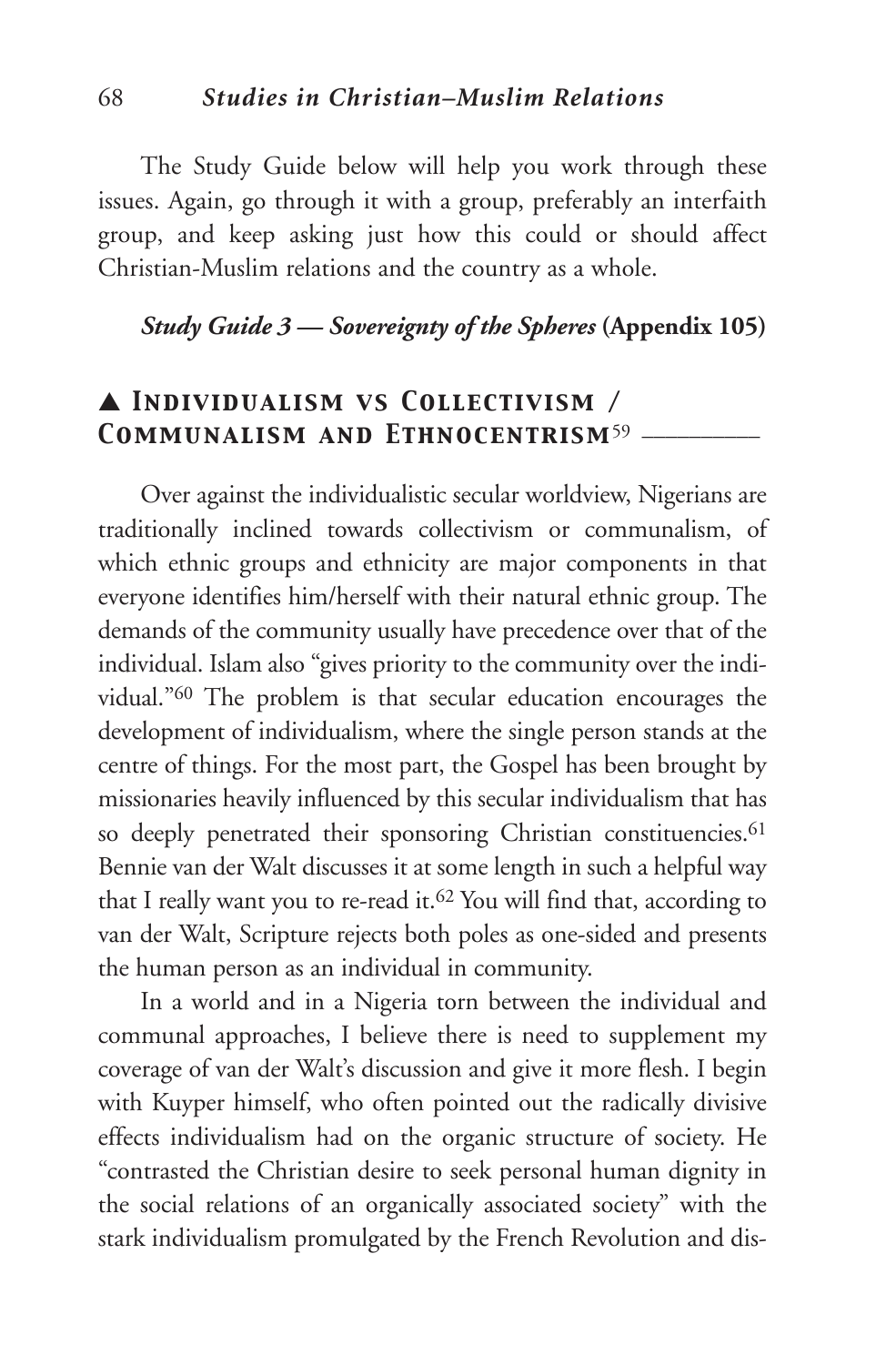persed throughout much of the Western world in the form of liberalism. It had "destroyed…social relationships" and was left with only "the monotonous self-seeking individual, asserting his own self-sufficiency." This individualism "destroyed the spiritual and moral make-up of human beings as well as their social relationships [and] was central to the social crisis...facing Europe.<sup>63</sup> Moving on to Gordon Spykman, under the heading "Man in Community," he argues that the Bible "pictures mankind as a peoplehood. We live as communities in community. By virtue of creation we find the meaning of our lives in a plurality of associations. We participate in a divinely ordained network of life relationships." Then he describes the essence and the result of both individualism and communalism:

*Individualist anthropologies proceed on the assumption that human beings are essentially discreet, atomistic, independent personal entities. Individuals are the basic units and building blocks of society. Such a view cannot do justice to the solidarity of the human race, nor to the idea of an organized peoplehood. Societal structures such as marriage, family, nationhood, church, and school are then reduced to secondary and artificial environments which free and sovereign individuals…[take the liberty] to create by means of social contracts. Collectivist [communalist] anthropologies, on the other hand, reduce people to mere cogs in a larger societal mechanism. Human life then has meaning only insofar as it is subsumed under some societal megastructure, such as…the…church or the modern absolutist state.*

In the case of Nigeria we should add "tribe" to the list as the primary megastructure to which most people feel their deepest allegiance.

Further explaining his objection to both individualism and communalism, Spykman asserted that the Biblical alternative to both is a "pluralist view of communal living." "No man is an island" or stands by himself unrelated to the world around him.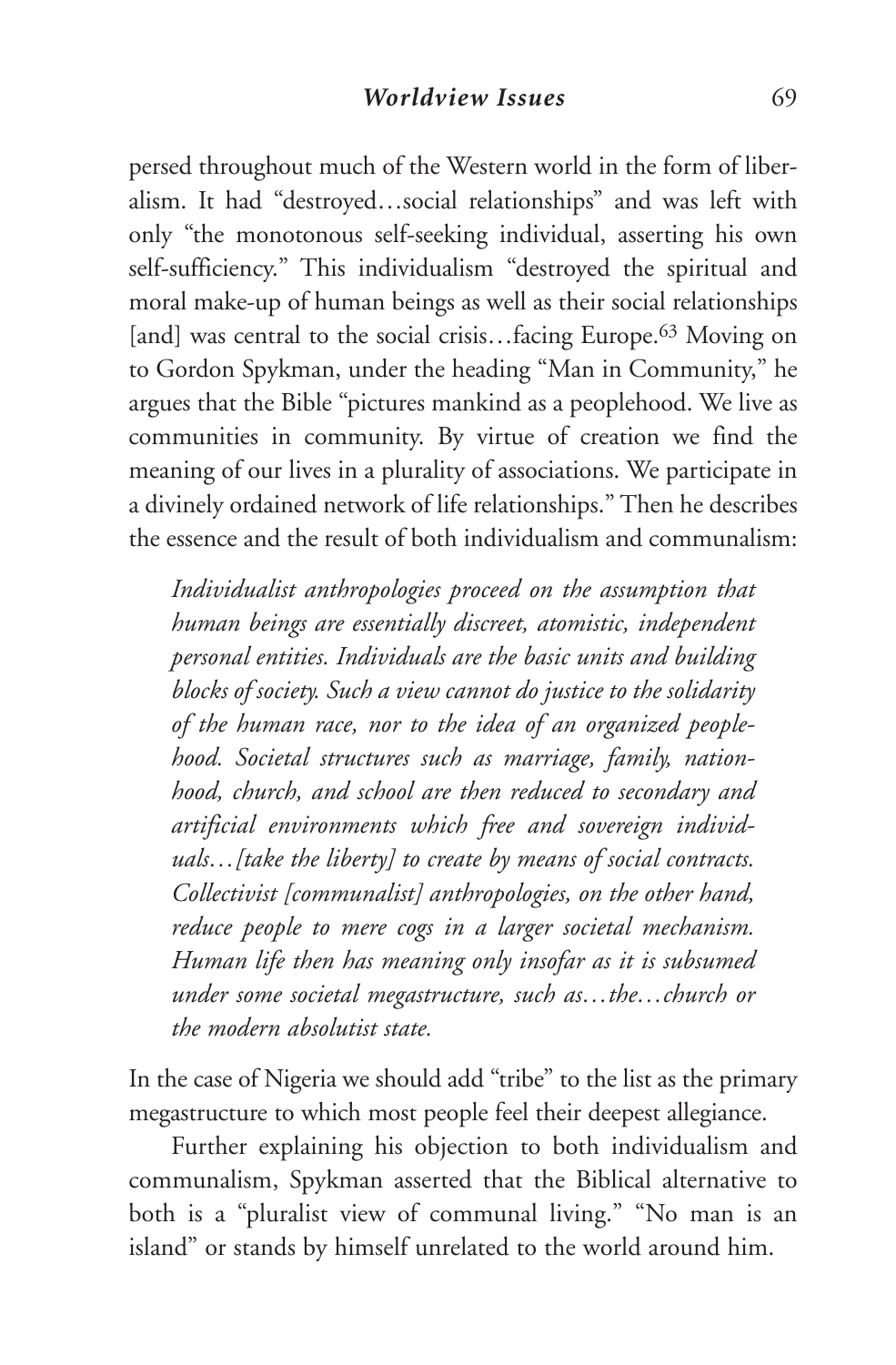*But neither are people mere components in a totalitarian societal system. By virtue of God's good order for creation, human life is integrated into a coherent web of familial, social, political, economic, academic, cultic and other relationships. We belong to each other in myriads of ways. For man cannot be truly human apart from others. In a plurality of 'associations in consociation' (Johannes Althusius) we are called to be our 'brother's keeper' through neighbourly love and service. Our commonly created identity …lays an abiding foundation for that human solidarity which undergirds even the brokenness arising from the spiritual antitheses among men.*

Spykman quoted from Acts 17:26—God "made from one every nation of men to live on all the face of the earth." This "universally shared humanity, rooted in creation, constitutes the basis for God's abiding claim on us all. From the beginning we are all His." "The meaning of personal identity is inextricably linked to the communal relationships which bind us to others."64

I continue the discussion with some additional quotations from Kuyper himself and from Herman Dooyeweerd. Kuyper asked "whether our human society is an aggregate of individuals or an organic body." His answer: "God's Word teaches that we have all been created from one blood and joined in a single covenant through God. Both the solidarity of our guilt and the mystery of the reconciliation…are absolutely incompatible with individualism and point instead to a struggle within the interconnected wholeness of our human society." The history of the Dutch nation has far deeper roots than the colonial creation of Nigeria. Nevertheless, with almost a century behind us, we in Nigeria can claim as did Kuyper that, quoting from Dutch literature, "Our national society is…'not a heap of souls on a piece of ground,' but rather a Godwilled community, a living, human organism." Nigerians, in spite of their profound differences, are so deeply integrated as a nation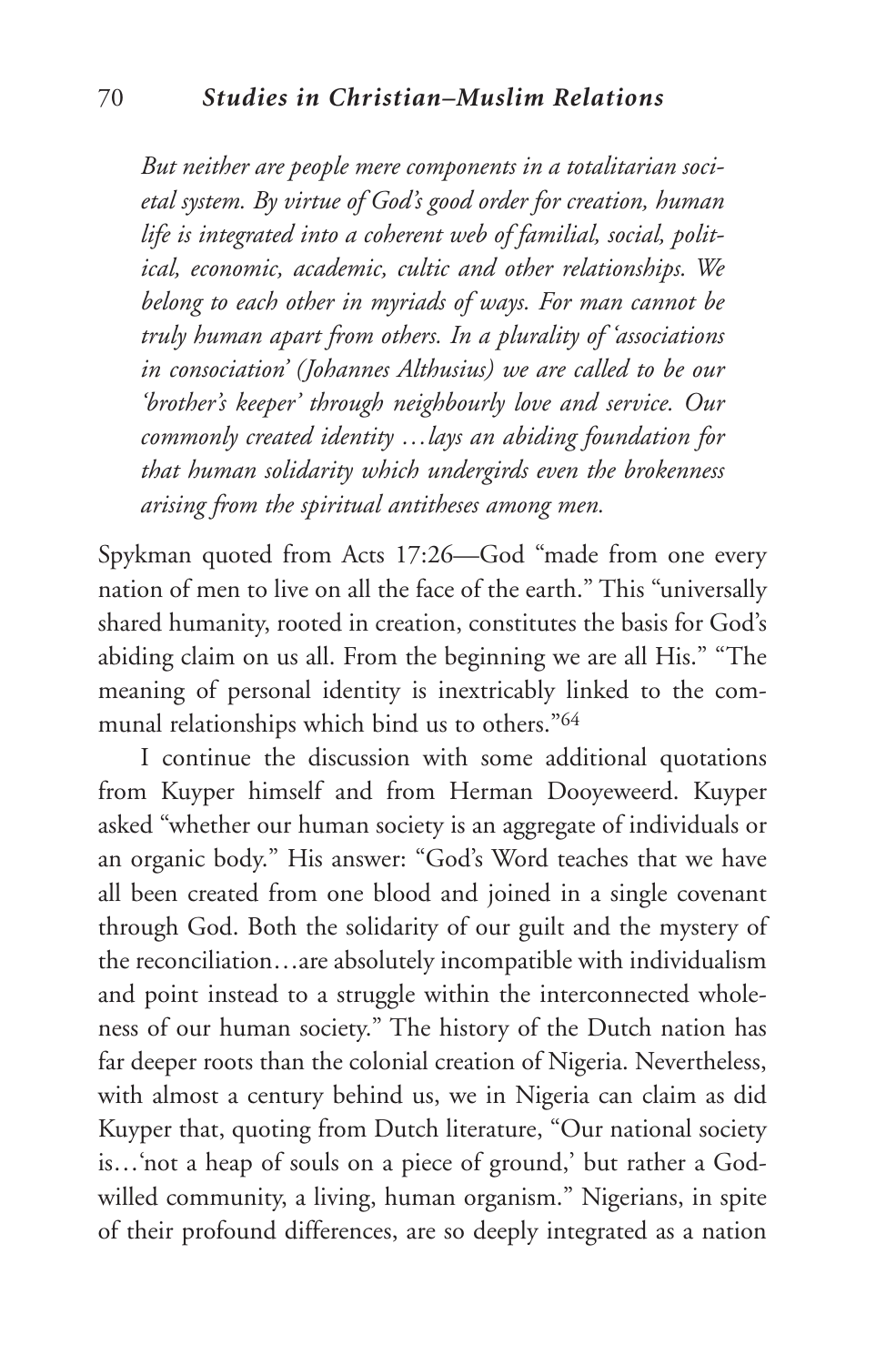that we are no longer in Kuyper's words "a mechanism put together from separate parts; not a mosaic…inlaid with pieces like a floor, but a *body* with limbs, subject to the law of life. We are members of each other, and thus—[using New Testament language]—the eye cannot get along without the foot, nor the foot without the eye."65

In closing, a couple of quotations Spykman borrowed from Herman Dooyeweerd:<sup>66</sup> (1) "According to the divine creation ordinances, our…social order is not built up from atomistically constructed autonomous individuals. The very birth of every child from the union of a set of parents is incompatible with an individualistic theory." (2) "I cannot know myself without taking into account that my ego is related to the ego of my fellowmen. And I cannot really have a personal meeting with another ego without love. It is only by such a meeting in love that I can arrive at true self-knowledge and knowledge of my fellowmen."67

What I am describing is, of course, nothing new; it only has become something new again in the West where the roots of individualism have been digging deeper and deeper over the centuries since the Renaissance. Long before anyone heard of Renaissance or of Kuyper there was the Traditional African worldview that has been stated succinctly in the famous sentence by John Mbiti, a Kenyan philosopher-theologian, that has virtually become an African proverb: "I am because we are and, since we are, therefore I am."68 Or, as Yusufu Turaki put it: "People are not individuals, living in a state of independence, but part of a community, living in relationships and interdependence."69 However, the issue is whether in many cases this sense of African community has turned into communal*ism.* Van der Walt judges it has.

During the month of this writing, the Dutch Association for Reformational Philosophy, a major school of Kuyperian thought, is to publish a Dutch-language book by scholar Roel Kuyper, the title of which translated into English would be *Moral Capital: The*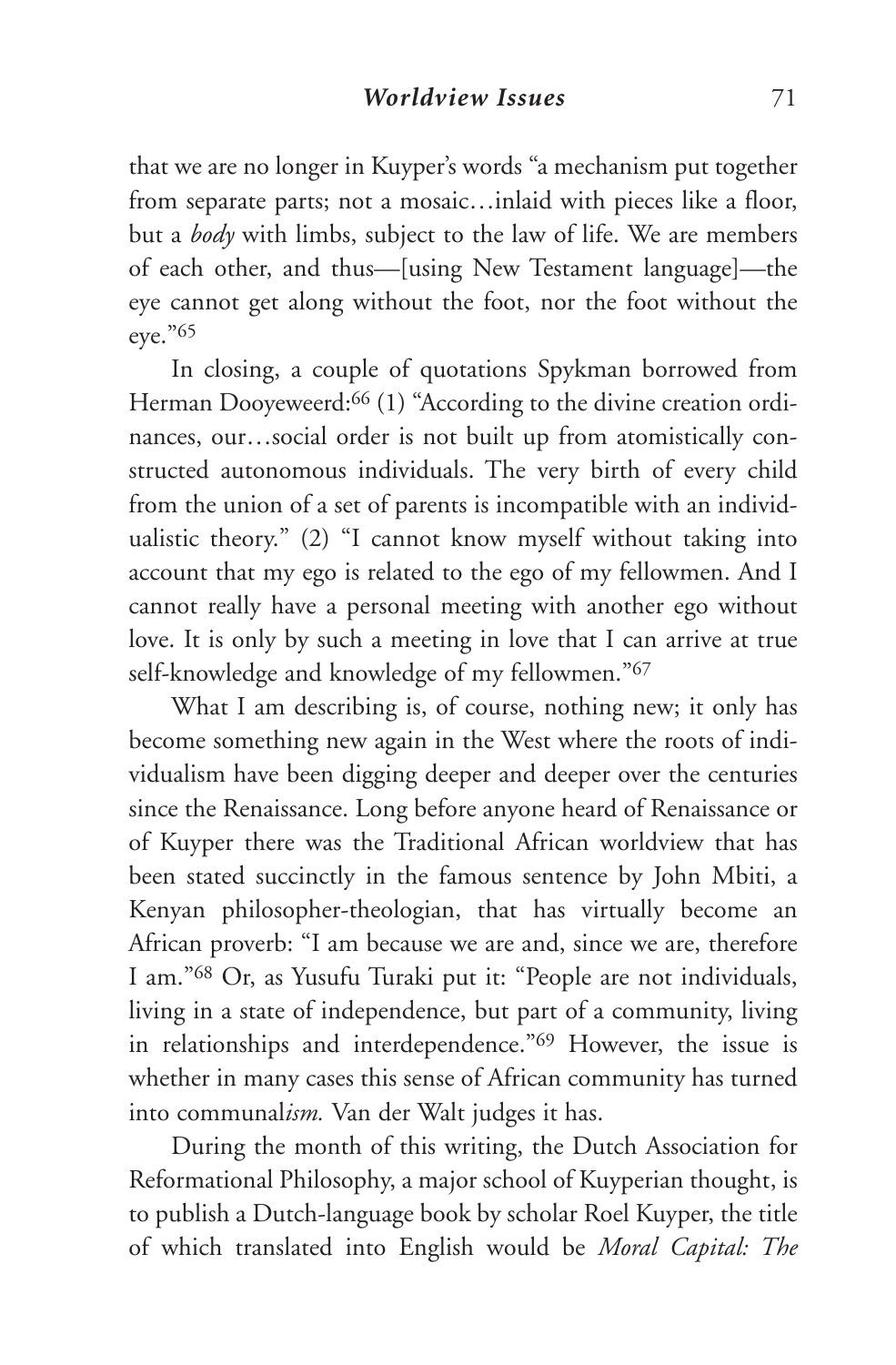*Binding Powers of Society.*<sup>70</sup> The publishers published the following description of the book:

*This book explores a new concept in its actual meaning for today's world. In this book an analysis is given of western society's intoxication with utopian images of prosperity. The processes of globalisation have strengthened this and given birth to new levels of individualisation that weaken society. By the replacement and neglect of 'moral capital,' the world has become increasingly unstable. What is forgotten is that the world is also a* moral commonwealth*, not just based on contracts, and aimed towards economic goals and the realisation of individual freedoms, but also a unity in which people are 'co-workers' with each other. In this book 'moral capital' is the human power to care for each other and the world. The call is there again today to realize moral responsibility and to colour moral leadership for the world. This book is a thorough exploration of practices that are needed for a binding and stable society.*

On their Dutch website, they conclude another description of the book with these words: "This book is a fundamental socio-philosophical contribution to current discussions about society. The author analyzes the development of modern thought and demonstrates what a Christian philosophical approach has to offer for the pressing problems of today."71

I could go on and on, but you get the picture. No individualism and no collectivism or communalism. Kuyperians emphasize community without communalism; they affirm the individual, but in relationship to the community without being totally submerged by it. This means, among other things, no ethnocentrism or tribalism that stymies a person and prevents him from developing and from following the call of God, but yes by all means to the tribe itself. This means also that communities themselves have their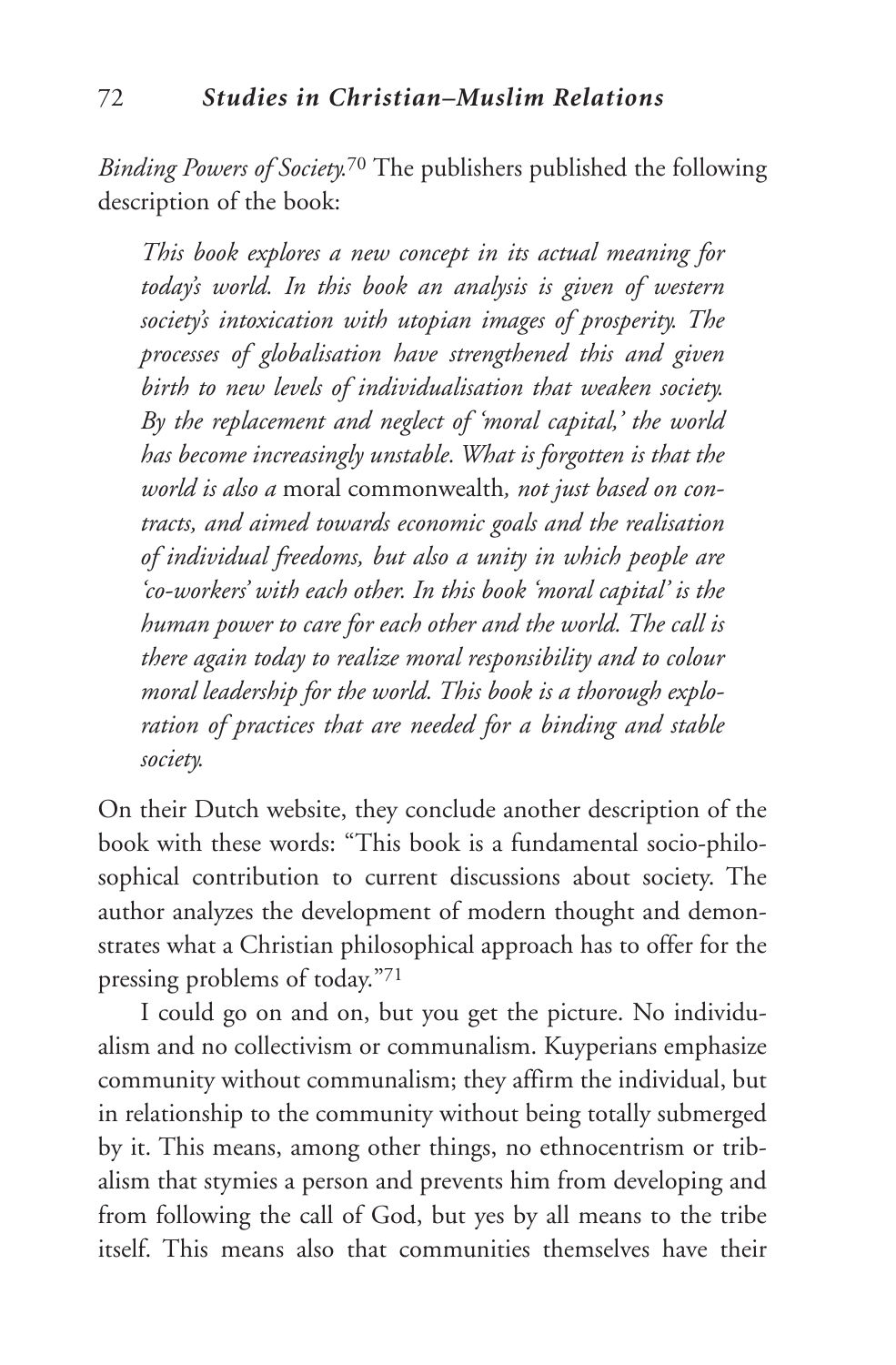rights that we cannot surrender on the altar of individualism, but for that we go to Chapter 7.

# *Study Guide 4 — Individualism and Communalism/Collectivism* **(Appendix 105)**

# ▲ *Pluralism*<sup>72</sup> \_\_\_\_\_\_\_\_\_\_\_\_\_\_\_\_\_\_\_\_\_\_\_\_\_\_\_\_\_\_\_\_\_\_\_\_\_\_

Like other major subjects in this chapter, I have already discussed pluralism from a Kuyperian perspective in Volume 5. This discussion here builds on that. It is a kind of a review and reminder but also takes us a bit farther. Hans-Martien ten Napel, Professor of Constitutional and Administrative Law at the University of Leiden, The Netherlands, begins the first major section of a paper with a statement from the UN about there being widespread global agreement that

*cultural diversity is here to stay—and to grow. States need to find ways of forging national unity amid this diversity. The world…cannot function unless people respect diversity and build unity through common bonds of humanity. In this age of globalization, the demands for cultural recognition can no longer be ignored by any state or by the international community. The way states manage this cultural diversity matters, because cultural liberty…can be regarded as a human right.* 73

Though Muslims are sometimes skeptical about UN utterances, they and the rest of us can hardly ignore that new reality of diversity. In fact, it is the very challenge we all face. It is the issue of this series. How to deal with pluralism. It is forced on all of us. We all *must* deal with it.

Pluralism is a concept that embraces competing worldviews, multi-culturalism, multi-religion, multi-worldview everywhere. It covers all areas of life—economics and business, politics and gov-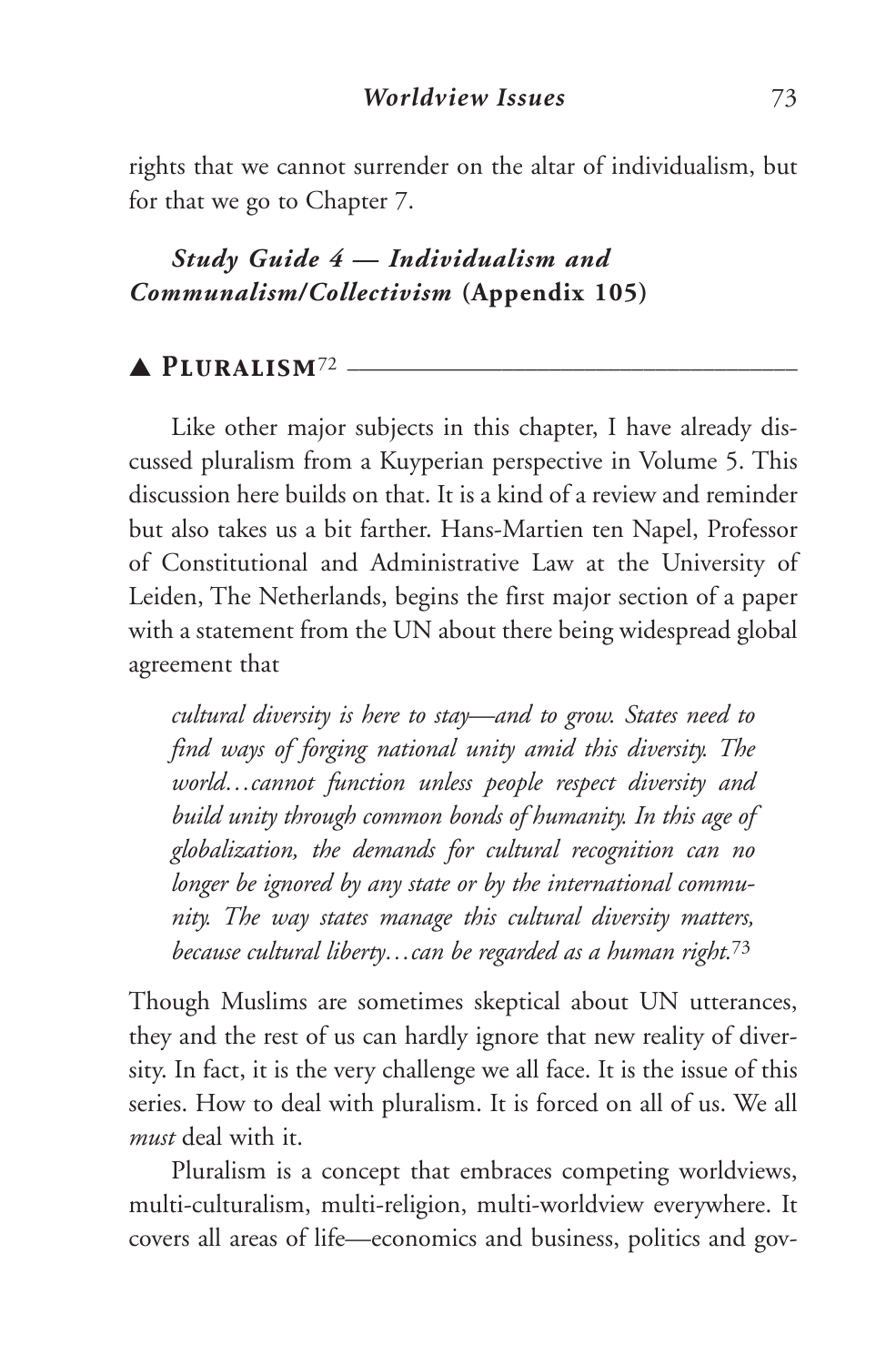ernment, religion and its primary institutions of church and mosque, etc. Religious pluralism does not erase the core differences among competing worldviews and is not meant to lead to either relativism or syncretism. Mouw and Griffioen assure us that "not everyone who defends pluralism is in fact espousing a thoroughgoing relativism."74 Pluralism means we allow space for all worldviews with a significant following to express and embody themselves in the marketplace according to their own insights. *Under pluralism, no worldview has a privileged position, whether religious or secular. They all have an equal place at the table.* No secular, Muslim or Christian perspective will try to dominate and define the nature and limits of the others. As soon as one worldview tries to gain the upper hand by grabbing control, the pluralist compact will either fight back or collapse.

*Pluralism is thus subject to abuse in that it makes it possible to entertain secret aims to overthrow the existing pluralistic balance by clever manipulation of the normal democratic protocols. Muslims in the West are often accused of doing just that. Nigerian Christians, suspecting the same, will have to watch for that.*

*Pluralism demands a high degree of tolerance* on the part of everyone. It does not require agreement with other points of view nor, strictly speaking, respect, though these will make tolerance easier to practice. Pluralism is simply the recognition that everyone has a right to her opinion, that every worldview has a right to a place at the table.

The need for a pluralistic perspective can easily be traced directly to our respective holy books, but a literal interpretation of both could lead to its rejection. It is the dynamic, contextual reading that will allow pluralism. God is not pragmatic, but He *is* realistic. He allows every kind of people with every kind of religion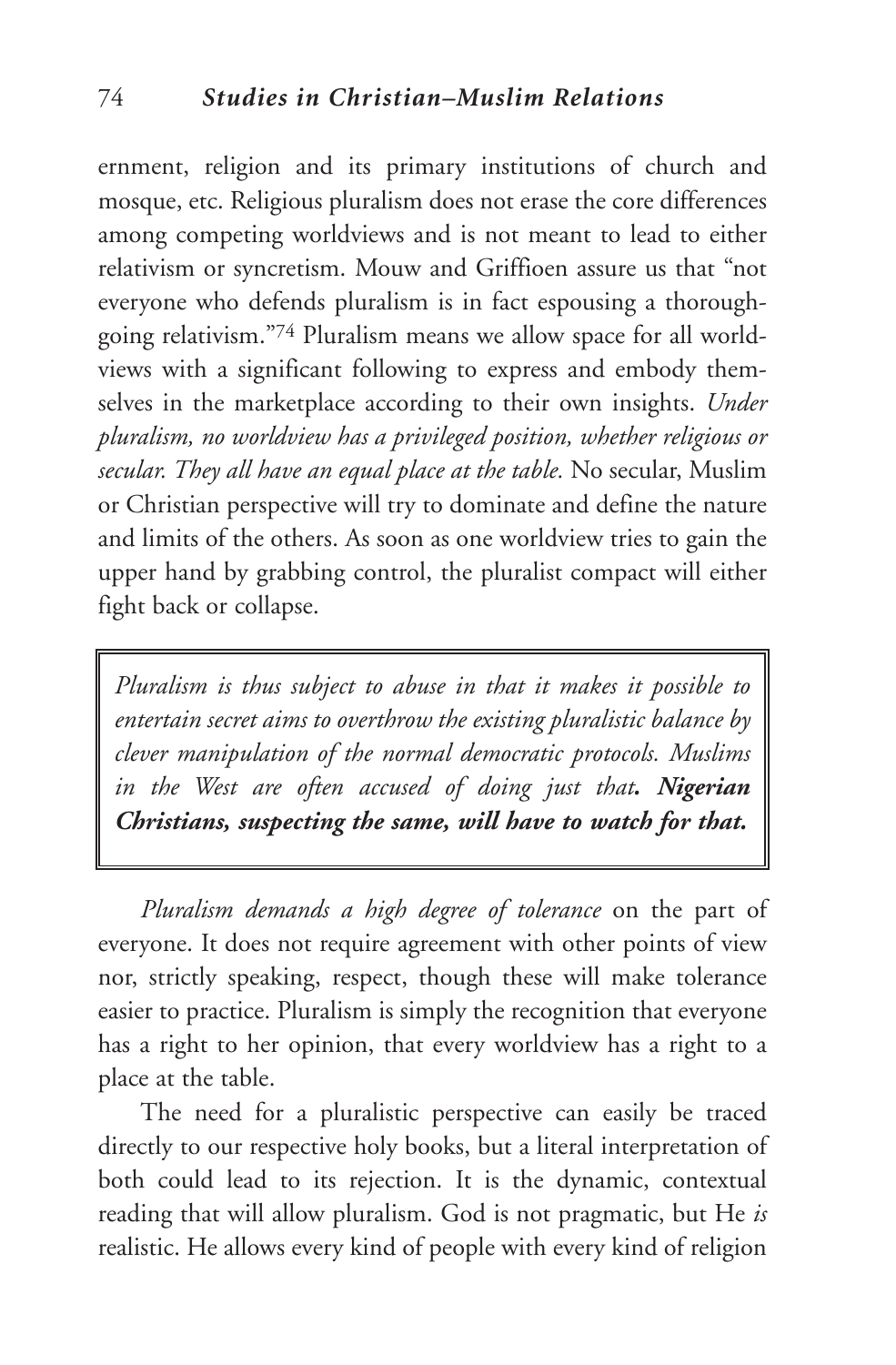and worldview in His realm, even though He may not like most of these worldviews. So what about us in our realms? If God allows, how can we disallow? And how can we disregard the composition of our multicultural society? God allows Christians and Muslims in *His* world; we should allow them in *our* world, for "our" world is part of His. Muslims have long recognized this when they say that God has created many different peoples and religions. But now, in the case of Nigeria, these peoples and religions live in one country and they constitute *equal* blocks that will no longer allow one-sided domination. So, like it or not, pluralism is in. We advocate it not necessarily because it is a desirable policy that we would create if it were not a reality. We advocate it because we recognize it as a reality that we must deal with. And that means not merely tolerating the other as second-class citizens but according each other equal rights without anyone dominating anyone else.

Let me make myself very clear. I am advocating pluralism and those accompanying "multis" for Nigeria not *primarily* because these are the buzzwords of our generation or because those situations are desirable for this world in themselves in principle. And definitely not because of a hidden relativism in my soul. To my mind, the jury is still out on whether those situations should be consciously created by government immigration policies as they do in Canada. It is a highly dangerous social engineering project that we may come to regret, much of it based on secularist assumptions that secularists refuse to examine. It already has created a lot of tension in Canada, but that could simply be natural growing pains. I am advocating it for Nigeria simply because it is our reality and we have to learn to make the best of it. So far, it seems we have only managed to make the worst of it. I am not *advocating* so much as *observing* the facts of pluralism. We, Christians and Muslims, *are* here with our deep spiritual cleavages. We have not chosen this arrangement; it was imposed on us by foreigners. But it is too late to unravel Nigeria without a lot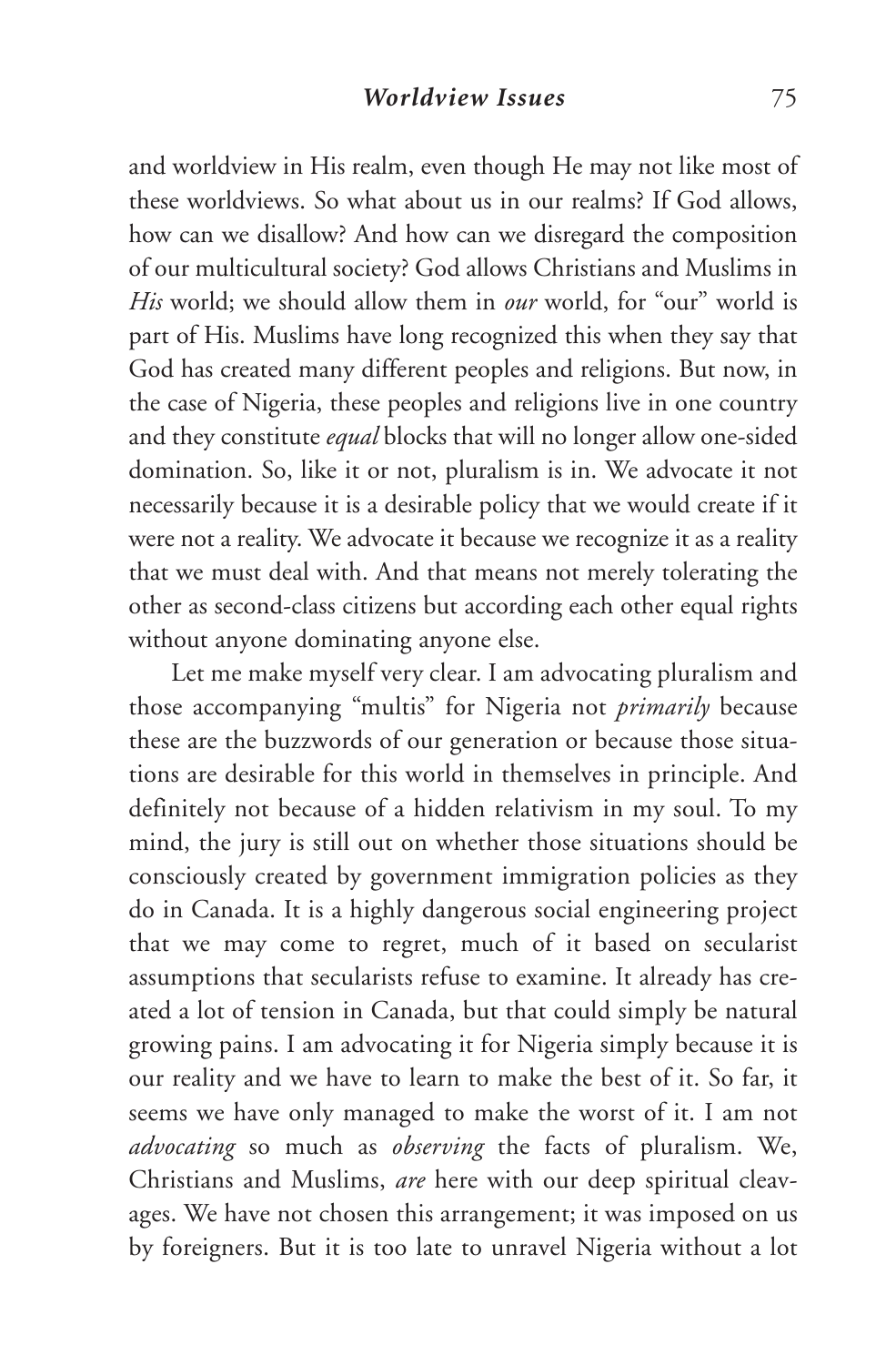more of the same bloodshed we are trying to stop. *So, we have to learn to be pluralistic. The facts demand it. Failure or refusal to recognize it has led to bloodshed that we must overcome. It is one thing to recognize a pluralistic situation and deal with it constructively; it is quite another to actually create and advocate pluralism.*

Pluralism includes tolerating practices you dislike and perhaps even defending the right to practise them. For example, mainline Nigerian churches reject polygamy. Most have traditionally disciplined polygamous members, but they have not tried to make the practice illegal, since there are millions of Muslims and Traditionalists who practise it. The *de facto* practice on a large scale of what one religion considers sin makes it impractical to criminalize it and hence it becomes a tolerated right. But while it is such a right, any one also has the right to campaign and strategize against it in the hope of criminalizing it in the future.

Sander Griffioen of the Free University of Amsterdam, the world's original Kuyperian university, delivered a lecture in Toronto some years ago under the title "Can We Tolerate Pluralism?" Bruce Cleminger summarized it as follows:

*Griffioen says it is in public that we meet others with different convictions than our own and it is when we become conscious of our differences that we have a basis for unity. In our disagreements, we seek to persuade the other of our perspective and by so doing…we are recognizing that the other is worth persuading. If we had nothing in common, there would be no conflict. That we have conflict implies that there is a basis of communality and that we have recognized the worth of the other. Griffioen says we are called to be peacemakers, to discover the deeper unity among us and others. When asked whether there are norms which guide this process, Griffioen said that there are, but that understanding them requires further reflection,*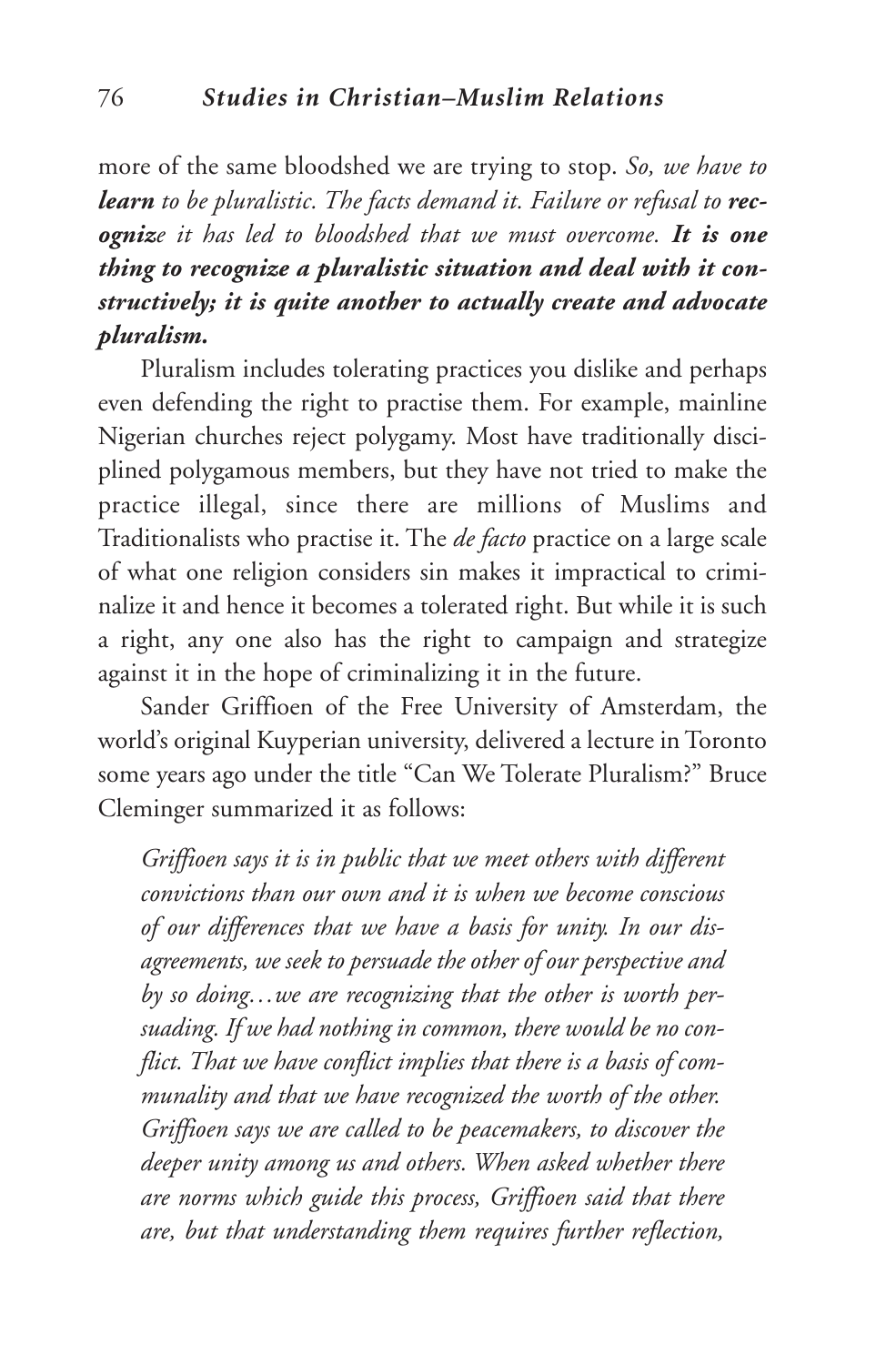*a task which he will continue to undertake and one in which we all must share.*<sup>75</sup>

Two years later, Griffioen fulfilled his promise by publishing a book on the subject, co-authored with Richard Mouw, President of Fuller Theological Seminary in Pasadena, California, with the title *Pluralisms* & *Horizons.*<sup>76</sup> Both of them are Kuyperian scholars. Below follow some quotations and re-worded quotations from their book to help us along in our quest for viable parameters for pluralism. I will also insert some comments of my own in between.

Here is their rationale for pluralism:

- *• Disagreement about fundamental human issues is an inescapable fact of life under present conditions. If there were no other reason for…Christians to endorse some version of pluralism, this alone would be sufficient to cause us to do so.*
- *• Whenever possible, people should be permitted to live out the implications of their chosen…visions.*
- *It is important to be very conscious of…differences rather than disguise them. A society that promotes…diversity will not only be acknowledging the minimal demands of justice; it will also be fostering a spiritual climate in which it is…possible for human beings to live with a self-awareness of the visions that shape and guide their thoughts and actions.*<sup>77</sup>

The above points are well expressed on a preliminary page of Mouw and Sanders' book, which features a passage from the poem "New Year Letter" by Wystan Hugh Auden (1907-1993), an Anglo-American poet. Using Auden's poem, the authors suggest the attitude necessary for effective democracy, including pluralism: one of humility and recognition of shared weakness and shared past sins—like imperialism, intolerance, impositions.

*…true democracy begins with free confession of our sins.*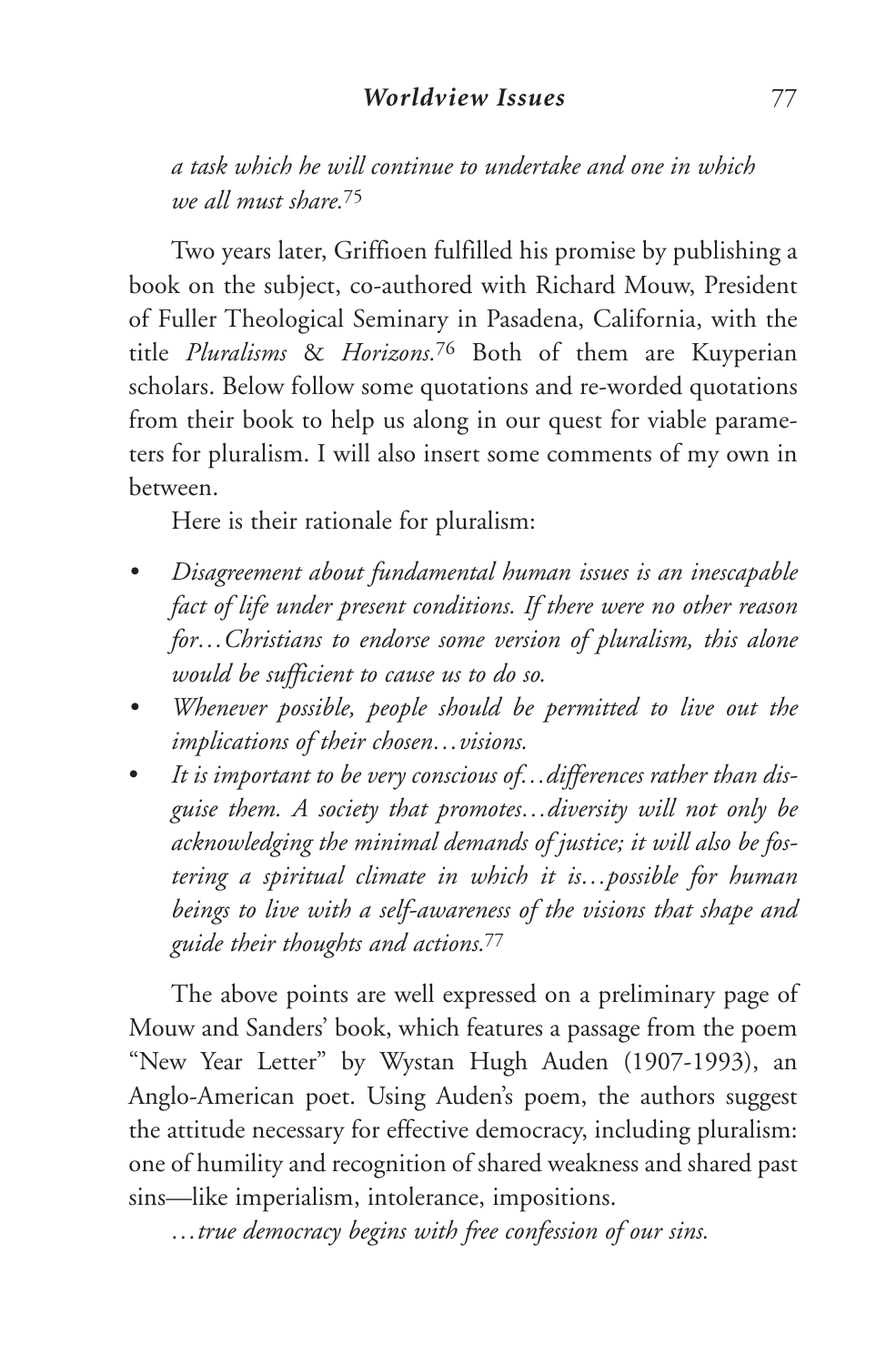*In this alone we are all the same, all are so weak that none dare claim "I have the right to govern," or "Behold in me the Moral Law," And all real unity commences in consciousness of differences….*

Please re-read this carefully and ask what change of attitude is needed on the part of all of us—and then work at developing it. Discuss this in your group. It may be difficult to do so in a mixed group for you will easily be challenged, but it is probably the only way to do it honestly.

- *• …not everyone who defends pluralism is... espousing a thoroughgoing relativism….(a)*<sup>78</sup>
- *• It is…a fact of modern political life…that there is no longer a consensus regarding the meaning and purpose of human existence. And there is no political test available to us for deciding between better or worse conceptions of the good.(c)*<sup>79</sup>

Though there are significant differences on these subjects between Christians and Muslims that we must accommodate in our search for solutions, there are also many commonalities. We are all Nigerians and share a broad underlay of our traditional worldview that we must selectively capitalize on. Our religions share many social ideals. We have our Nigerian context with all of its aspects in common. And then there is our common humanity along with our reasoning capacity. So, we have a lot to start off with, even though our core religious convictions differ profoundly. There is enough there to give us hope, provided we go about it with goodwill and determination to have our country succeed.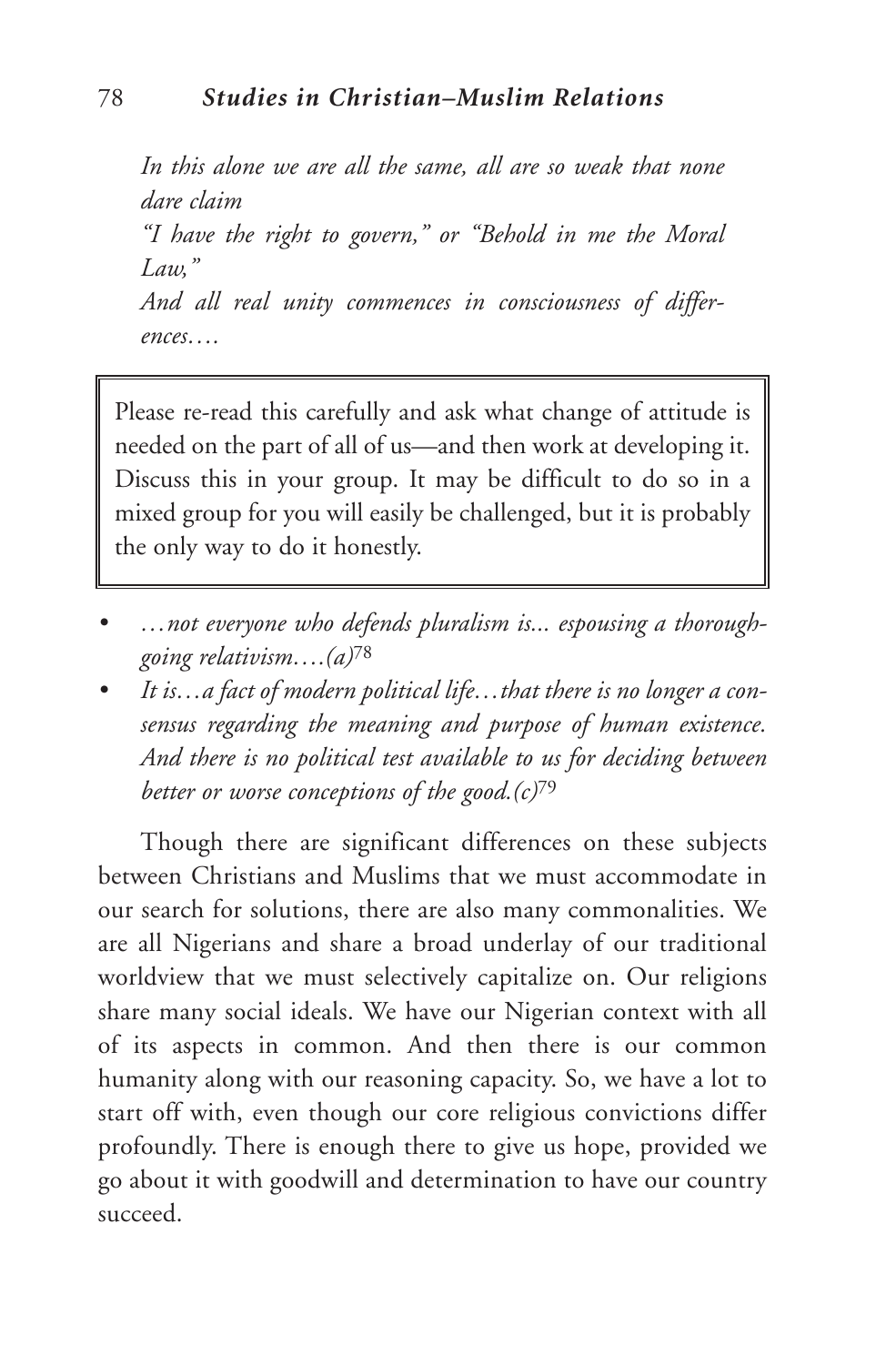*• Rawls imagines a case where citizens embrace the same principles of public justice but for…different reasons.(d)*

Indeed, that is what should and does happen. Though Christians and Muslims go to different sources and do not always share the same motivations, we do share many social ideals that we should capitalize on. We may quote different texts, but we all want to work towards the one goal of justice. We may define peace differently, but we all want it.

Quoting from one Harlan Beckley:

• *The only possibility for moral agreement…is to abstract from differing…conceptions of the good and morality. This process of abstraction is an attempt to discover general beliefs, ends, and principles which persons with diverse particular beliefs and values can embrace. (e)*

For Christians and Muslims that should not be so hard to do, except for their core beliefs. I am confident that, provided we share in goodwill and trust, we have enough in common to put Nigeria back on track.

Our authors quote from the Roman Catholic scholar Michael Novak but with disapproval:

*• Christian [and Muslim] symbols ought not to be placed in the center of a pluralist society. They must not be, out of reverence for the transcendent which others approach in other ways.(f)* <sup>80</sup>

I adduce this quotation because it is representative of a model of pluralism we should avoid. It is a Western version where pluralist "neutrality," in reaction to the omnipresence of establishment symbols such as those in countries dominated by Catholic, Anglican or secular worldviews, rejects everyone's symbols and seeks to create a naked public square without any symbols. To be neutral and fair, we eliminate all! Yea, right! My proposed formula, as you will see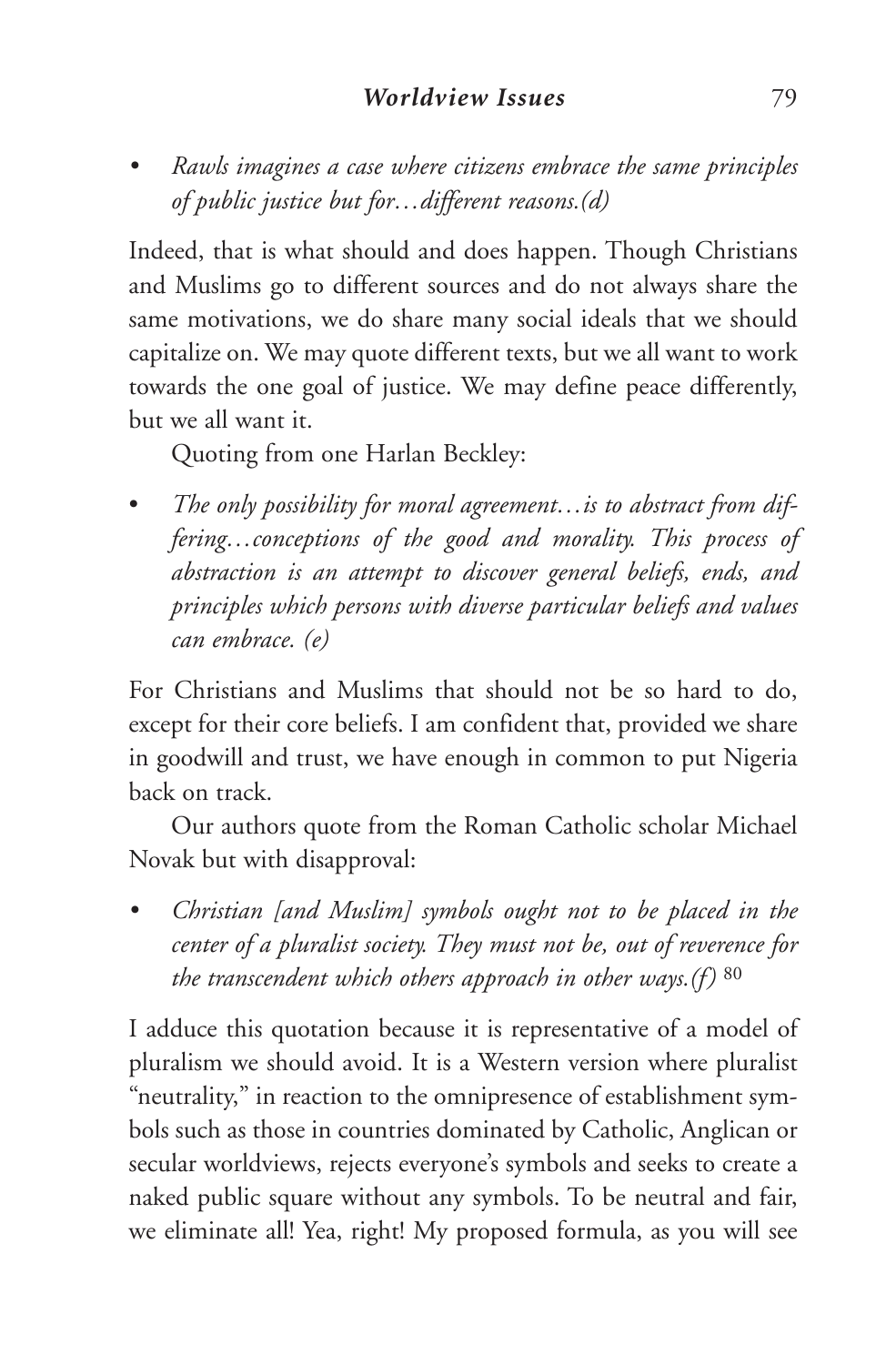in Chapter 7, is not one of elimination or separation but of equality of access. *This formula does not call for removal of establishment symbols but for removal of establishment itself and displaying everyone's symbols—for a full public square, not an empty one.*<sup>81</sup> You may remember that Christians have complained that Nigeria's new capital is surrounded with unilateral Muslim symbols and that its flag has been hijacked by Muslims.<sup>82</sup> That is the establishment model. The pluralist model would add at least Christian symbols and, possibly, those of ATR, so that *everyone* be represented.83 Be sure to read endnote 81 for another example of how these different models work and how we can replace the establishment-of-one model with one of pluralism for all.

Pluralism and public life are not confined to the political; they comprise all cultural sectors and civil organizations and must therefore be applied across the board:

*• Public life…cannot be contained within the boundaries of politics. The larger public realm comprises all that pertains to the common good, from public services…by the government to many of the activities associated with universities, corporations, churches, charitable foundations….*

Our authors emphasize the importance of societal

*• "mediating structures" such as families, churches, [mosques], ethnic alliances and a variety of community and service organizations for providing people with a sense of…identity. [These] diverse associations provide a buffer zone that can help us to avoid…the false choice between individualism and statism…. An alternative is to promote and strengthen societal structures…that will provide a non-statist sense of communal identity.*<sup>84</sup>

Nigeria is blest with countless mediating structures in which people create communal bonds. Fortunately, they are not reduced to the barren choices of statism [depending on government] and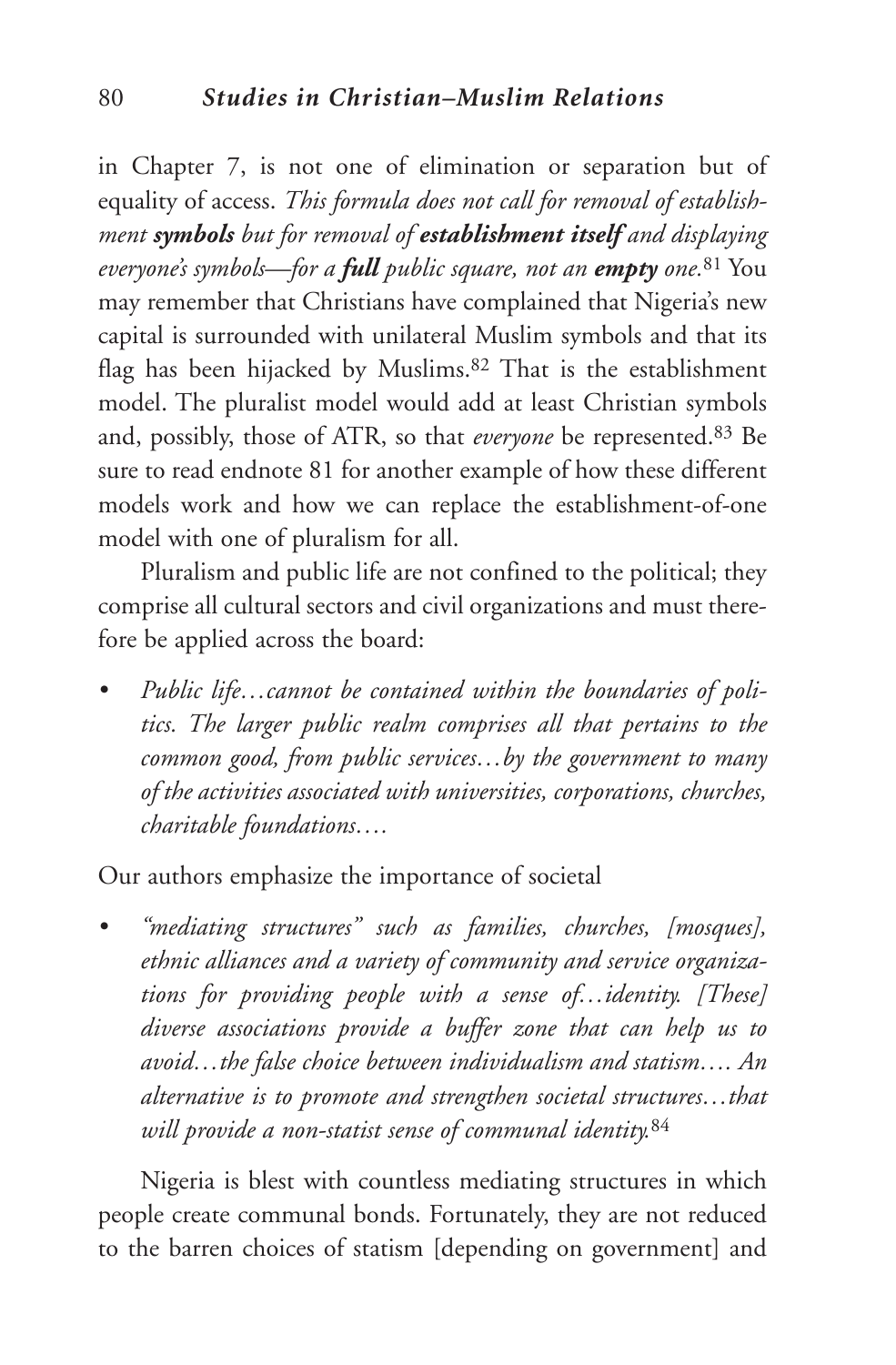rank individualism. Many of the voluntary ones are associated with religion and are largely independent from governments and government funds. But the jury is still out with respect to many others such as schools and universities, clinics and hospitals, radio and TV stations and the like. Genuine pluralism would mean that the relative privileged position of a mild form of Nigerian secularism prevailing in those owned by government would end. Government would do away with its secular standard, soft as it is, and own or support Christian and Muslim institutions as well as secular ones. In fact, probably more Christian and Muslim ones than secular, since the latter has little more than a smattering of adherents. Christians and Muslims would not have to choose between public and religious schools, since all would be treated alike. Here my formula—to be explained in Chapter 7—of "equal access" would kick in. Christian and Muslim institutions would be owned or supported just like the others. They could actually be part of a mixed pluralistic public system or privately owned but all equally supported by government with the same access to government funds and all equally inspected to ensure national or state standards. This does not mean government must necessarily foot all the bills completely, but it would require a formula fitting for each type of endeavour that would ensure equal government treatment for all. That is, in fact, close to the very system Kuyperians organized in their country of origin, The Netherlands, an unparalleled type of pluralism for which the country is justly famous.

Nigerian Christians often support secularism for its supposed neutrality. I believe I have shown conclusively in Volume 5 that its neutrality is a myth,<sup>85</sup> if not a cruel and deceitful joke. True neutrality is not negative like the secular model that would kick everyone out of the public square—except, of course, secularism itself!—but it is positive in that it gives everyone the same opportunities, the same access and the same equality. We could call it "neutral pluralism" or "pluralistic neutrality." Secularism may be a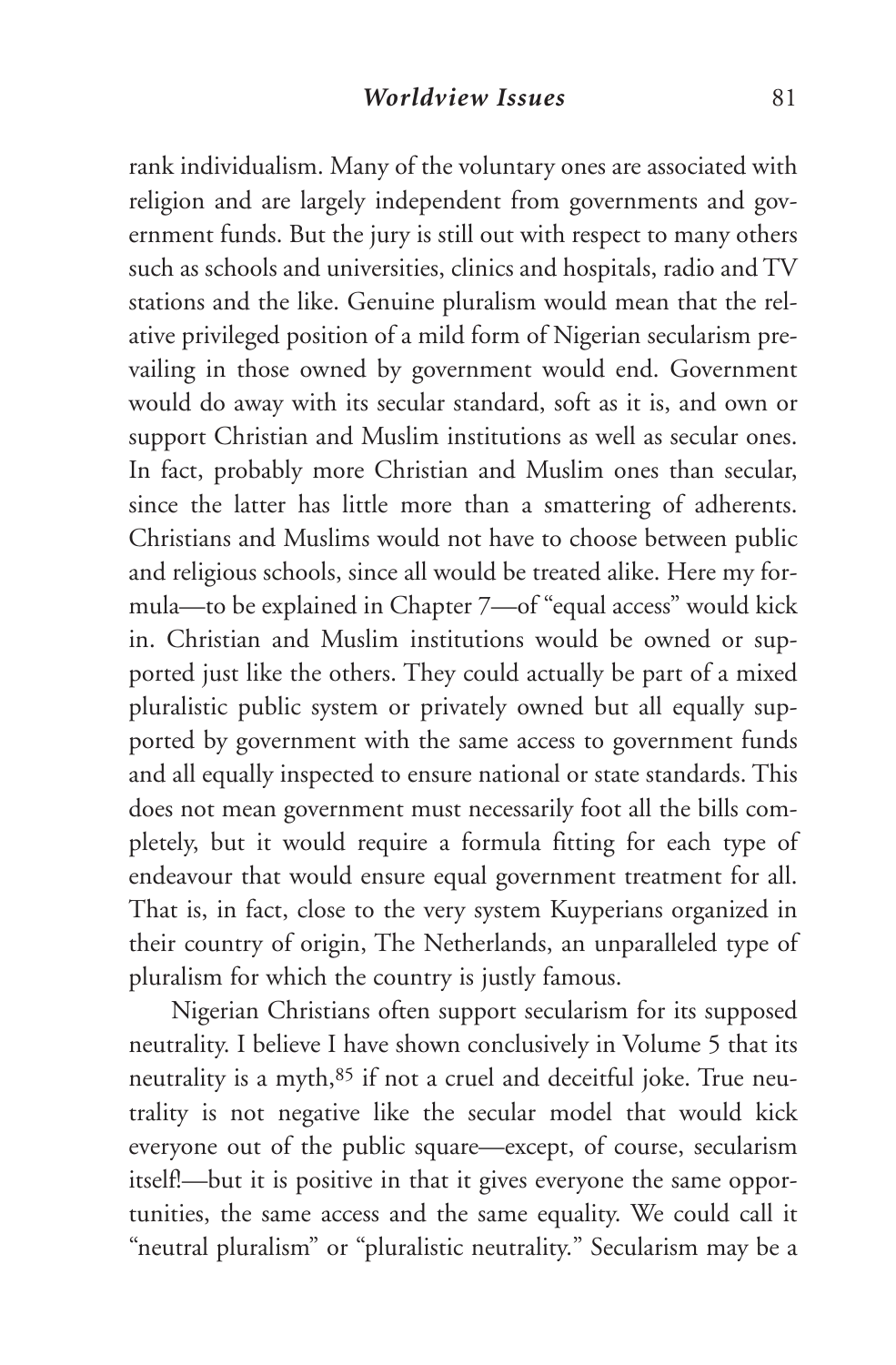member of the team, but only as one member among the others, as equal among equals, without any privileged status or access.

But before moving on, we must carefully weigh the UN admonition that pluralism can also go too far. The 2004 *Human Development Report* favours "a limited kind of multi-culturalism. Thus, in addition to a great respect for diversity, it also stresses the need for a stronger commitment to unity." It suggests that "the boundary is to be found in a common commitment to a universal ethics based on universal human rights and respect for the freedom, equality and dignity of all individuals." Ten Napel sums it up as "diversity within unity."86

I want us all, both Christians and Muslims, to become aware of the Kuyperian contribution to pluralism. Various writers claim that the Kuyperian tradition as it has worked itself out in its land of origin, "may do a better job at securing religious rights than almost any other country."87 Without favouring any religion or culture within its borders, it treats them all alike and all have equal access to state resources, at least in principle. The theories described in Volume 5, Part 2 form the underlying foundation for their polity. That is the reason I so often refer to this school and why I adhere to it—and that is why

*I recommend that Nigeria consider its approach, all the more so because it is based on a wholistic version of Christianity and recognizes the nature and power of religion. It is a decidedly neutral, non-secular philosophy in that it accords space to everyone without distinction.*<sup>88</sup> *I recommend this pluralistic system be tried for all qualified schools, healthcare institutions, media, community development organizations, housing co-operatives and other not-forprofit institutions and organizations. No more privileges for anyone, not even for those owned by government. Complete equality of status and access to government funds and equally subject to*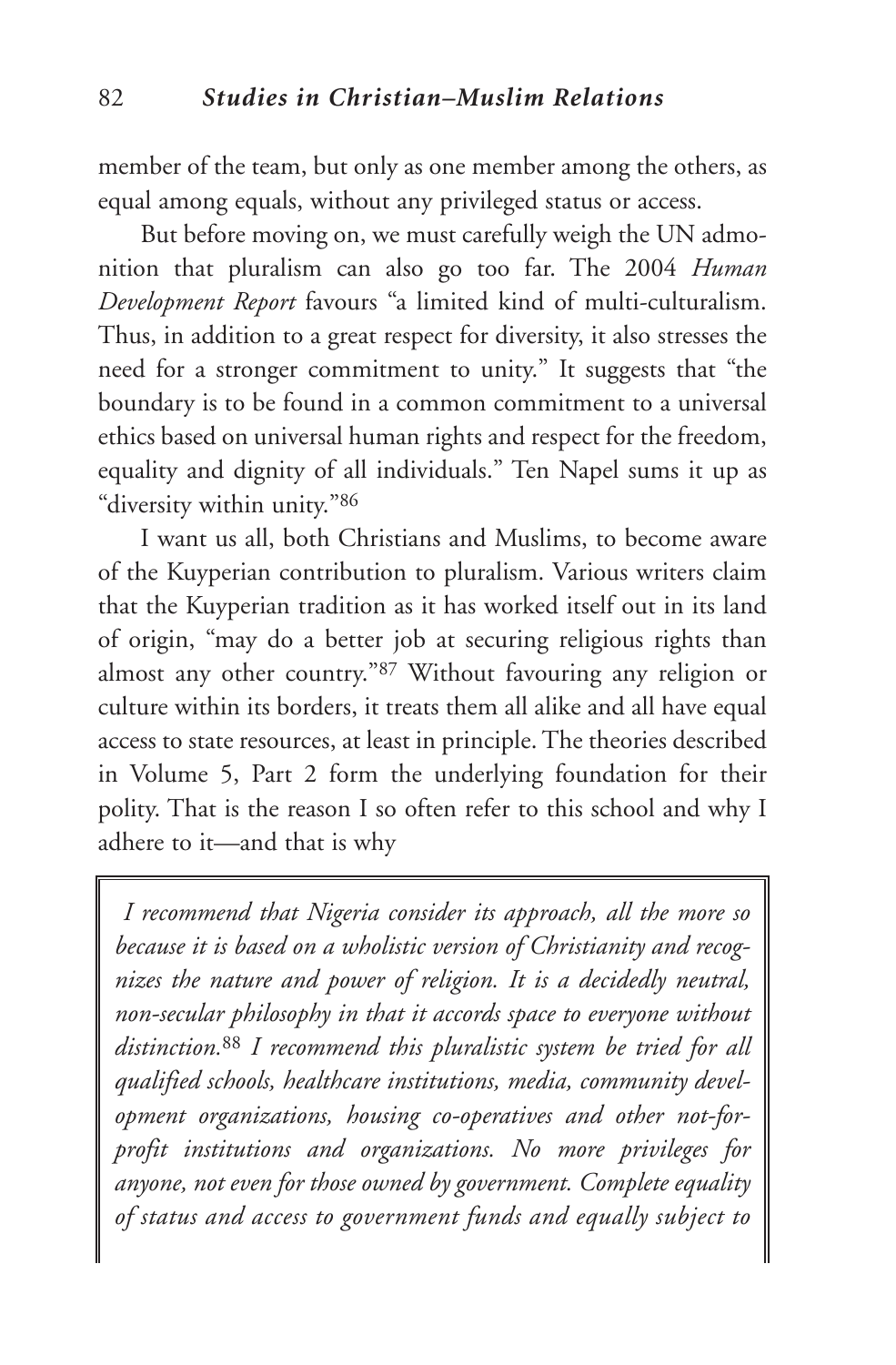*government supervision, but with the sponsoring agent free to develop it according to its recognized worldview, barring of course all forms of militancy and extremism from all quarters.*<sup>89</sup>

- *• The appropriate response for the present time…is the kind of interim public ethic that…encourages us to limit ourselves politically to the given opportunities for co-operation, accepting the limitations and imperfections of the here-and-now. Such toleration does not issue from indifference; rather, it is founded on the…certainty that only God can bring about the perfect community.*
- *• The contest between diverse visions of life cannot be decided by political means; politics does not provide us with the resources necessary for adjudicating the conflicting claims that give rise to many of our differences…. The outcome of such contests can only be awaited. In the meantime, opportunities for political co-operation should be employed as much as possible.*<sup>90</sup>

Before leaving pluralism, there is need for a bit of "political incorrectness." Muslims frequently claim that Islam is pluralistic.<sup>91</sup> That claim is especially made with respect to the traditional Muslim treatment of minorities, the *dhimmis.* For its time, that may have been an advanced sort of pluralism. However, history marches on. Designating certain people as second-class citizens or *dhimmis* is no longer acceptable and is now considered oppressive. In fact, no Muslim government follows such a policy anymore. Today's Christians demand a more inclusive pluralism, equality and human rights for all, that at the moment exists in neither Nigeria's Muslim regions nor in most Muslim majority countries. Instead, we see persecution of Christians so widespread and so well documented on a daily basis<sup>92</sup> that it becomes difficult to accept the Muslim self-image as pluralistic.

That self-image also becomes difficult to accept, as apologists like Mohamed Rachid expect from us, when we are repeatedly told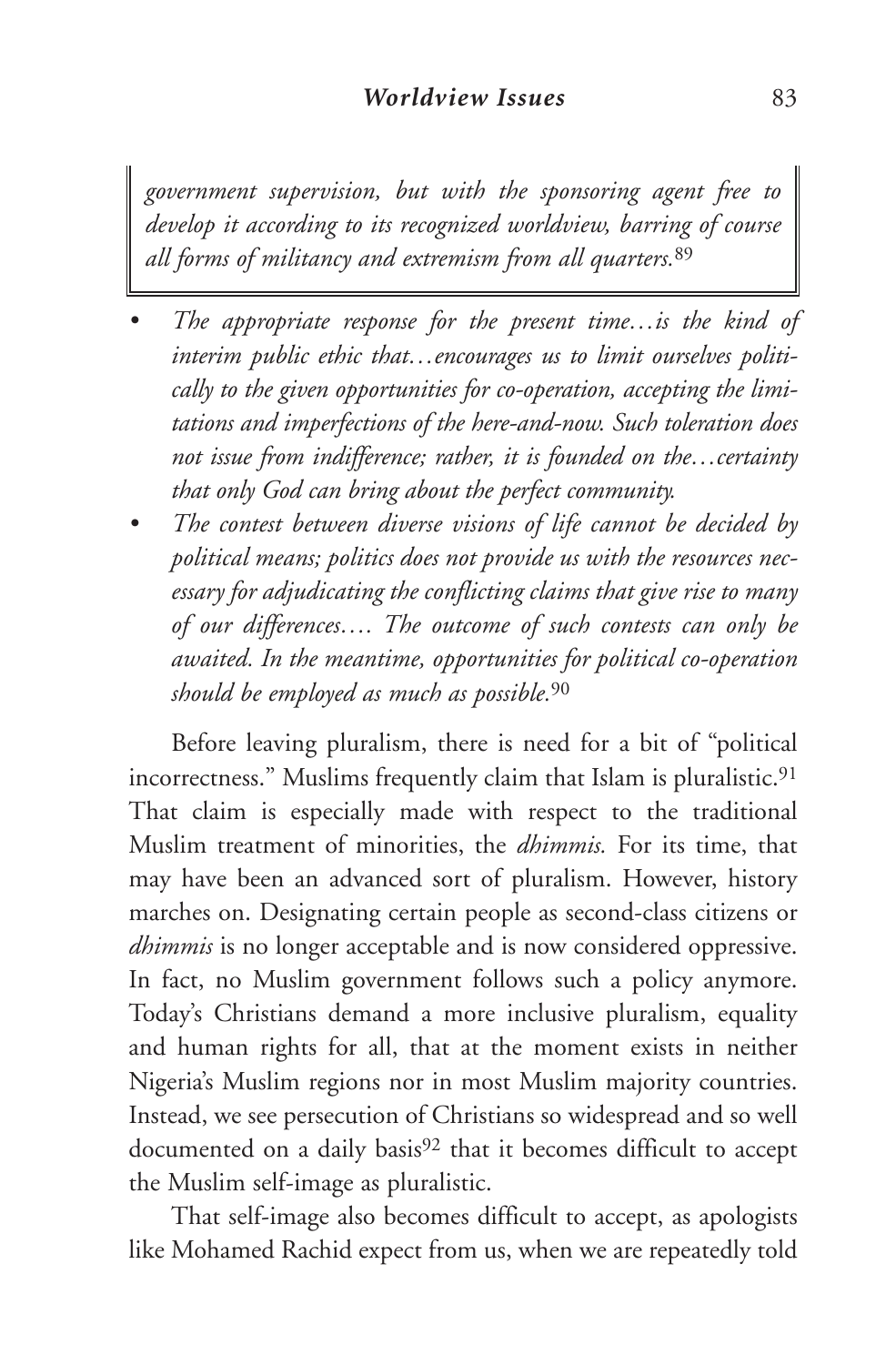that all of this is a distortion of true Islam. Every religion struggles with the disconnect between faith and practice. However, when it comes to Muslim intolerance, the disconnect is so severe that I cannot help but suspect that, beneath a veneer of tolerance, there is a basic intolerance that will not be satisfied till the entire world is subjected to Islam either by conversion or by agreeing to some form of *dhimmi* status. I am not talking militants only; I include mainstream "moderates." The main difference is that militants are open and blunt about their ambition, while moderates, like patient sheep, follow their strategists as they slowly snake their way into every nook and cranny of the target culture.

A question continues to haunt me: Does Islam have any influence at all on Muslims when it comes to relationships with others? Why does its hold over its militant adherents seem so weak? Is there something inherent that no one wants to admit? *Or does Islam need a punitive correction similar to what was inflicted on Christians for their intolerance? Does the Muslim world need the chastening of a counter-worldview to cleanse it from un-Islamic accretions and practices? A shaking up from outside of Islam but indigenous to its own Muslim culture* as Western Christianity experienced with secularism and its predecessors all the way back to the Renaissance?

*Nigerian Muslims need to examine themselves at this front. Nigerian Christians need answers. What can they expect from Muslims in terms of tolerance and pluralism once negotiations for the new Nigeria have started? Or is militancy merely the roughand-tumble side of legitimate da'wah? Muslims, is pluralism merely a temporary tactic on your part till you have accomplished the Muslim da'wah or do you regard it as a permanent desideratum?*

One does not know what to make of the words of Prof. Ekmeleddin Ihsanoglu, Secretary General of OIC, at Columbia University**.** He said, "Though the OIC is not a religious organiza-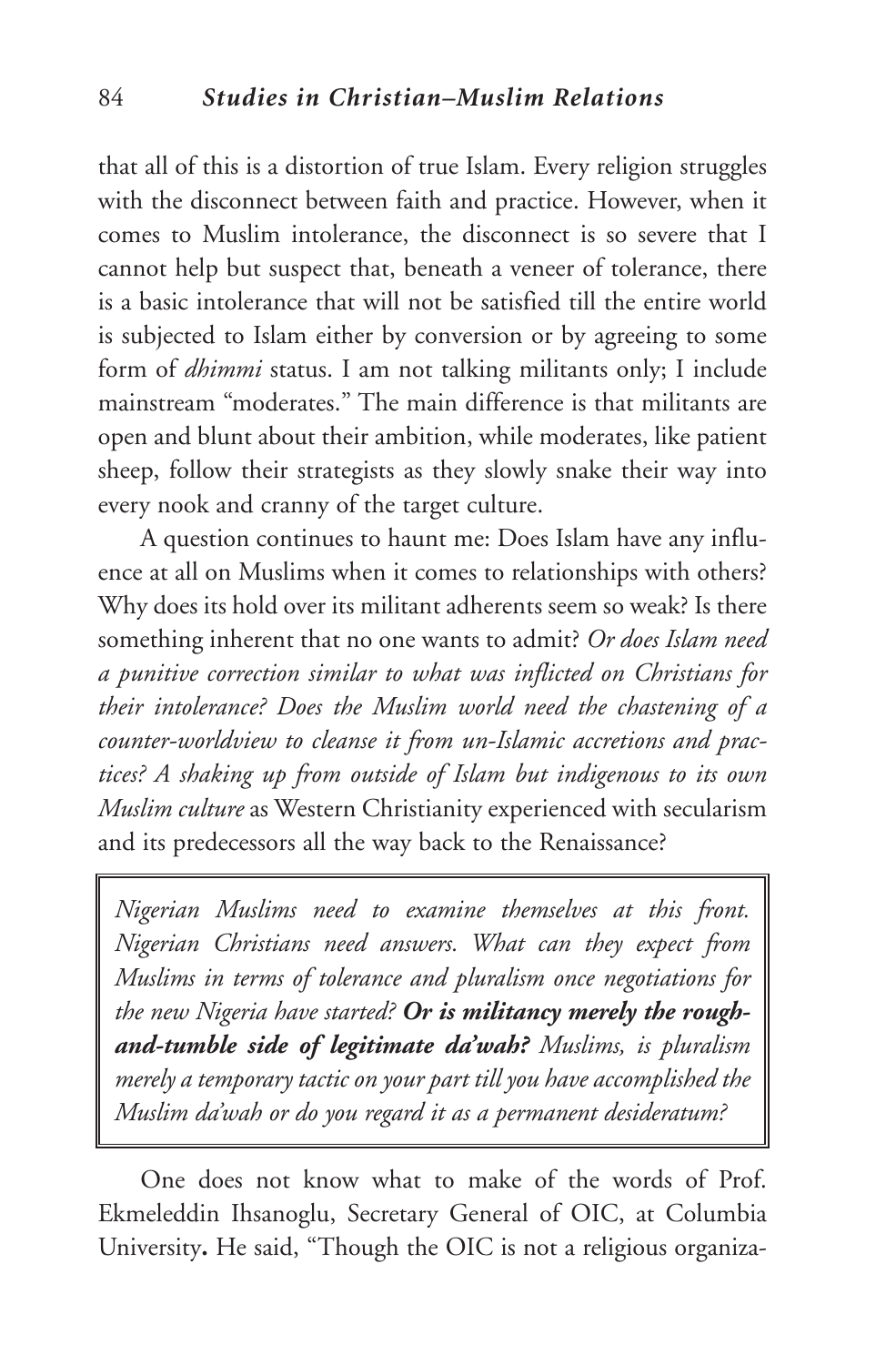tion, we feel compelled on many occasions to clarify that Islam is the religion of moderation and compassion, a religion that celebrates diversity, pluralism, and recognition of the other."93 That hardly describes Saudi Arabia, the centre of it all and custodian of Islam's holiest shrine, not to speak of Nigeria's Northern regimes.94 *All of that Muslim distortions?* It would be nice to be convinced of that. After 30 years of living amongst you, 40 years of research and 10 years of writing, all concurrently, I am still puzzled! Throughout this series I find myself arguing this way, then that way. I enjoy the company of some Muslims friends and have helped organize church friendship events between them and Christians. But it will not go away. I still ask, "Will the real Muslim please stand up—and not all at the same time, please!" In the meantime, I do genuinely enjoy my Muslim friends and acquaintances and want to continue our friendships.95

# *Study Guide 5 — Pluralism* **(Appendix 105)**

## ▲ *Closing Quotations* \_\_\_\_\_\_\_\_\_\_\_\_\_\_\_\_\_\_\_\_\_\_\_\_\_\_\_

A secular public school in Beamsville, Ontario, Canada, sported a sign with the caption, "The Highest Result of Education is Tolerance." Here are some typical Kuyperian responses to the sign: $\rm{^{96}}$ 

*As a Christian I believe we do not have to tolerate everything. I do not think we should absolutize tolerance.*

#### **Rick Jongejan**

*The highest result of education is to prepare young men and women intellectually to take their place in God's world, to love God and neighbour, to tolerate no evil and to learn to be lovingly intolerant.*

## **Stan de Jong**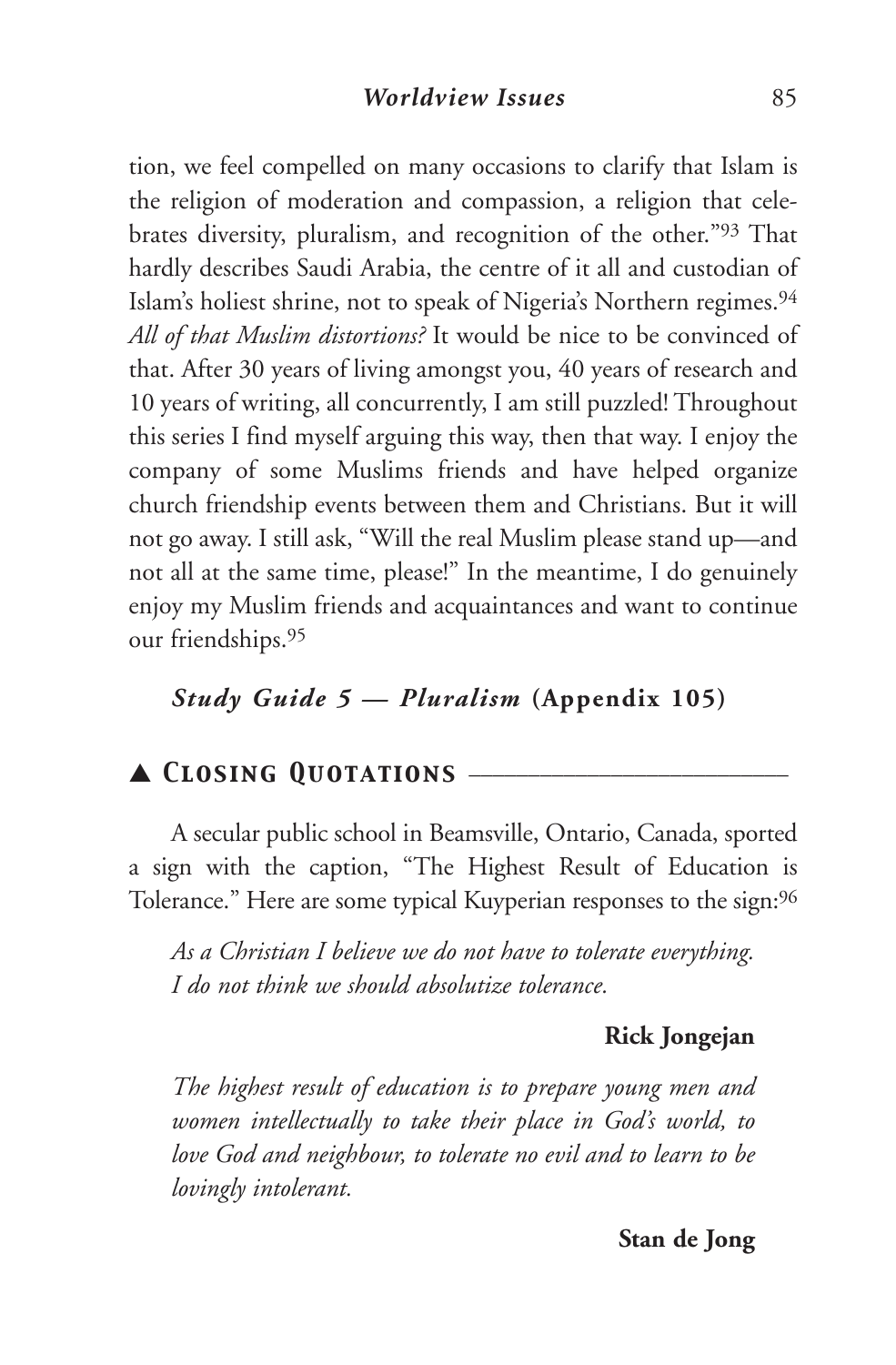*While I think that…tolerance is an important aspect…[of education], I don't think it should be the highest result. As far as I am concerned, schools are still academic institutions and that implies much more than tolerance. … How tolerant are the public schools when it comes to Christian perspectives? At times I have encountered some quite intolerant teachers who rabidly opposed Christian schools. How can intolerant teachers teach tolerance? As far as I can determine, tolerance is a by-product and how can a by-product be the highest result?*

#### **Bert den Boggende**

*Multiculturalism, that is, relativism, has now become the guiding principle of public policy in Canada. The irony now is that in the name of tolerance a new kind of intolerance is adopted so that it is considered wrong, if not illegal, to express negative views about abortion, same-sex marriage, radical Islam, and a host of other politically incorrect topics.*

#### **Harry Antonides**

Finally a quotation from the Canadian Kuyperian social justice organization, Citizens for Public Justice (CPJ). Under the heading "Pluralism" we read the following:

*Faith commitments – each person's deepest commitments, whether formally religious in nature or not – shape how we interact with our neighbours. CPJ believes that differing faith communities and convictions should be acknowledged as key elements of how individuals and communities can best contribute to the common good and live together as neighbours. This inclusive view of pluralism acknowledges the reality that Canada is a unique community of diverse faith and value communities, communities which have equal rights and*